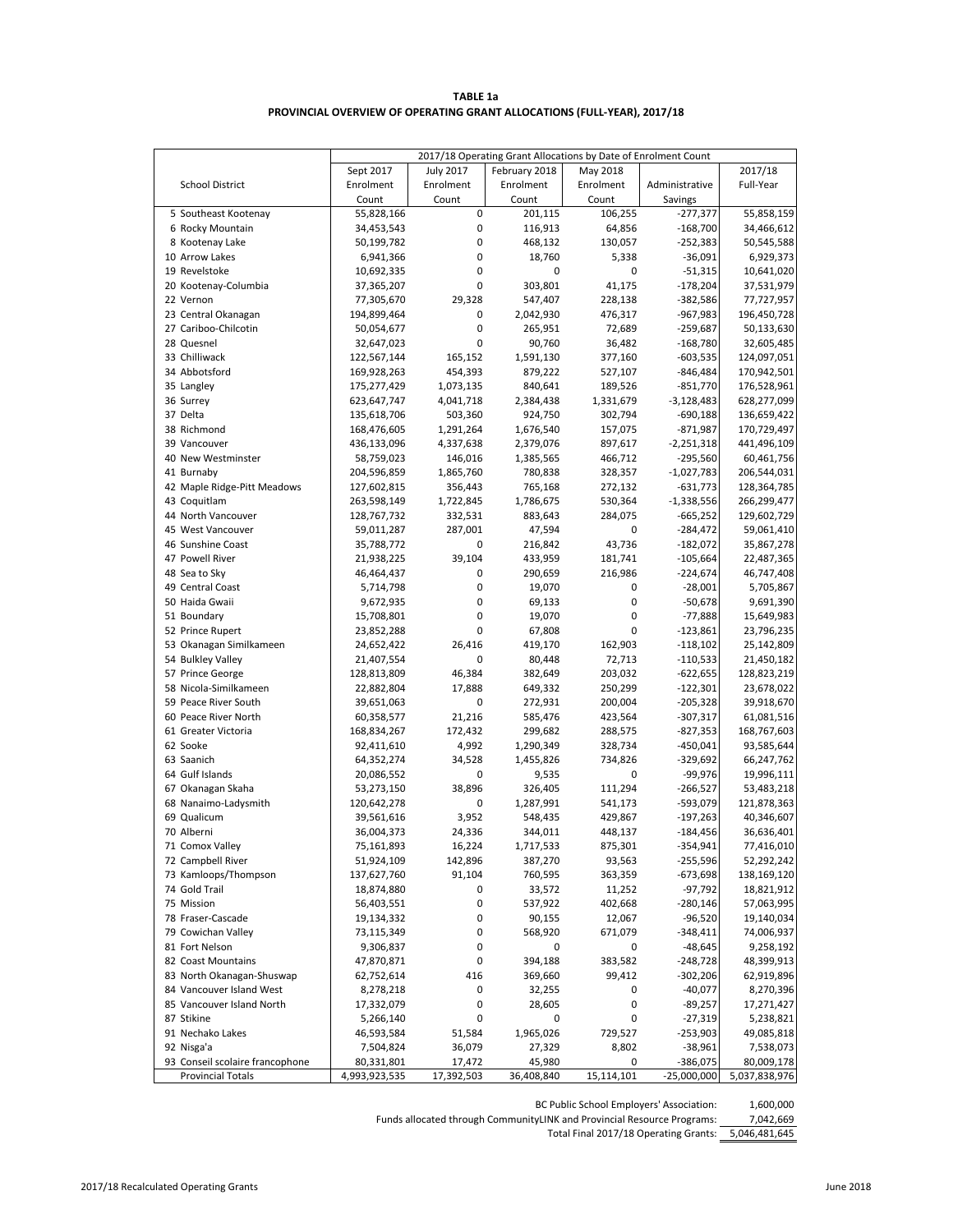| TABLE 1b                                                         |  |
|------------------------------------------------------------------|--|
| PROVINCIAL OVERVIEW OF FUNDED FTE ENROLMENT (FULL-YEAR), 2017/18 |  |

| 2017/18 School-Age Funded FTE Enrolment |              |                  |               | 2017/18 Adult Funded FTE Enrolment |              |            |               | 2017/18 Total School-Age and Adult Funded FTE Enrolment |            |              |            |               |            |              |
|-----------------------------------------|--------------|------------------|---------------|------------------------------------|--------------|------------|---------------|---------------------------------------------------------|------------|--------------|------------|---------------|------------|--------------|
| <b>School District</b>                  | Sept 2017    | <b>July 2017</b> | February 2018 | May 2018                           | 2017/18      | Sept 2017  | February 2018 | May 2018                                                | 2017/18    | Sept 2017    | July 2017  | February 2018 | May 2018   | 2017/18      |
|                                         | Enrolment    | Enrolment        | Enrolment     | Enrolment                          | Full-Year    | Enrolment  | Enrolment     | Enrolment                                               | Full-Year  | Enrolment    | Enrolment  | Enrolment     | Enrolment  | Full-Year    |
| 5 Southeast Kootenay                    | 5,448.8750   | 0.0000           | 27.5000       | 15.6250                            | 5,492.0000   | 3.8750     | 2.7500        | 3.2500                                                  | 9.8750     | 5,452.7500   | 0.0000     | 30.2500       | 18.8750    | 5,501.8750   |
| 6 Rocky Mountain                        | 3,188.7500   | 0.0000           | 18.1250       | 9.8750                             | 3,216.7500   | 1.3750     | 1.3750        | 1.0000                                                  | 3.7500     | 3,190.1250   | 0.0000     | 19.5000       | 10.8750    | 3,220.5000   |
| 8 Kootenay Lake                         | 4,772.9375   | 0.0000           | 70.1250       | 27.6250                            | 4,870.6875   | 8.5000     | 3.7500        | 1.2500                                                  | 13.5000    | 4,781.4375   | 0.0000     | 73.8750       | 28.8750    | 4,884.1875   |
| 10 Arrow Lakes                          | 435.3438     | 0.0000           | 2.5000        | 1.3750                             | 439.2188     | 0.1250     | 0.0000        | 0.0000                                                  | 0.1250     | 435.4688     | 0.0000     | 2.5000        | 1.3750     | 439.3438     |
| 19 Revelstoke                           | 969.6250     | 0.0000           | 0.0000        | 0.0000                             | 969.6250     | 0.5000     | 0.0000        | 0.0000                                                  | 0.5000     | 970.1250     | 0.0000     | 0.0000        | 0.0000     | 970.1250     |
| 20 Kootenay-Columbia                    | 3,944.6250   | 0.0000           | 34.0000       | 6.7500                             | 3,985.3750   | 0.0000     | 0.0000        | 0.0000                                                  | 0.0000     | 3,944.6250   | 0.0000     | 34.0000       | 6.7500     | 3,985.3750   |
| 22 Vernon                               | 8,385.3438   | 17.2500          | 63.5000       | 34.5000                            | 8,500.5938   | 2.6250     | 5.8750        | 3.3750                                                  | 11.8750    | 8,387.9688   | 17.2500    | 69.3750       | 37.8750    | 8,512.4688   |
| 23 Central Okanagan                     | 22,083.3125  | 0.0000           | 290.3750      | 70.5000                            | 22,444.1875  | 7.6250     | 19.1250       | 5.5000                                                  | 32.2500    | 22,090.9375  | 0.0000     | 309.5000      | 76.0000    | 22,476.4375  |
| 27 Cariboo-Chilcotin                    |              | 0.0000           | 27.7500       |                                    | 4,680.6250   | 2.0000     | 4.2500        | 0.7500                                                  | 7.0000     |              | 0.0000     | 32.0000       | 15.2500    |              |
| 28 Quesnel                              | 4,638.3750   |                  |               | 14.5000                            |              |            |               |                                                         |            | 4,640.3750   |            |               |            | 4,687.6250   |
|                                         | 2,990.0000   | 0.0000           | 15.5000       | 11.1250                            | 3,016.6250   | 0.0000     | 0.2500        | 0.2500                                                  | 0.5000     | 2,990.0000   | 0.0000     | 15.7500       | 11.3750    | 3,017.1250   |
| 33 Chilliwack                           | 13,421.5350  | 82.6250          | 163.3750      | 39.8750                            | 13,707.4100  | 62.5625    | 56.8750       | 29.0000                                                 | 148.4375   | 13,484.0975  | 82.6250    | 220.2500      | 68.8750    | 13,855.8475  |
| 34 Abbotsford                           | 19,306.6250  | 156.3750         | 108.3750      | 77.6250                            | 19,649.0000  | 8.5000     | 27.2500       | 13.1250                                                 | 48.8750    | 19,315.1250  | 156.3750   | 135.6250      | 90.7500    | 19,697.8750  |
| 35 Langley                              | 20,360.2500  | 433.7500         | 70.6250       | 25.7500                            | 20,890.3750  | 33.5000    | 30.0000       | 7.8750                                                  | 71.3750    | 20,393.7500  | 433.7500   | 100.6250      | 33.6250    | 20,961.7500  |
| 36 Surrey                               | 70,330.8750  | 1,513.1875       | 223.1250      | 177.2500                           | 72,244.4375  | 141.0000   | 104.2500      | 83.2500                                                 | 328.5000   | 70,471.8750  | 1,513.1875 | 327.3750      | 260.5000   | 72,572.9375  |
| 37 Delta                                | 15,345.1875  | 196.9375         | 67.2500       | 36.3750                            | 15,645.7500  | 22.8750    | 26.8750       | 17.7500                                                 | 67.5000    | 15,368.0625  | 196.9375   | 94.1250       | 54.1250    | 15,713.2500  |
| 38 Richmond                             | 19,338.6875  | 572.8750         | 150.8750      | 25.7500                            | 20,088.1875  | 61.3750    | 97.0000       | 0.0000                                                  | 158.3750   | 19,400.0625  | 572.8750   | 247.8750      | 25.7500    | 20,246.5625  |
| 39 Vancouver                            | 49,131.6875  | 1,648.9020       | 300.1250      | 119.8750                           | 51,200.5895  | 87.3750    | 89.6250       | 40.8750                                                 | 217.8750   | 49,219.0625  | 1,648.9020 | 389.7500      | 160.7500   | 51,418.4645  |
| 40 New Westminster                      | 6,557.6875   | 43.8750          | 52.8750       | 23.0000                            | 6,677.4375   | 247.8750   | 225.7500      | 73.7500                                                 | 547.3750   | 6,805.5625   | 43.8750    | 278.6250      | 96.7500    | 7,224.8125   |
| 41 Burnaby                              | 23,454.1250  | 865.3750         | 113.2500      | 33.8750                            | 24,466.6250  | 38.3750    | 20.6250       | 25.1250                                                 | 84.1250    | 23,492.5000  | 865.3750   | 133.8750      | 59.0000    | 24,550.7500  |
| 42 Maple Ridge-Pitt Meadows             | 14,389.5000  | 143.6250         | 47.7500       | 21.5000                            | 14,602.3750  | 34.1250    | 35.5000       | 30.3750                                                 | 100.0000   | 14,423.6250  | 143.6250   | 83.2500       | 51.8750    | 14,702.3750  |
| 43 Coquitlam                            | 30,609.1875  | 702.1875         | 202.1250      | 57.2500                            | 31,570.7500  | 51.2500    | 75.6250       | 39.0000                                                 | 165.8750   | 30,660.4375  | 702.1875   | 277.7500      | 96.2500    | 31,736.6250  |
| 44 North Vancouver                      | 15,119.7500  | 105.2500         | 114.3125      | 43.2500                            | 15,382.5625  | 5.5625     | 7.3750        | 4.1250                                                  | 17.0625    | 15,125.3125  | 105.2500   | 121.6875      | 47.3750    | 15,399.6250  |
| 45 West Vancouver                       | 6,898.0625   | 135.8125         | 1.0000        | 0.0000                             | 7,034.8750   | 0.0000     | 0.0000        | 0.0000                                                  | 0.0000     | 6,898.0625   | 135.8125   | 1.0000        | 0.0000     | 7,034.8750   |
| 46 Sunshine Coast                       | 3,156.9375   | 0.0000           | 25.2500       | 11.6250                            | 3,193.8125   | 2.1250     | 2.3750        | 0.5000                                                  | 5.0000     | 3,159.0625   | 0.0000     | 27.6250       | 12.1250    | 3,198.8125   |
| 47 Powell River                         | 2,047.5000   | 14.1250          | 72.7500       | 35.1250                            | 2,169.5000   | 1.0000     | 1.8750        | 1.2500                                                  | 4.1250     | 2,048.5000   | 14.1250    | 74.6250       | 36.3750    | 2,173.6250   |
| 48 Sea to Sky                           | 4,903.6875   | 0.0000           | 47.7500       | 34.6250                            | 4,986.0625   | 1.1250     | 0.6250        | 1.2500                                                  | 3.0000     | 4,904.8125   | 0.0000     | 48.3750       | 35.8750    | 4,989.0625   |
| 49 Central Coast                        | 235.1250     | 0.0000           | 0.0000        | 0.0000                             | 235.1250     | 0.0000     | 0.0000        | 0.0000                                                  | 0.0000     | 235.1250     | 0.0000     | 0.0000        | 0.0000     | 235.1250     |
| 50 Haida Gwaii                          | 510.5000     | 0.0000           | 5.7500        | 0.0000                             | 516.2500     | 6.6250     | 7.3750        | 0.0000                                                  | 14.0000    | 517.1250     | 0.0000     | 13.1250       | 0.0000     | 530.2500     |
| 51 Boundary                             | 1,284.1250   | 0.0000           | 0.0000        | 0.0000                             | 1,284.1250   | 0.0000     | 0.0000        | 0.0000                                                  | 0.0000     | 1,284.1250   | 0.0000     | 0.0000        | 0.0000     | 1,284.1250   |
| 52 Prince Rupert                        | 1,960.5000   | 0.0000           | 0.1250        | 0.0000                             | 1,960.6250   | 0.5000     | 0.0000        | 0.0000                                                  | 0.5000     | 1,961.0000   | 0.0000     | 0.1250        | 0.0000     | 1,961.1250   |
| 53 Okanagan Similkameen                 | 2,312.8750   | 15.8750          | 53.8437       | 22.0000                            | 2,404.5937   | 19.3750    | 22.6250       | 12.2500                                                 | 54.2500    | 2,332.2500   | 15.8750    | 76.4687       | 34.2500    | 2,458.8437   |
| 54 Bulkley Valley                       | 1,969.3750   | 0.0000           | 13.1250       | 12.8750                            | 1,995.3750   | 1.2500     | 0.0000        | 0.5000                                                  | 1.7500     | 1,970.6250   | 0.0000     | 13.1250       | 13.3750    | 1,997.1250   |
| 57 Prince George                        | 12,975.2188  | 16.4375          | 29.3750       | 17.8750                            | 13,038.9063  | 41.5000    | 46.1250       | 21.2500                                                 | 108.8750   | 13,016.7188  | 16.4375    | 75.5000       | 39.1250    | 13,147.7813  |
| 58 Nicola-Similkameen                   | 2,040.3750   | 5.3750           | 93.7500       | 42.3750                            | 2,181.8750   | 4.3750     | 9.1250        | 2.5000                                                  | 16.0000    | 2,044.7500   | 5.3750     | 102.8750      | 44.8750    | 2,197.8750   |
| 59 Peace River South                    | 3,487.7500   | 0.0000           | 30.0000       | 32.1250                            | 3,549.8750   | 0.0000     | 0.8750        | 0.8750                                                  | 1.7500     | 3,487.7500   | 0.0000     | 30.8750       | 33.0000    | 3,551.6250   |
| 60 Peace River North                    | 6,044.8125   | 11.7500          | 94.6250       | 72.4375                            | 6,223.6250   | 8.1875     | 9.8750        | 7.3750                                                  | 25.4375    | 6,053.0000   | 11.7500    | 104.5000      | 79.8125    | 6,249.0625   |
| 61 Greater Victoria                     | 19,123.1005  | 55.0625          | 31.3750       | 41.0000                            | 19,250.5380  | 18.8750    | 16.1250       | 3.0000                                                  | 38.0000    | 19,141.9755  | 55.0625    | 47.5000       | 44.0000    | 19,288.5380  |
| 62 Sooke                                | 10,459.2500  | 1.5000           | 174.8750      | 50.4375                            | 10,686.0625  | 11.3750    | 13.6250       | 5.5000                                                  | 30.5000    | 10,470.6250  | 1.5000     | 188.5000      | 55.9375    | 10,716.5625  |
| 63 Saanich                              | 7,003.7500   | 10.3750          | 205.8750      | 111.0000                           | 7,331.0000   | 36.6250    | 25.7500       | 10.6250                                                 | 73.0000    | 7,040.3750   | 10.3750    | 231.6250      | 121.6250   | 7,404.0000   |
| 64 Gulf Islands                         | 1,697.1250   | 0.0000           | 0.0000        | 0.0000                             | 1,697.1250   | 7.0000     | 0.0000        | 0.0000                                                  | 7.0000     | 1,704.1250   | 0.0000     | 0.0000        | 0.0000     | 1,704.1250   |
|                                         | 5,749.4375   | 22.2500          | 32.8750       |                                    |              | 1.8750     | 2.8750        | 2.2500                                                  | 7.0000     | 5,751.3125   | 22.2500    |               | 22.1250    |              |
| 67 Okanagan Skaha                       |              |                  |               | 19.8750                            | 5,824.4375   |            |               |                                                         |            |              |            | 35.7500       |            | 5,831.4375   |
| 68 Nanaimo-Ladysmith                    | 13,720.0000  | 0.0000           | 186.3750      | 97.0938                            | 14,003.4688  | 7.7500     | 12.1250       | 8.6250                                                  | 28.5000    | 13,727.7500  | 0.0000     | 198.5000      | 105.7188   | 14,031.9688  |
| 69 Qualicum                             | 4,040.1250   | 1.8750           | 92.2500       | 74.2813                            | 4,208.5313   | 1.7500     | 3.2500        | 1.0000                                                  | 6.0000     | 4,041.8750   | 1.8750     | 95.5000       | 75.2813    | 4,214.5313   |
| 70 Alberni                              | 3,744.8125   | 9.2500           | 58.6250       | 40.0000                            | 3,852.6875   | 1.6250     | 15.1250       | 51.2500                                                 | 68.0000    | 3,746.4375   | 9.2500     | 73.7500       | 91.2500    | 3,920.6875   |
| 71 Comox Valley                         | 8,222.1563   | 4.8750           | 280.5000      | 141.6250                           | 8,649.1563   | 14.8750    | 12.3750       | 7.7500                                                  | 35.0000    | 8,237.0313   | 4.8750     | 292.8750      | 149.3750   | 8,684.1563   |
| 72 Campbell River                       | 5.401.3750   | 74.3750          | 30,2500       | 14.8750                            | 5,520.8750   | 1.8750     | 13.3750       | 4.6250                                                  | 19.8750    | 5,403.2500   | 74.3750    | 43.6250       | 19,5000    | 5,540.7500   |
| 73 Kamloops/Thompson                    | 14,359.2503  | 50.3750          | 79.6250       | 51.3750                            | 14,540.6253  | 24.6250    | 47.1250       | 28.7500                                                 | 100.5000   | 14,383.8753  | 50.3750    | 126.7500      | 80.1250    | 14,641.1253  |
| 74 Gold Trail                           | 1,108.8125   | 0.0000           | 5.6250        | 1.7500                             | 1,116.1875   | 1.1250     | 0.5000        | 0.1250                                                  | 1.7500     | 1,109.9375   | 0.0000     | 6.1250        | 1.8750     | 1,117.9375   |
| 75 Mission                              | 6,057.7500   | 0.0000           | 74.0000       | 64.6250                            | 6,196.3750   | 2.6250     | 4.7500        | 3.8750                                                  | 11.2500    | 6,060.3750   | 0.0000     | 78.7500       | 68.5000    | 6,207.6250   |
| 78 Fraser-Cascade                       | 1,661.7500   | 0.0000           | 1.1250        | 0.6250                             | 1,663.5000   | 5.6250     | 2.2500        | 1.6250                                                  | 9.5000     | 1,667.3750   | 0.0000     | 3.3750        | 2.2500     | 1,673.0000   |
| 79 Cowichan Valley                      | 7,789.6250   | 0.0000           | 50.3750       | 103.1256                           | 7,943.1256   | 8.5000     | 5.2500        | 4.6250                                                  | 18.3750    | 7,798.1250   | 0.0000     | 55.6250       | 107.7506   | 7,961.5006   |
| 81 Fort Nelson                          | 720.8125     | 0.0000           | 0.0000        | 0.0000                             | 720.8125     | 0.0000     | 0.0000        | 0.0000                                                  | 0.0000     | 720.8125     | 0.0000     | 0.0000        | 0.0000     | 720.8125     |
| 82 Coast Mountains                      | 4,108.8750   | 0.0000           | 44.2500       | 48.6250                            | 4,201.7500   | 2.5000     | 8.7500        | 8.6250                                                  | 19.8750    | 4,111.3750   | 0.0000     | 53.0000       | 57.2500    | 4,221.6250   |
| 83 North Okanagan-Shuswap               | 6,167.0326   | 0.1250           | 37.2500       | 18.6414                            | 6,223.0490   | 0.5000     | 0.0000        | 0.0000                                                  | 0.5000     | 6,167.5326   | 0.1250     | 37.2500       | 18.6414    | 6,223.5490   |
| 84 Vancouver Island West                | 416.5000     | 0.0000           | 1.1250        | 0.0000                             | 417.6250     | 0.0000     | 3.1250        | 0.0000                                                  | 3.1250     | 416.5000     | 0.0000     | 4.2500        | 0.0000     | 420.7500     |
| 85 Vancouver Island North               | 1,354.2500   | 0.0000           | 0.0000        | 0.0000                             | 1,354.2500   | 5.3750     | 0.0000        | 0.0000                                                  | 5.3750     | 1,359.6250   | 0.0000     | 0.0000        | 0.0000     | 1,359.6250   |
| 87 Stikine                              | 188.6250     | 0.0000           | 0.0000        | 0.0000                             | 188.6250     | 0.0000     | 0.0000        | 0.0000                                                  | 0.0000     | 188.6250     | 0.0000     | 0.0000        | 0.0000     | 188.6250     |
| 91 Nechako Lakes                        | 3,585.5000   | 15.5000          | 338.5000      | 120.6250                           | 4,060.1250   | 11.6250    | 12.2500       | 6.5000                                                  | 30.3750    | 3,597.1250   | 15.5000    | 350.7500      | 127.1250   | 4,090.5000   |
| 92 Nisga'a                              | 386.8125     | 13.5000          | 3.2500        | 0.8750                             | 404.4375     | 0.0000     | 1.6250        | 0.7500                                                  | 2.3750     | 386.8125     | 13.5000    | 4.8750        | 1.6250     | 406.8125     |
| 93 Conseil scolaire francophone         | 5,970.3125   | 5.2500           | 6.7500        | 0.0000                             | 5,982.3125   | 0.0000     | 0.0000        | 0.0000                                                  | 0.0000     | 5,970.3125   | 5.2500     | 6.7500        | 0.0000     | 5,982.3125   |
| <b>Provincial Totals</b>                | 537,086.1686 | 6,945.9020       | 4,365.6562    | 2,154.7671                         | 550,552.4939 | 1,073.1875 | 1,135.2500    | 576.8750                                                | 2,785.3125 | 538,159.3561 | 6,945.9020 | 5,500.9062    | 2,731.6421 | 553,337.8064 |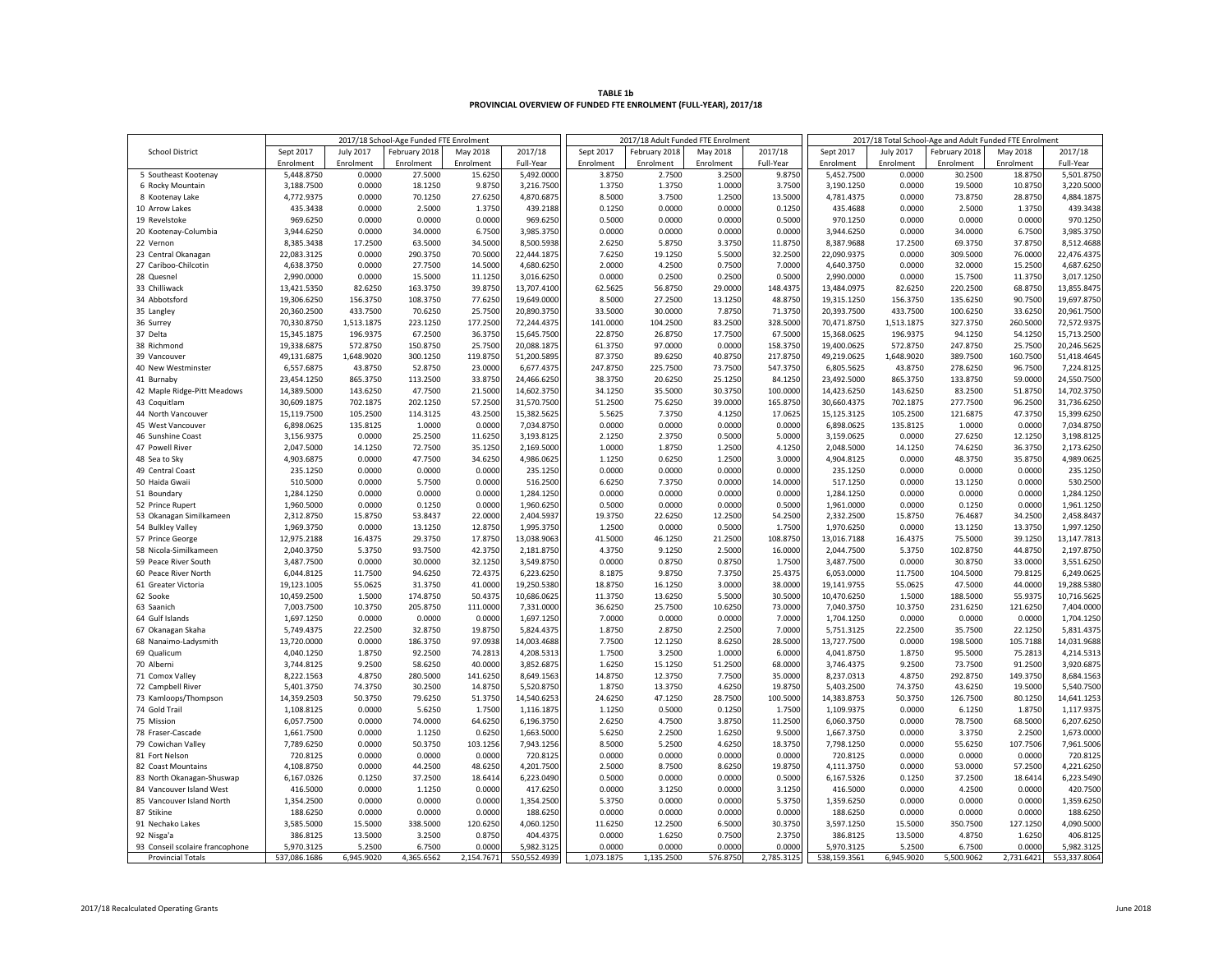**TABLE 2a PROVINCIAL OVERVIEW OF 2017/18 OPERATING GRANTS (SEPTEMBER)**

|                                 | Basic         | <b>Supplementary Funding</b> |             |              |             |             |            |               |
|---------------------------------|---------------|------------------------------|-------------|--------------|-------------|-------------|------------|---------------|
|                                 | Enrolment-    |                              |             |              |             |             |            | Total         |
| <b>School District</b>          |               |                              | Unique      |              | Unique      |             |            | Operating     |
|                                 | Based         | Enrolment                    | Student     | Salary       | Geographic  | Funding     | Education  | Grants        |
|                                 | Funding       | Decline                      | Needs       | Differential | Factors     | Protection  | Plan       | Sept 2017     |
| 5 Southeast Kootenay            | 39,749,059    | $\pmb{0}$                    | 7,470,415   | 1,315,003    | 7,185,404   | 0           | 108,285    | 55,828,166    |
| 6 Rocky Mountain                | 23,261,175    | 0                            | 3,623,885   | 628,266      | 6,877,893   | 0           | 62,324     | 34,453,543    |
| 8 Kootenay Lake                 | 34,515,045    | 0                            | 5,672,602   | 1,143,279    | 8,773,521   | 0           | 95,335     | 50,199,782    |
| 10 Arrow Lakes                  | 3,143,316     | 0                            | 410,727     | 112,689      | 3,146,834   | 117,800     | 10,000     | 6,941,366     |
| 19 Revelstoke                   | 7,079,232     | 0                            | 1,213,119   | 170,901      | 2,209,978   | 0           | 19,105     | 10,692,335    |
| 20 Kootenay-Columbia            | 28,756,026    | 0                            | 3,781,655   | 1,045,313    | 3,705,433   | 0           | 76,780     | 37,365,207    |
| 22 Vernon                       | 61,066,594    | 0                            | 9,036,890   | 2,295,945    | 4,740,765   | 0           | 165,476    | 77,305,670    |
| 23 Central Okanagan             | 161,140,464   | 0                            | 23,399,970  | 4,062,205    | 5,855,540   | 0           | 441,285    | 194,899,464   |
| 27 Cariboo-Chilcotin            | 33,795,368    | 0                            | 6,180,067   | 186,630      | 9,449,329   | 352,025     | 91,258     | 50,054,677    |
| 28 Quesnel                      | 21,809,979    | 86,018                       | 4,303,030   | 405,135      | 4,634,966   | 1,347,015   | 60,880     | 32,647,023    |
| 33 Chilliwack                   | 97,642,401    | 0                            | 19,767,519  | 1,721,424    | 3,172,328   | 0           | 263,472    | 122,567,144   |
| 34 Abbotsford                   | 140,813,840   | 0                            | 23,836,270  | 2,250,147    | 2,639,390   | 0           | 388,616    | 169,928,263   |
| 35 Langley                      | 148,528,205   | 0                            | 23,896,108  | 0            | 2,454,690   | 0           | 398,426    | 175,277,429   |
| 36 Surrey                       | 513,331,039   | 0                            | 95,676,323  | 9,294,222    | 3,958,732   | 0           | 1,387,431  | 623,647,747   |
| 37 Delta                        | 111,938,968   | 0                            | 19,571,205  | 2,780,715    | 1,021,061   | 0           | 306,757    | 135,618,706   |
| 38 Richmond                     | 141,124,024   | 0                            | 22,885,058  | 3,230,046    | 849,421     | 0           | 388,056    | 168,476,605   |
| 39 Vancouver                    | 358,284,598   | 0                            | 59,092,153  | 15,353,449   | 2,412,806   | 0           | 990,090    | 436,133,096   |
| 40 New Westminster              | 47,286,878    | 0                            | 8,430,962   | 1,606,090    | 1,306,602   | 0           | 128,491    | 58,759,023    |
| 41 Burnaby                      | 171,067,046   | 0                            | 26,887,821  | 4,881,142    | 1,294,626   | 0           | 466,224    | 204,596,859   |
| 42 Maple Ridge-Pitt Meadows     | 105,007,561   | 0                            | 17,633,381  | 2,779,705    | 1,897,110   | 0           | 285,058    | 127,602,815   |
| 43 Coquitlam                    | 223,261,823   | 0                            | 31,418,720  | 6,477,767    | 1,828,010   | 0           | 611,829    | 263,598,149   |
| 44 North Vancouver              | 110,335,936   | 0                            | 13,417,490  | 3,403,985    | 1,309,216   | 0           | 301,105    | 128,767,732   |
| 45 West Vancouver               | 50,369,498    | 0                            |             |              |             | 0           |            |               |
|                                 |               | 0                            | 5,640,487   | 862,618      | 2,002,464   | 0           | 136,220    | 59,011,287    |
| 46 Sunshine Coast               | 22,975,439    |                              | 6,787,903   | 512,109      | 5,450,523   |             | 62,798     | 35,788,772    |
| 47 Powell River                 | 14,701,992    | 0                            | 4,124,618   | 451,574      | 2,621,633   | 0           | 38,408     | 21,938,225    |
| 48 Sea to Sky                   | 35,754,300    | 0                            | 5,665,680   | 834,892      | 4,115,231   | $\mathbf 0$ | 94,334     | 46,464,437    |
| 49 Central Coast                | 1,716,648     | 0                            | 429,145     | 30,839       | 3,528,166   | 0           | 10,000     | 5,714,798     |
| 50 Haida Gwaii                  | 3,718,153     | 6,211                        | 905,039     | 209,002      | 4,496,588   | 327,594     | 10,348     | 9,672,935     |
| 51 Boundary                     | 9,376,353     | $\pmb{0}$                    | 1,501,100   | 238,058      | 4,567,575   | $\mathbf 0$ | 25,715     | 15,708,801    |
| 52 Prince Rupert                | 14,316,001    | 0                            | 3,771,514   | 465,730      | 3,449,001   | 1,810,464   | 39,578     | 23,852,288    |
| 53 Okanagan Similkameen         | 16,822,631    | $\mathbf 0$                  | 3,776,074   | 118,161      | 3,889,313   | 0           | 46,243     | 24,652,422    |
| 54 Bulkley Valley               | 14,343,328    | 48,732                       | 2,006,718   | 506,335      | 3,720,685   | 741,701     | 40,055     | 21,407,554    |
| 57 Prince George                | 94,697,242    | 0                            | 22,120,562  | 1,235,822    | 10,504,087  | 0           | 256,096    | 128,813,809   |
| 58 Nicola-Similkameen           | 14,762,278    | 83,188                       | 2,659,357   | 113,478      | 3,345,235   | 1,877,423   | 41,845     | 22,882,804    |
| 59 Peace River South            | 25,463,396    | 0                            | 4,051,985   | 911,260      | 7,899,883   | 1,255,269   | 69,270     | 39,651,063    |
| 60 Peace River North            | 44,015,602    | 0                            | 6,948,475   | 806,710      | 8,470,020   | 0           | 117,770    | 60,358,577    |
| 61 Greater Victoria             | 139,590,433   | 0                            | 24,003,975  | 2,909,516    | 1,952,761   | 0           | 377,582    | 168,834,267   |
| 62 Sooke                        | 76,169,584    | 0                            | 11,320,585  | 1,337,297    | 3,382,398   | 0           | 201,746    | 92,411,610    |
| 63 Saanich                      | 50,756,687    | 0                            | 9,051,314   | 1,339,995    | 3,066,103   | 0           | 138,175    | 64,352,274    |
| 64 Gulf Islands                 | 12,393,210    | 0                            | 1,781,606   | 285,246      | 5,592,110   | 0           | 34,380     | 20,086,552    |
| 67 Okanagan Skaha               | 41,940,162    | 0                            | 6,428,635   | 1,651,885    | 3,138,655   | 0           | 113,813    | 53,273,150    |
| 68 Nanaimo-Ladysmith            | 99,913,503    | 0                            | 14,808,965  | 2,758,469    | 2,893,018   | 0           | 268,323    | 120,642,278   |
| 69 Qualicum                     | 29,328,895    | U                            | 5,169,828   | 632,090      | 4,350,583   | U           | 80,220     | 39,561,616    |
| 70 Alberni                      | 27,310,623    | 0                            | 4,571,739   | 534,271      | 3,512,504   | 0           | 75,236     | 36,004,373    |
| 71 Comox Valley                 | 59,175,534    | 0                            | 9,159,803   | 1,901,812    | 4,768,698   | 0           | 156,046    | 75,161,893    |
| 72 Campbell River               | 39,378,091    | 0                            | 7,617,864   | 367,402      | 4,453,879   | 0           | 106,873    | 51,924,109    |
| 73 Kamloops/Thompson            | 104,688,773   | 0                            | 17,870,948  | 4,681,903    | 10,104,112  | 0           | 282,024    | 137,627,760   |
| 74 Gold Trail                   |               | 0                            |             |              |             |             |            |               |
|                                 | 8,094,788     | 0                            | 1,750,695   | 76,459       | 6,716,600   | 2,214,198   | 22,140     | 18,874,880    |
| 75 Mission                      | 44,118,793    |                              | 8,795,050   | 430,265      | 2,940,835   | 0           | 118,608    | 56,403,551    |
| 78 Fraser-Cascade               | 12,133,937    | 19,752                       | 2,839,176   | 149,595      | 3,958,192   | 0           | 33,680     | 19,134,332    |
| 79 Cowichan Valley              | 56,808,397    | 0                            | 10,387,091  | 1,466,888    | 4,301,310   | 0           | 151,663    | 73,115,349    |
| 81 Fort Nelson                  | 5,262,902     | 0                            | 1,077,145   | 150,167      | 2,567,750   | 234,322     | 14,551     | 9,306,837     |
| 82 Coast Mountains              | 29,996,269    | 94,497                       | 6,792,881   | 1,161,222    | 7,723,825   | 2,019,594   | 82,583     | 47,870,871    |
| 83 North Okanagan-Shuswap       | 45,010,392    | 0                            | 8,843,537   | 1,195,453    | 7,582,082   | 0           | 121,150    | 62,752,614    |
| 84 Vancouver Island West        | 3,040,867     | 0                            | 1,021,870   | 37,738       | 4,167,743   | 0           | 10,000     | 8,278,218     |
| 85 Vancouver Island North       | 9,887,379     | 0                            | 2,539,307   | 407,355      | 4,196,505   | 274,335     | 27,198     | 17,332,079    |
| 87 Stikine                      | 1,377,151     | $\mathbf 0$                  | 336,835     | 154,660      | 3,164,476   | 223,018     | 10,000     | 5,266,140     |
| 91 Nechako Lakes                | 25,587,071    | 356,372                      | 8,916,132   | 1,516,775    | 9,066,165   | 1,076,663   | 74,406     | 46,593,584    |
| 92 Nisga'a                      | 2,824,118     | 28,453                       | 888,995     | 136,287      | 3,543,639   | 73,332      | 10,000     | 7,504,824     |
| 93 Conseil scolaire francophone | 54,041,119    | 0                            | 6,815,961   | 0            | 19,360,628  | 0           | 114,093    | 80,331,801    |
| <b>Provincial Totals</b>        | 3,924,800,116 | 723,223                      | 670,783,964 | 97,723,396   | 275,288,630 | 13,944,753  | 10,659,453 | 4,993,923,535 |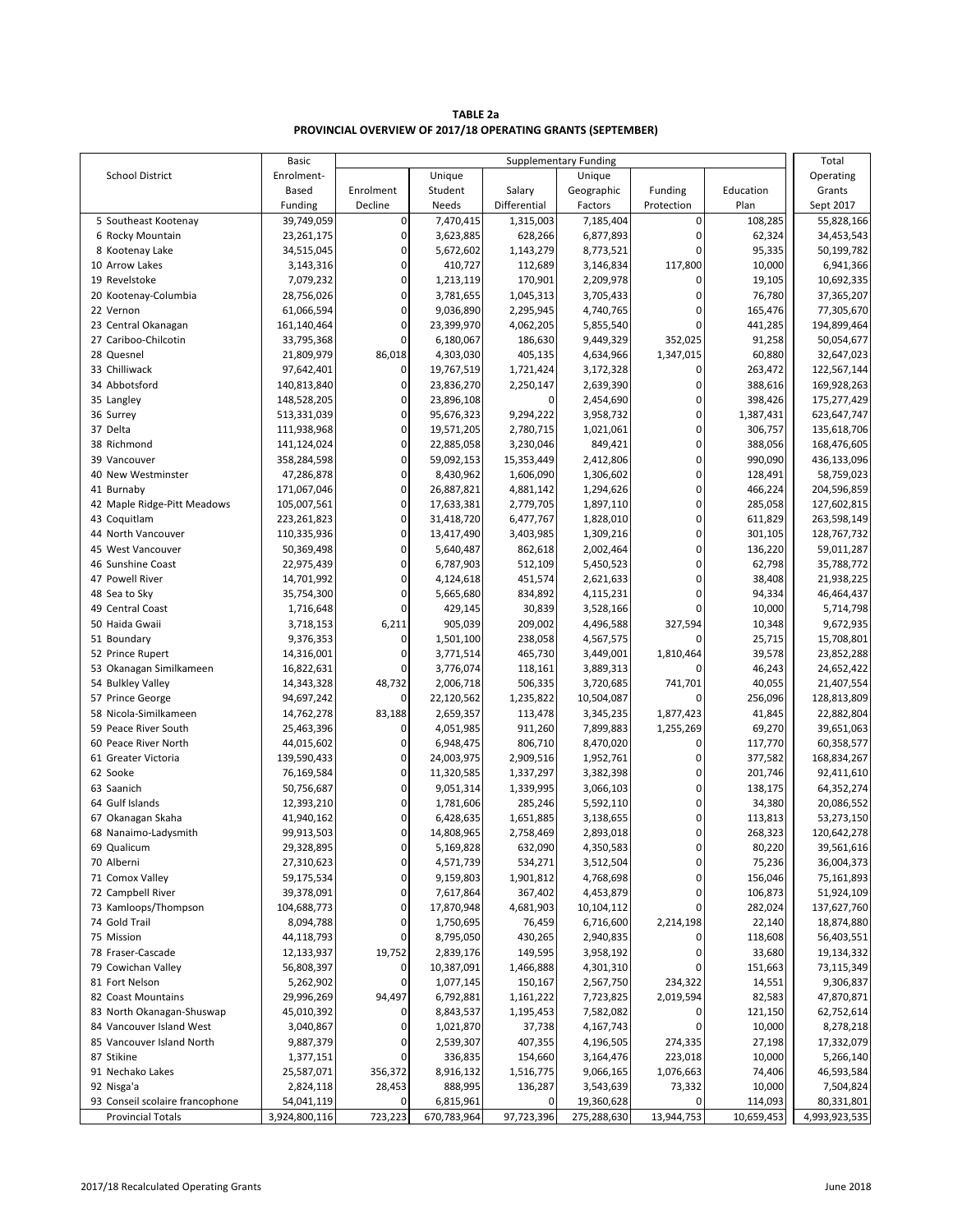| TABLE 2b                                     |  |
|----------------------------------------------|--|
| ENROLMENT-BASED FUNDING (SEPTEMBER), 2017/18 |  |

|                                                       |                            |                           |                             |                      | Basic Allocation - School-Age Enrolment |                        |                             |                    |                            |                |                          |                    | Total,<br>Basic           |
|-------------------------------------------------------|----------------------------|---------------------------|-----------------------------|----------------------|-----------------------------------------|------------------------|-----------------------------|--------------------|----------------------------|----------------|--------------------------|--------------------|---------------------------|
| <b>School District</b>                                | Standard (Regular) Schools |                           | <b>Continuing Education</b> |                      | Alternate Schools                       |                        | <b>Distributed Learning</b> |                    | Home Schooling             |                | <b>Course Challenges</b> |                    | Enrolment-                |
|                                                       | 2017/18                    | \$7,301                   | 2017/18                     | \$7,301              | 2017/18                                 | \$7,301                | 2017/18                     | \$6,100            | 2017/18                    | \$250          | 2016/17                  | \$228              | Based                     |
|                                                       | FTE                        | Funding                   | <b>FTE</b>                  | Funding              | FTE                                     | Funding                | FTE                         | Funding            | Headcount                  | Funding        | Challenges               | Funding            | Funding                   |
| 5 Southeast Kootenay                                  | 5,336.2500                 | 38,959,961                | 0.0000                      | $\Omega$             | 85.0000                                 | 620,585                | 27.6250                     | 168,513            | $\Omega$                   |                | $\Omega$                 |                    | 39,749,059                |
| 6 Rocky Mountain                                      | 3,100.8750                 | 22,639,488                | 0.0000                      | $\mathbf 0$          | 70.5000                                 | 514,721                | 17.3750                     | 105,988            | $\overline{\mathbf{3}}$    | 750            | $\mathbf 1$              | 228                | 23,261,175                |
| 8 Kootenay Lake                                       | 4,438.6875                 | 32,406,857                | 0.0000                      | $\circ$              | 35.0000                                 | 255,535                | 299.2500                    | 1,825,425          | 108                        | 27,000         | $\overline{1}$           | 228                | 34,515,045                |
| 10 Arrow Lakes                                        | 406.0938                   | 2,964,891                 | 0.0000                      | $\Omega$             | 0.0000                                  | $\Omega$               | 29.2500                     | 178,425            | $\mathbf 0$                |                | $\Omega$                 | $\Omega$           | 3,143,316                 |
| 19 Revelstoke                                         | 969.6250                   | 7,079,232                 | 0.0000                      | $\Omega$             | 0.0000                                  |                        | 0.0000                      |                    | 0                          | $\Omega$       | $\mathbf 0$              | $\mathbf 0$        | 7,079,232                 |
| 20 Kootenay-Columbia                                  | 3,828.2500                 | 27,950,053                | 0.0000                      | $\Omega$             | 79.0000                                 | 576,779                | 37.3750                     | 227,988            | 3                          | 750            | $\overline{2}$           | 456                | 28,756,026                |
| 22 Vernon                                             | 8,055.0938                 | 58,810,240                | 0.6250<br>0.0000            | 4,563<br>$\Omega$    | 198.0000<br>194.0000                    | 1,445,598              | 131.6250<br>79.1250         | 802,913<br>482,663 | $\overline{4}$<br>20       | 1,000<br>5,000 | 10<br>$\mathbf{1}$       | 2,280<br>228       | 61,066,594                |
| 23 Central Okanagan                                   | 21,810.1875<br>4,403.6250  | 159,236,179<br>32,150,866 | 0.1250                      | 913                  | 176.0000                                | 1,416,394<br>1,284,976 | 58.6250                     | 357,613            | $\overline{4}$             | 1,000          | $\mathbf 0$              | $\Omega$           | 161,140,464<br>33,795,368 |
| 27 Cariboo-Chilcotin<br>28 Quesnel                    | 2,911.1250                 | 21,254,124                | 0.0000                      | $\Omega$             | 61.0000                                 | 445,361                | 17.8750                     | 109,038            | $\overline{a}$             | 1,000          | $\overline{2}$           | 456                | 21,809,979                |
| 33 Chilliwack                                         | 12,895.0975                | 94,147,107                | 0.0000                      | $\Omega$             | 233.0000                                | 1,701,133              | 293.4375                    | 1,789,969          | $\overline{a}$             | 1,000          | 14                       | 3,192              | 97,642,401                |
| 34 Abbotsford                                         | 18,927.5000                | 138,189,678               | 0.6250                      | 4,563                | 245.0000                                | 1,788,745              | 133.5000                    | 814,350            | $\overline{4}$             | 1,000          | 68                       | 15,504             | 140,813,840               |
| 35 Langley                                            | 19,956.1250                | 145,699,669               | 19.2500                     | 140,544              | 268.0000                                | 1,956,668              | 116.8750                    | 712,938            | 17                         | 4,250          | 62                       | 14,136             | 148,528,205               |
| 36 Surrey                                             | 69,252.6250                | 505,613,415               | 46.2500                     | 337,671              | 873.0000                                | 6,373,773              | 159.0000                    | 969,900            | 22                         | 5,500          | 135                      | 30,780             | 513,331,039               |
| 37 Delta                                              | 15,250.6875                | 111,345,269               | 6.1250                      | 44,719               | 0.0000                                  |                        | 88.3750                     | 539,088            | 4                          | 1,000          | 39                       | 8,892              | 111,938,968               |
| 38 Richmond                                           | 19,170.4375                | 139,963,364               | 4.6250                      | 33,767               | 94.0000                                 | 686,294                | 69.6250                     | 424,713            | $\overline{7}$             | 1,750          | 62                       | 14,136             | 141,124,024               |
| 39 Vancouver                                          | 48,500.1875                | 354,099,869               | 38.1250                     | 278,351              | 200.0000                                | 1,460,200              | 393.3750                    | 2,399,588          | 45                         | 11,250         | 155                      | 35,340             | 358,284,598               |
| 40 New Westminster                                    | 5,910.5625                 | 43,153,017                | 4.0000                      | 29,204               | 148.0000                                | 1,080,548              | 495.1250                    | 3,020,263          | 9                          | 2,250          | $\overline{7}$           | 1,596              | 47,286,878                |
| 41 Burnaby                                            | 23,080.6250                | 168,511,643               | 17.6250                     | 128,680              | 199.0000                                | 1,452,899              | 156.8750                    | 956,938            | 11                         | 2,750          | 62                       | 14,136             | 171,067,046               |
| 42 Maple Ridge-Pitt Meadows                           | 14,085.5000                | 102,838,236               | 11.3750                     | 83,049               | 241.1250                                | 1,760,454              | 51.5000                     | 314,150            | $\overline{2}$             | 500            | 49                       | 11,172             | 105,007,561               |
| 43 Coquitlam                                          | 29,987.6875                | 218,940,106               | 6.2500                      | 45,631               | 399.2500                                | 2,914,924              | 216.0000                    | 1,317,600          | 11                         | 2,750          | 179                      | 40,812             | 223, 261, 823             |
| 44 North Vancouver                                    | 14,863.8125                | 108,520,695               | 0.0000                      | 0                    | 198.0000                                | 1,445,598              | 57.9375                     | 353,419            | 12                         | 3,000          | 58                       | 13,224             | 110,335,936               |
| 45 West Vancouver                                     | 6,881.0625                 | 50,238,637                | 0.0000                      | $\Omega$             | 17.0000                                 | 124,117                | 0.0000                      |                    | 6                          | 1,500          | 23                       | 5,244              | 50,369,498                |
| 46 Sunshine Coast                                     | 2,974.4375                 | 21,716,368                | 0.0000                      | Ó                    | 121.0000                                | 883,421                | 61.5000                     | 375,150            | $\overline{2}$             | 500            | 0                        | 0                  | 22,975,439                |
| 47 Powell River                                       | 1,754.2500                 | 12,807,779                | 51.7500                     | 377,827              | 36.0000                                 | 262,836                | 205.5000                    | 1,253,550          | 0                          |                | $\mathsf 0$              | $\Omega$           | 14,701,992                |
| 48 Sea to Sky                                         | 4,785.8750                 | 34,941,673                | 0.0000                      | 0                    | 74.6250                                 | 544,837                | 43.1875                     | 263,444            | 11                         | 2,750          | $\overline{7}$           | 1,596              | 35,754,300                |
| 49 Central Coast                                      | 235.1250                   | 1,716,648                 | 0.0000                      | 0                    | 0.0000                                  | $\Omega$               | 0.0000                      |                    | 0                          | C              | 0                        | $^{\circ}$         | 1,716,648                 |
| 50 Haida Gwaii                                        | 503.0000                   | 3,672,403                 | 0.0000                      | 0                    | 0.0000                                  |                        | 7.5000                      | 45,750             | 0                          | $\Omega$       | 0                        | $\Omega$           | 3,718,153                 |
| 51 Boundary                                           | 1,248.1250                 | 9,112,561                 | 0.0000                      | $\Omega$<br>$\Omega$ | 36.0000                                 | 262,836                | 0.0000<br>0.0000            |                    | $\overline{2}$<br>5        | 500            | $\overline{2}$<br>5      | 456<br>1,140       | 9,376,353                 |
| 52 Prince Rupert<br>53 Okanagan Similkameen           | 1,888.5000<br>2,210.2500   | 13,787,939<br>16,137,035  | 0.0000<br>0.0000            | $\Omega$             | 72.0000<br>46.5000                      | 525,672<br>339,497     | 56.1250                     | 342,363            | $\overline{a}$             | 1,250<br>1,000 | 12                       | 2,736              | 14,316,001<br>16,822,631  |
| 54 Bulkley Valley                                     | 1,902.7500                 | 13,891,978                | 0.0000                      | $\Omega$             | 37.0000                                 | 270,137                | 29.6250                     | 180,713            | $\overline{2}$             | 500            | $\mathbf 0$              | $\Omega$           | 14,343,328                |
| 57 Prince George                                      | 12,608.3438                | 92,053,518                | 2.6250                      | 19,165               | 334.0000                                | 2,438,534              | 30.2500                     | 184,525            | 6                          | 1,500          | $\mathbf 0$              | $\Omega$           | 94,697,242                |
| 58 Nicola-Similkameen                                 | 1,878.5000                 | 13,714,929                | 0.1250                      | 913                  | 49.0000                                 | 357,749                | 112.7500                    | 687,775            | 0                          | ſ              | $\overline{4}$           | 912                | 14,762,278                |
| 59 Peace River South                                  | 3,464.6250                 | 25,295,227                | 0.0000                      | $\Omega$             | 22.0000                                 | 160,622                | 1.1250                      | 6,863              | $\mathbf 0$                | $\Omega$       | $\overline{\mathbf{3}}$  | 684                | 25,463,396                |
| 60 Peace River North                                  | 5,933.5625                 | 43,320,940                | 0.0000                      | $\Omega$             | 9.0000                                  | 65,709                 | 102.2500                    | 623,725            | 20                         | 5,000          | $\mathbf{1}$             | 228                | 44,015,602                |
| 61 Greater Victoria                                   | 18,911.3505                | 138,071,770               | 31.0000                     | 226,331              | 151.0000                                | 1,102,451              | 29.7500                     | 181,475            | $\overline{9}$             | 2,250          | 27                       | 6,156              | 139,590,433               |
| 62 Sooke                                              | 10,026.0000                | 73,199,826                | 26.1250                     | 190,739              | 242.3750                                | 1,769,580              | 164.7500                    | 1,004,975          | 6                          | 1,500          | 13                       | 2,964              | 76,169,584                |
| 63 Saanich                                            | 6,498.3750                 | 47,444,636                | 22.3750                     | 163,360              | 167.0000                                | 1,219,267              | 316.0000                    | 1,927,600          | 0                          |                | 8                        | 1,824              | 50,756,687                |
| 64 Gulf Islands                                       | 1,647.1250                 | 12,025,660                | 0.0000                      |                      | 50.0000                                 | 365,050                | 0.0000                      |                    | 10                         | 2,500          | $\Omega$                 | $\Omega$           | 12,393,210                |
| 67 Okanagan Skaha                                     | 5,623.1875                 | 41,054,892                | 0.2500                      | 1,825                | 95.0000                                 | 693,595                | 31.0000                     | 189,100            | 3                          | 750            | 0                        | $\mathbf 0$        | 41,940,162                |
| 68 Nanaimo-Ladysmith                                  | 13,320.7500                | 97,254,796                | 8.7500                      | 63,884               | 173.0000                                | 1,263,073              | 217.5000                    | 1,326,750          | 20                         | 5,000          | $\mathbf 0$              | $\mathbf 0$        | 99,913,503                |
| 69 Qualicum                                           | 3,769.3750                 | 27,520,207                | 0.3750                      | 2,738                | 128.0000                                | 934,528                | 142.3750                    | 868,488            | 9                          | 2,250          | $\overline{\mathbf{3}}$  | 684                | 29,328,895                |
| 70 Alberni                                            | 3,466.4375                 | 25,308,460                | 0.0000                      | $\Omega$             | 247.0000                                | 1,803,347              | 31.3750                     | 191,388            | 6                          | 1,500          | 26                       | 5,928              | 27,310,623                |
| 71 Comox Valley                                       | 7,386.9063                 | 53,931,803                | 0.0000                      | $\Omega$             | 122.0000                                | 890,722                | 713.2500                    | 4,350,825          | 6                          | 1,500          | $\overline{3}$           | 684                | 59,175,534                |
| 72 Campbell River                                     | 5,210.2500                 | 38,040,035                | 0.7500                      | 5,476                | 142.0000                                | 1,036,742              | 48.3750                     | 295,088            | $\overline{\mathbf{3}}$    | 750            | $\mathbf 0$              | $\Omega$           | 39,378,091                |
| 73 Kamloops/Thompson                                  | 14,054.7503                | 102,613,732               | 0.7500                      | 5,476                | 178.0000                                | 1,299,578              | 125.7500                    | 767,075            | 8                          | 2,000          | $\overline{4}$           | 912                | 104,688,773               |
| 74 Gold Trail                                         | 1,106.1875                 | 8,076,275                 | 0.0000                      |                      | 0.0000                                  |                        | 2.6250                      | 16,013             | 10                         | 2,500          | $\Omega$                 | $\mathbf 0$        | 8,094,788                 |
| 75 Mission                                            | 5,866.1250                 | 42,828,579                | 14.0000                     | 102,214              | 87.0000                                 | 635,187                | 90.6250                     | 552,813            | $\mathbf 0$                |                | $\Omega$                 | $\mathbf 0$        | 44,118,793                |
| 78 Fraser-Cascade                                     | 1,592.5000                 | 11,626,843                | 0.0000                      |                      | 69.2500                                 | 505,594                | 0.0000                      |                    | 6                          | 1,500          | 0                        | $\mathbf 0$        | 12,133,937                |
| 79 Cowichan Valley                                    | 7,411.8750                 | 54,114,099                | 14.8750                     | 108,602              | 308.0000                                | 2,248,708              | 54.8750                     | 334,738            | 9                          | 2,250          | $\Omega$                 | $\Omega$           | 56,808,397                |
| 81 Fort Nelson                                        | 720.8125                   | 5,262,652                 | 0.0000                      |                      | 0.0000                                  |                        | 0.0000                      |                    | $\mathbf{1}$               | 250            | 0                        | $\mathbf 0$        | 5,262,902                 |
| 82 Coast Mountains                                    | 3,942.8750                 | 28,786,930                | 9.5000                      | 69,360               | 151.0000<br>40.0000                     | 1,102,451              | 5.5000<br>13.0000           | 33,550<br>79,300   | 15                         | 3,750          | $\mathbf{1}$<br>$\Omega$ | 228<br>$\mathbf 0$ | 29,996,269                |
| 83 North Okanagan-Shuswap<br>84 Vancouver Island West | 6,114.0326<br>370.5000     | 44,638,552<br>2,705,021   | 0.0000<br>0.0000            | U                    | 46.0000                                 | 292,040<br>335,846     | 0.0000                      |                    | $\overline{2}$<br>$\Omega$ | 500<br>ſ       | $\Omega$                 | $\Omega$           | 45,010,392<br>3,040,867   |
| 85 Vancouver Island North                             | 1,317.2500                 | 9,617,242                 | 0.0000                      | 0                    | 37.0000                                 | 270,137                | 0.0000                      |                    | 0                          | $\Omega$       | $\Omega$                 | $\mathbf 0$        | 9,887,379                 |
| 87 Stikine                                            | 188.6250                   | 1,377,151                 | 0.0000                      | Ó                    | 0.0000                                  |                        | 0.0000                      |                    | 0                          | $\Omega$       | 0                        | $\mathbf 0$        | 1,377,151                 |
| 91 Nechako Lakes                                      | 3,021.3750                 | 22,059,059                | 0.7500                      | 5,476                | 70.1250                                 | 511,983                | 493.2500                    | 3,008,825          | 6                          | 1,500          | $\mathbf{1}$             | 228                | 25,587,071                |
| 92 Nisga'a                                            | 386.8125                   | 2,824,118                 | 0.0000                      |                      | 0.0000                                  |                        | 0.0000                      |                    | 0                          |                | 0                        | $\mathbf 0$        | 2,824,118                 |
| 93 Conseil scolaire francophone*                      | 5,942.0625                 | 43,382,998                | 0.0000                      |                      | 0.0000                                  |                        | 28.2500                     | 172,325            | 20                         | 5,000          | $\overline{2}$           | 456                | 54,041,119                |
| <b>Provincial Totals</b>                              | 523,304.6061               | 3,820,646,930             | 339.0000                    | 2,475,041            | 7,354.7500                              | 53,697,031             | 6,087.8125                  | 37,135,668         | 501                        | 125,250        | 1,052                    | 239,856            | 3,924,800,116             |

\*Includes \$10,480,340 in supplementary funding to assist cultural and linguistic programmes

 $\mathbf{r}$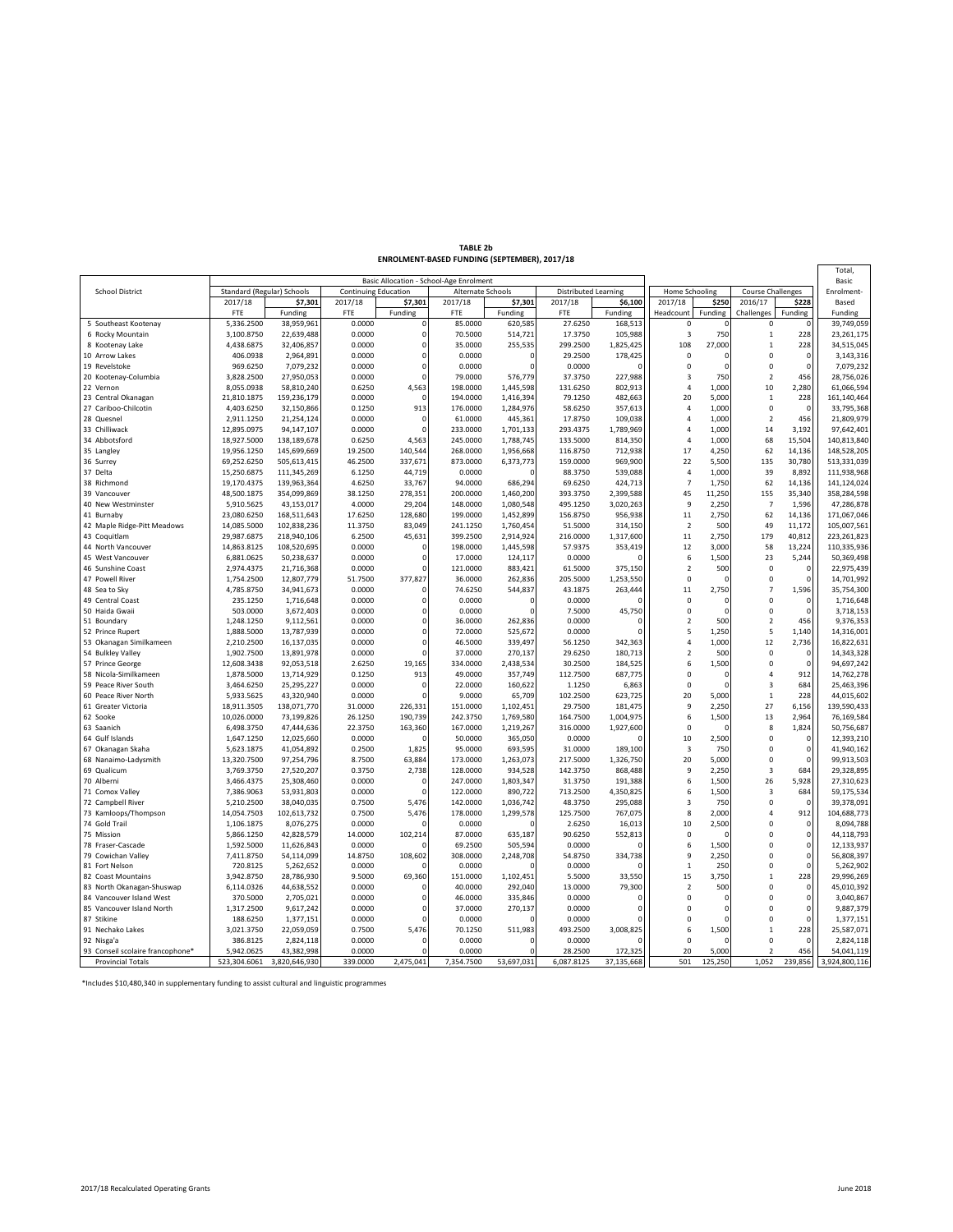| TABLE 3a                                  |  |
|-------------------------------------------|--|
| SUPPLEMENT FOR ENROLMENT DECLINE, 2017/18 |  |

|                                 | School-Age FTE      |              | Change       |         | <b>Basic Allocation</b> |                  |             |
|---------------------------------|---------------------|--------------|--------------|---------|-------------------------|------------------|-------------|
|                                 | September Enrolment |              | from 2016/17 |         | \$3,651                 | \$5,476          | Enrolment   |
| <b>School District</b>          | 2016/17*            | 2017/18      | <b>FTE</b>   | %       | 1% to 4%                | $4%+$            | Decline     |
|                                 |                     |              |              |         | Decline                 | Decline          | Supplement  |
| 5 Southeast Kootenay            | 5,414.2500          | 5,448.8750   | 34.6250      | 0.6%    | $\mathbf 0$             | $\mathbf 0$      |             |
| 6 Rocky Mountain                | 3,116.1875          | 3,188.7500   | 72.5625      | 2.3%    | 0                       | $\pmb{0}$        | 0           |
| 8 Kootenay Lake                 | 4,766.7500          | 4,772.9375   | 6.1875       | 0.1%    | $\mathbf 0$             | 0                | 0           |
| 10 Arrow Lakes                  | 436.4375            | 435.3438     | $-1.0937$    | $-0.3%$ | 0                       | 0                | 0           |
| 19 Revelstoke                   | 955.2500            | 969.6250     | 14.3750      | 1.5%    | 0                       | 0                | 0           |
| 20 Kootenay-Columbia            | 3,839.0000          | 3,944.6250   | 105.6250     | 2.8%    | $\mathbf 0$             | 0                | 0           |
| 22 Vernon                       | 8,273.8125          | 8,385.3438   | 111.5313     | 1.3%    | $\mathbf 0$             | 0                | 0           |
| 23 Central Okanagan             | 22,013.3750         | 22,083.3125  | 69.9375      | 0.3%    | $\mathbf 0$             | 0                | 0           |
| 27 Cariboo-Chilcotin            | 4,562.8750          | 4,638.3750   | 75.5000      | 1.7%    | 0                       | 0                | 0           |
| 28 Quesnel                      | 3,044.0000          | 2,990.0000   | $-54.0000$   | $-1.8%$ | 86,018                  | 0                | 86,018      |
| 33 Chilliwack                   | 13,173.5975         | 13,421.5350  | 247.9375     | 1.9%    | 0                       | 0                | 0           |
| 34 Abbotsford                   | 19,430.8125         | 19,306.6250  | $-124.1875$  | $-0.6%$ | 0                       | 0                | $\pmb{0}$   |
| 35 Langley                      | 19,921.3125         | 20,360.2500  | 438.9375     | 2.2%    | 0                       | 0                | 0           |
| 36 Surrey                       | 69,371.5625         | 70,330.8750  | 959.3125     | 1.4%    | 0                       | 0                | 0           |
| 37 Delta                        |                     |              |              | 0.0%    | 0                       | 0                | 0           |
|                                 | 15,337.8439         | 15,345.1875  | 7.3436       |         | 0                       | 0                |             |
| 38 Richmond                     | 19,402.8125         | 19,338.6875  | $-64.1250$   | $-0.3%$ |                         |                  | 0           |
| 39 Vancouver                    | 49,504.5000         | 49,131.6875  | $-372.8125$  | $-0.8%$ | $\mathbf 0$             | 0                | 0           |
| 40 New Westminster              | 6,424.5625          | 6,557.6875   | 133.1250     | 2.1%    | $\mathbf{0}$            | 0                | 0           |
| 41 Burnaby                      | 23,311.1875         | 23,454.1250  | 142.9375     | 0.6%    | 0                       | 0                | 0           |
| 42 Maple Ridge-Pitt Meadows     | 14,252.8750         | 14,389.5000  | 136.6250     | 1.0%    | 0                       | 0                | 0           |
| 43 Coquitlam                    | 30,591.4375         | 30,609.1875  | 17.7500      | 0.1%    | 0                       | 0                | 0           |
| 44 North Vancouver              | 15,055.2500         | 15,119.7500  | 64.5000      | 0.4%    | 0                       | 0                | 0           |
| 45 West Vancouver               | 6,811.0000          | 6,898.0625   | 87.0625      | 1.3%    | 0                       | 0                | 0           |
| 46 Sunshine Coast               | 3,139.8750          | 3,156.9375   | 17.0625      | 0.5%    | 0                       | 0                | 0           |
| 47 Powell River                 | 1,920.3750          | 2,047.5000   | 127.1250     | 6.6%    | $\mathbf 0$             | 0                | 0           |
| 48 Sea to Sky                   | 4,716.6875          | 4,903.6875   | 187.0000     | 4.0%    | $\mathbf 0$             | 0                | 0           |
| 49 Central Coast                | 220.5000            | 235.1250     | 14.6250      | 6.6%    | $\mathbf 0$             | 0                | 0           |
| 50 Haida Gwaii                  | 517.3750            | 510.5000     | $-6.8750$    | $-1.3%$ | 6,211                   | 0                | 6,211       |
| 51 Boundary                     | 1,285.7500          | 1,284.1250   | $-1.6250$    | $-0.1%$ | 0                       | 0                | 0           |
| 52 Prince Rupert                | 1,978.8750          | 1,960.5000   | $-18.3750$   | $-0.9%$ | $\mathbf 0$             | 0                | 0           |
| 53 Okanagan Similkameen         | 2,312.1250          | 2,312.8750   | 0.7500       | 0.0%    | 0                       | 0                | 0           |
| 54 Bulkley Valley               | 2,002.7500          | 1,969.3750   | -33.3750     | $-1.7%$ | 48,732                  | 0                | 48,732      |
| 57 Prince George                | 12,804.8125         | 12,975.2188  | 170.4063     | 1.3%    | 0                       | 0                |             |
| 58 Nicola-Similkameen           | 2,084.0000          | 2,040.3750   | -43.6250     | $-2.1%$ | 83,188                  | 0                | 83,188      |
| 59 Peace River South            | 3,463.5000          | 3,487.7500   | 24.2500      | 0.7%    | 0                       | 0                | 0           |
| 60 Peace River North            | 5,888.5000          | 6,044.8125   | 156.3125     | 2.7%    | 0                       | 0                | $\pmb{0}$   |
| 61 Greater Victoria             | 18,879.0986         | 19,123.1005  | 244.0019     | 1.3%    | 0                       | 0                | 0           |
| 62 Sooke                        | 10,087.3125         | 10,459.2500  | 371.9375     | 3.7%    | $\mathbf 0$             | 0                | 0           |
| 63 Saanich                      | 6,908.7500          | 7,003.7500   | 95.0000      | 1.4%    | 0                       | 0                | 0           |
| 64 Gulf Islands                 | 1,642.1250          | 1,697.1250   | 55.0000      | 3.3%    | 0                       | 0                | 0           |
|                                 | 5,690.6250          | 5,749.4375   |              | 1.0%    | 0                       | 0                | 0           |
| 67 Okanagan Skaha               |                     | 13,720.0000  | 58.8125      | 2.3%    | 0                       | 0                | 0           |
| 68 Nanaimo-Ladysmith            | 13,416.1250         |              | 303.8750     |         |                         | $\pmb{0}$        |             |
| 69 Qualicum                     | 4,011.0000          | 4,040.1250   | 29.1250      | 0.7%    | 0                       |                  | 0           |
| 70 Alberni                      | 3,761.8125          | 3,744.8125   | $-17.0000$   | $-0.5%$ | 0                       | 0                | $\pmb{0}$   |
| 71 Comox Valley                 | 7,802.3125          | 8,222.1563   | 419.8438     | 5.4%    | 0                       | 0                | $\pmb{0}$   |
| 72 Campbell River               | 5,343.6250          | 5,401.3750   | 57.7500      | 1.1%    | 0                       | 0                | 0           |
| 73 Kamloops/Thompson            | 14,101.2193         | 14,359.2503  | 258.0310     | 1.8%    | 0                       | 0                | 0           |
| 74 Gold Trail                   | 1,107.0000          | 1,108.8125   | 1.8125       | 0.2%    | 0                       | 0                | 0           |
| 75 Mission                      | 5,930.3750          | 6,057.7500   | 127.3750     | 2.1%    | 0                       | $\boldsymbol{0}$ | 0           |
| 78 Fraser-Cascade               | 1,684.0000          | 1,661.7500   | $-22.2500$   | $-1.3%$ | 19,752                  | 0                | 19,752      |
| 79 Cowichan Valley              | 7,583.1250          | 7,789.6250   | 206.5000     | 2.7%    | 0                       | 0                | 0           |
| 81 Fort Nelson                  | 727.5625            | 720.8125     | $-6.7500$    | $-0.9%$ | 0                       | 0                | $\mathbf 0$ |
| 82 Coast Mountains              | 4,123.3750          | 4,108.8750   | $-14.5000$   | $-0.4%$ | 0                       | 0                | $\pmb{0}$   |
| 83 North Okanagan-Shuswap       | 6,057.5013          | 6,167.0326   | 109.5313     | 1.8%    | 0                       | 0                | 0           |
| 84 Vancouver Island West        | 413.8750            | 416.5000     | 2.6250       | 0.6%    | $\mathbf 0$             | 0                | 0           |
| 85 Vancouver Island North       | 1,358.3750          | 1,354.2500   | $-4.1250$    | $-0.3%$ | 0                       | 0                | 0           |
| 87 Stikine                      | 180.2500            | 188.6250     | 8.3750       | 4.6%    | 0                       | 0                | 0           |
| 91 Nechako Lakes                | 3,720.3125          | 3,585.5000   | $-134.8125$  | $-3.6%$ | 356,372                 | 0                | 356,372     |
| 92 Nisga'a                      | 383.5625            | 386.8125     | 3.2500       | 0.8%    | 0                       | 0                | 0           |
| 93 Conseil scolaire francophone | 5,704.6250          | 5,970.3125   | 265.6875     | 4.7%    | 0                       | 0                | 0           |
| <b>Provincial Totals</b>        | 531,963.7606        | 537,086.1686 | 5,122.4080   | 1.0%    | 600,273                 | $\pmb{0}$        | 600,273     |

\*Includes adjustments made subsequent to March 2017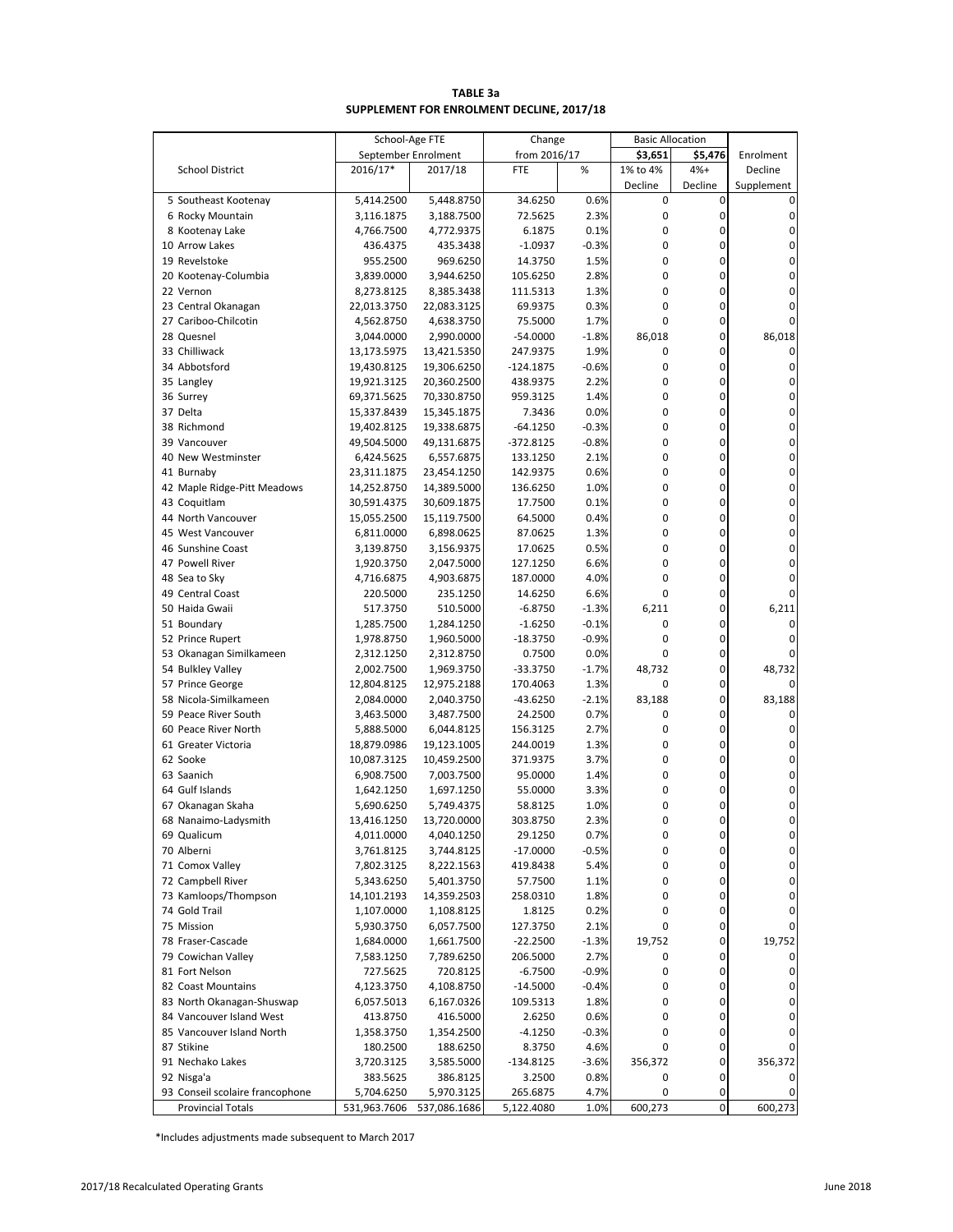| <b>TABLE 3b</b>                                                  |
|------------------------------------------------------------------|
| SUPPLEMENT FOR SIGNIFICANT CUMULATIVE ENROLMENT DECLINE, 2017/18 |

|                                 |                     |              |              |         | \$3,651     |            |            |
|---------------------------------|---------------------|--------------|--------------|---------|-------------|------------|------------|
|                                 | School-Age FTE      |              | Change       |         | Cumulative  | 2017/18    | Total      |
|                                 | September Enrolment |              | from 2014/15 |         | Enrolment   | Enrolment  | Enrolment  |
| <b>School District</b>          | 2014/15             | 2016/17      | FTE          | %       | Decline     | Decline    | Decline    |
|                                 |                     |              |              |         | Supplement  | Supplement | Supplement |
| 5 Southeast Kootenay            | 5,170.8750          | 5,414.2500   | 243.3750     | 4.7%    | 0           | 0          |            |
| 6 Rocky Mountain                | 3,008.0000          | 3,116.1875   | 108.1875     | 3.6%    | 0           | 0          | 0          |
| 8 Kootenay Lake                 | 4,673.7815          | 4,766.7500   | 92.9685      | 2.0%    | 0           | 0          | 0          |
| 10 Arrow Lakes                  | 457.4375            | 442.0625     | -15.3750     | $-3.4%$ | 0           | 0          | 0          |
| 19 Revelstoke                   | 927.2500            | 955.2500     | 28.0000      | 3.0%    | 0           | 0          | 0          |
| 20 Kootenay-Columbia            | 3,700.3750          | 3,839.0000   | 138.6250     | 3.7%    | 0           | 0          | 0          |
| 22 Vernon                       | 8,043.9688          | 8,273.8125   | 229.8437     | 2.9%    | 0           | 0          | 0          |
| 23 Central Okanagan             | 21,403.8750         | 22,064.2500  | 660.3750     | 3.1%    | $\mathbf 0$ | 0          | 0          |
| 27 Cariboo-Chilcotin            | 4,565.6876          | 4,562.8750   | $-2.8126$    | $-0.1%$ | 0           | 0          | 0          |
| 28 Quesnel                      | 3,052.8750          | 3,044.0000   | $-8.8750$    | $-0.3%$ | 0           | 86,018     | 86,018     |
| 33 Chilliwack                   | 12,438.3125         | 13,173.5975  | 735.2850     | 5.9%    | $\mathbf 0$ | 0          | 0          |
| 34 Abbotsford                   | 18,756.1875         | 19,430.8125  | 674.6250     | 3.6%    | 0           | 0          | 0          |
| 35 Langley                      | 18,876.7204         | 19,921.3125  | 1,044.5921   | 5.5%    | 0           | 0          | 0          |
| 36 Surrey                       | 67,503.3750         | 69,371.5625  | 1,868.1875   | 2.8%    | $\mathbf 0$ | 0          | 0          |
| 37 Delta                        | 15,258.9689         | 15,337.8439  | 78.8750      | 0.5%    | 0           | 0          | 0          |
| 38 Richmond                     | 20,179.0313         | 19,402.8125  | $-776.2188$  | $-3.8%$ | 0           | 0          | 0          |
| 39 Vancouver                    | 50,339.7500         | 49,504.5000  | $-835.2500$  | $-1.7%$ | 0           | 0          | 0          |
| 40 New Westminster              | 6,285.0625          | 6,424.5625   | 139.5000     | 2.2%    | 0           | 0          | 0          |
|                                 |                     |              |              | 0.9%    | $\mathbf 0$ | 0          | 0          |
| 41 Burnaby                      | 23,110.8456         | 23,311.1875  | 200.3419     |         | 0           | 0          | 0          |
| 42 Maple Ridge-Pitt Meadows     | 13,643.8125         | 14,252.8750  | 609.0625     | 4.5%    |             |            |            |
| 43 Coquitlam                    | 30,249.9375         | 30,591.4375  | 341.5000     | 1.1%    | 0           | 0          | 0          |
| 44 North Vancouver              | 15,080.6875         | 15,055.2500  | $-25.4375$   | $-0.2%$ | 0           | 0          | 0          |
| 45 West Vancouver               | 6,726.6250          | 6,811.0000   | 84.3750      | 1.3%    | 0           | 0          | 0          |
| 46 Sunshine Coast               | 3,027.2500          | 3,139.8750   | 112.6250     | 3.7%    | 0           | 0          | 0          |
| 47 Powell River                 | 1,858.5000          | 1,920.3750   | 61.8750      | 3.3%    | 0           | $\Omega$   | 0          |
| 48 Sea to Sky                   | 4,385.6875          | 4,716.6875   | 331.0000     | 7.5%    | 0           | 0          | 0          |
| 49 Central Coast                | 193.6250            | 220.5000     | 26.8750      | 13.9%   | 0           | 0          | U          |
| 50 Haida Gwaii                  | 545.8750            | 517.3750     | -28.5000     | $-5.2%$ | 0           | 6,211      | 6,211      |
| 51 Boundary                     | 1,245.0000          | 1,285.7500   | 40.7500      | 3.3%    | 0           | 0          | 0          |
| 52 Prince Rupert                | 2,041.5000          | 1,978.8750   | $-62.6250$   | $-3.1%$ | 0           | 0          | 0          |
| 53 Okanagan Similkameen         | 2,284.2500          | 2,312.1250   | 27.8750      | 1.2%    | 0           | 0          |            |
| 54 Bulkley Valley               | 2,070.0625          | 2,002.7500   | -67.3125     | $-3.3%$ | 0           | 48,732     | 48,732     |
| 57 Prince George                | 12,648.7500         | 12,804.8125  | 156.0625     | 1.2%    | 0           | 0          | 0          |
| 58 Nicola-Similkameen           | 2,045.5625          | 2,092.2500   | 46.6875      | 2.3%    | 0           | 83,188     | 83,188     |
| 59 Peace River South            | 3,481.8750          | 3,463.5000   | -18.3750     | $-0.5%$ | 0           | 0          |            |
| 60 Peace River North            | 5,672.5630          | 5,888.5000   | 215.9370     | 3.8%    | $\mathbf 0$ | 0          | 0          |
| 61 Greater Victoria             | 18,429.5046         | 18,879.0986  | 449.5940     | 2.4%    | 0           | 0          | 0          |
| 62 Sooke                        | 9,129.5625          | 10,087.3125  | 957.7500     | 10.5%   | 0           | 0          | 0          |
| 63 Saanich                      | 6,833.9375          | 6,908.7500   | 74.8125      | 1.1%    | 0           | 0          | 0          |
| 64 Gulf Islands                 | 1,660.6250          | 1,719.0000   | 58.3750      | 3.5%    | 0           | 0          | 0          |
| 67 Okanagan Skaha               | 5,592.5000          | 5,690.6250   | 98.1250      | 1.8%    | $\Omega$    |            | 0          |
| 68 Nanaimo-Ladysmith            | 12,866.2500         | 13,416.1250  | 549.8750     | 4.3%    | 0           | 0          | 0          |
| 69 Qualicum                     | 3,876.1875          | 4,011.0000   | 134.8125     | 3.5%    | 0           | 0          | 0          |
| 70 Alberni                      | 3,538.0625          | 3,761.8125   | 223.7500     | 6.3%    | 0           | 0          | 0          |
| 71 Comox Valley                 | 7,469.5625          | 7,802.3125   | 332.7500     | 4.5%    | 0           | 0          | 0          |
| 72 Campbell River               | 5,162.2500          | 5,343.6250   | 181.3750     | 3.5%    | 0           | 0          | 0          |
| 73 Kamloops/Thompson            | 13,975.8125         | 14,101.2193  | 125.4068     | 0.9%    | 0           | 0          | 0          |
| 74 Gold Trail                   | 1,096.3750          | 1,107.0000   | 10.6250      | 1.0%    | 0           | 0          |            |
| 75 Mission                      |                     | 5,930.3750   | 291.0000     | 5.2%    | 0           | 0          |            |
|                                 | 5,639.3750          |              |              |         | 0           | 19,752     |            |
| 78 Fraser-Cascade               | 1,569.6250          | 1,684.0000   | 114.3750     | 7.3%    |             |            | 19,752     |
| 79 Cowichan Valley              | 7,262.7500          | 7,583.1250   | 320.3750     | 4.4%    | 0           | 0          |            |
| 81 Fort Nelson                  | 757.1250            | 727.5625     | -29.5625     | $-3.9%$ | 0           | 0          |            |
| 82 Coast Mountains              | 4,467.7500          | 4,129.1250   | -338.6250    | $-7.6%$ | 94,497      | 0          | 94,497     |
| 83 North Okanagan-Shuswap       | 5,866.0633          | 6,057.5013   | 191.4380     | 3.3%    | 0           | 0          |            |
| 84 Vancouver Island West        | 388.5625            | 413.8750     | 25.3125      | 6.5%    | 0           | 0          |            |
| 85 Vancouver Island North       | 1,332.8125          | 1,359.8750   | 27.0625      | 2.0%    | 0           | 0          |            |
| 87 Stikine                      | 184.1250            | 180.2500     | $-3.8750$    | $-2.1%$ | 0           | 0          |            |
| 91 Nechako Lakes                | 3,829.0000          | 3,720.3125   | -108.6875    | $-2.8%$ | 0           | 356,372    | 356,372    |
| 92 Nisga'a                      | 420.8125            | 383.5625     | -37.2500     | $-8.9%$ | 28,453      | 0          | 28,453     |
| 93 Conseil scolaire francophone | 5,373.2500          | 5,704.6250   | 331.3750     | 6.2%    | 0           | 0          |            |
| <b>Provincial Totals</b>        | 521,675.8225        | 532,112.6356 | 10,436.8131  | 2.0%    | 122,950     | 600,273    | 723,223    |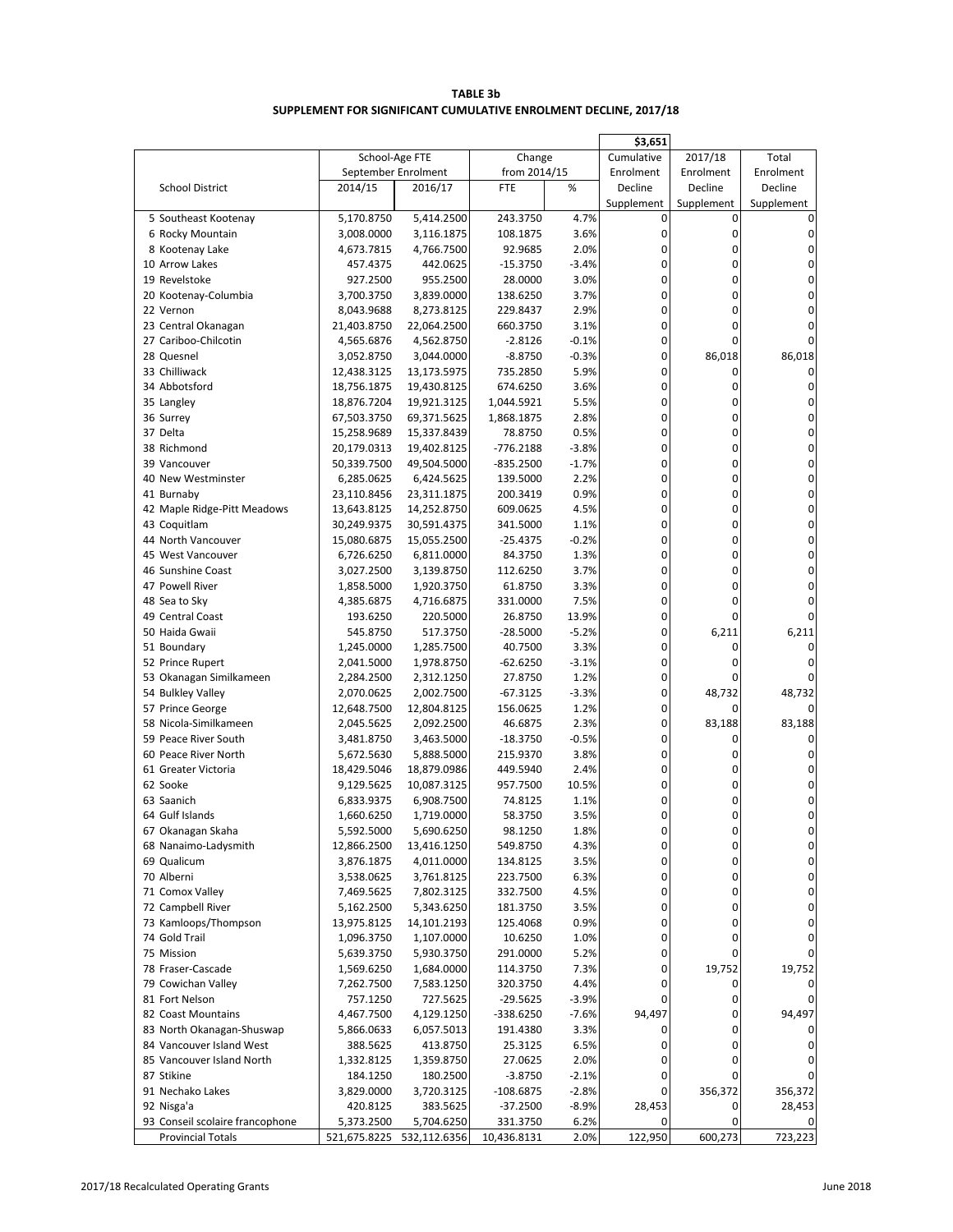| TABLE 4a                                                     |  |
|--------------------------------------------------------------|--|
| SUPPLEMENT FOR UNIQUE STUDENT NEEDS - SPECIAL NEEDS, 2017/18 |  |

|                                   |                         |                    |                         |                         |                         |                        | Total                   |
|-----------------------------------|-------------------------|--------------------|-------------------------|-------------------------|-------------------------|------------------------|-------------------------|
|                                   | Special Needs - Level 1 |                    | Special Needs - Level 2 |                         | Special Needs - Level 3 | Supplemental           |                         |
| <b>School District</b>            | 2017/18                 | \$38,140           | 2017/18                 | \$19,070                | 2017/18                 | \$9,610                | <b>Special Needs</b>    |
|                                   | Headcount               | Funding            | Headcount               | Funding                 | Headcount               | Funding                | Funding                 |
| 5 Southeast Kootenay              | 10                      | 381,400            | 230                     | 4,386,100               | 151                     | 1,451,110              | 6,218,610               |
| 6 Rocky Mountain                  | 4                       | 152,560            | 106                     | 2,021,420               | 61                      | 586,210                | 2,760,190               |
| 8 Kootenay Lake                   | 4                       | 152,560            | 182                     | 3,470,740               | 92                      | 884,120                | 4,507,420               |
| 10 Arrow Lakes                    | 0                       | 0                  | 16                      | 305,120                 | $\overline{2}$          | 19,220                 | 324,340                 |
| 19 Revelstoke                     | $\mathbf{1}$            | 38,140<br>0        | 50                      | 953,500                 | 4<br>40                 | 38,440                 | 1,030,080               |
| 20 Kootenay-Columbia<br>22 Vernon | 0<br>5                  | 190,700            | 150<br>290              | 2,860,500               | 163                     | 384,400                | 3,244,900               |
| 23 Central Okanagan               | 14                      | 533,960            | 847                     | 5,530,300<br>16,152,290 | 255                     | 1,566,430<br>2,450,550 | 7,287,430<br>19,136,800 |
| 27 Cariboo-Chilcotin              | 3                       | 114,420            | 182                     | 3,470,740               | 43                      | 413,230                | 3,998,390               |
| 28 Quesnel                        | 5                       | 190,700            | 133                     | 2,536,310               | 42                      | 403,620                | 3,130,630               |
| 33 Chilliwack                     | 14                      | 533,960            | 660                     | 12,586,200              | 276                     | 2,652,360              | 15,772,520              |
| 34 Abbotsford                     | 20                      | 762,800            | 687                     | 13,101,090              | 395                     | 3,795,950              | 17,659,840              |
| 35 Langley                        | 17                      | 648,380            | 894                     | 17,048,580              | 206                     | 1,979,660              | 19,676,620              |
| 36 Surrey                         | 87                      | 3,318,180          | 2,752                   | 52,480,640              | 869                     | 8,351,090              | 64,149,910              |
| 37 Delta                          | 10                      | 381,400            | 621                     | 11,842,470              | 418                     | 4,016,980              | 16,240,850              |
| 38 Richmond                       | 17                      | 648,380            | 606                     | 11,556,420              | 109                     | 1,047,490              | 13,252,290              |
| 39 Vancouver                      | 67                      | 2,555,380          | 1,862                   | 35,508,340              | 545                     | 5,237,450              | 43,301,170              |
| 40 New Westminster                | 5                       | 190,700            | 242                     | 4,614,940               | 52                      | 499,720                | 5,305,360               |
| 41 Burnaby                        | 25                      | 953,500            | 888                     | 16,934,160              | 103                     | 989,830                | 18,877,490              |
| 42 Maple Ridge-Pitt Meadows       | 15                      | 572,100            | 633                     | 12,071,310              | 188                     | 1,806,680              | 14,450,090              |
| 43 Coquitlam                      | 29                      | 1,106,060          | 936                     | 17,849,520              | 335                     | 3,219,350              | 22,174,930              |
| 44 North Vancouver                | 17                      | 648,380            | 472                     | 9,001,040               | 175                     | 1,681,750              | 11,331,170              |
| 45 West Vancouver                 | 3                       | 114,420            | 178                     | 3,394,460               | 27                      | 259,470                | 3,768,350               |
| 46 Sunshine Coast                 | 7                       | 266,980            | 197                     | 3,756,790               | 192                     | 1,845,120              | 5,868,890               |
| 47 Powell River                   | 4                       | 152,560            | 136                     | 2,593,520               | 110                     | 1,057,100              | 3,803,180               |
| 48 Sea to Sky                     | $\mathbf{1}$            | 38,140             | 158                     | 3,013,060               | 140                     | 1,345,400              | 4,396,600               |
| 49 Central Coast                  | 0                       | 0                  | 12                      | 228,840                 | $\mathbf 1$             | 9,610                  | 238,450                 |
| 50 Haida Gwaii                    | 0                       | 0                  | 18                      | 343,260                 | 10                      | 96,100                 | 439,360                 |
| 51 Boundary                       | $\overline{2}$          | 76,280             | 43                      | 820,010                 | 20                      | 192,200                | 1,088,490               |
| 52 Prince Rupert                  | $\mathbf 1$             | 38,140             | 96                      | 1,830,720               | 13                      | 124,930                | 1,993,790               |
| 53 Okanagan Similkameen           | 2                       | 76,280             | 120                     | 2,288,400               | 59                      | 566,990                | 2,931,670               |
| 54 Bulkley Valley                 | 3                       | 114,420            | 66                      | 1,258,620               | $\mathbf 1$             | 9,610                  | 1,382,650               |
| 57 Prince George                  | 20                      | 762,800            | 533                     | 10,164,310              | 482                     | 4,632,020              | 15,559,130              |
| 58 Nicola-Similkameen             | 2                       | 76,280             | 68                      | 1,296,760               | 15                      | 144,150                | 1,517,190               |
| 59 Peace River South              | $\overline{2}$          | 76,280             | 88                      | 1,678,160               | 76                      | 730,360                | 2,484,800               |
| 60 Peace River North              | 10                      | 381,400<br>839,080 | 188                     | 3,585,160               | 89                      | 855,290                | 4,821,850               |
| 61 Greater Victoria<br>62 Sooke   | 22<br>10                |                    | 775<br>353              | 14,779,250              | 418<br>201              | 4,016,980              | 19,635,310              |
| 63 Saanich                        | 6                       | 381,400<br>228,840 | 276                     | 6,731,710<br>5,263,320  | 225                     | 1,931,610<br>2,162,250 | 9,044,720<br>7,654,410  |
| 64 Gulf Islands                   | $\mathbf{1}$            | 38,140             | 59                      | 1,125,130               | 38                      | 365,180                | 1,528,450               |
| 67 Okanagan Skaha                 | $\overline{7}$          | 266,980            | 218                     | 4,157,260               | 69                      | 663,090                | 5,087,330               |
| 68 Nanaimo-Ladysmith              | 15                      | 572,100            | 426                     | 8,123,820               | 238                     | 2,287,180              | 10,983,100              |
| 69 Qualicum                       | 5                       | 190,700            | 203                     | 3,871,210               | 45                      | 432,450                | 4,494,360               |
| 70 Alberni                        | 2                       | 76,280             | 126                     | 2,402,820               | 50                      | 480,500                | 2,959,600               |
| 71 Comox Valley                   | 6                       | 228,840            | 344                     | 6,560,080               | 66                      | 634,260                | 7,423,180               |
| 72 Campbell River                 | 6                       | 228,840            | 240                     | 4,576,800               | 88                      | 845,680                | 5,651,320               |
| 73 Kamloops/Thompson              | 11                      | 419,540            | 670                     | 12,776,900              | 131                     | 1,258,910              | 14,455,350              |
| 74 Gold Trail                     | 0                       | 0                  | 47                      | 896,290                 | 3                       | 28,830                 | 925,120                 |
| 75 Mission                        | 8                       | 305,120            | 299                     | 5,701,930               | 70                      | 672,700                | 6,679,750               |
| 78 Fraser-Cascade                 | 3                       | 114,420            | 74                      | 1,411,180               | 44                      | 422,840                | 1,948,440               |
| 79 Cowichan Valley                | 6                       | 228,840            | 343                     | 6,541,010               | 94                      | 903,340                | 7,673,190               |
| 81 Fort Nelson                    | 1                       | 38,140             | 25                      | 476,750                 | 28                      | 269,080                | 783,970                 |
| 82 Coast Mountains                | 1                       | 38,140             | 192                     | 3,661,440               | 39                      | 374,790                | 4,074,370               |
| 83 North Okanagan-Shuswap         | 4                       | 152,560            | 305                     | 5,816,350               | 122                     | 1,172,420              | 7,141,330               |
| 84 Vancouver Island West          | $\mathbf{1}$            | 38,140             | 33                      | 629,310                 | 5                       | 48,050                 | 715,500                 |
| 85 Vancouver Island North         | 5                       | 190,700            | 64                      | 1,220,480               | 18                      | 172,980                | 1,584,160               |
| 87 Stikine                        | $1\,$                   | 38,140             | 3                       | 57,210                  | 0                       | 0                      | 95,350                  |
| 91 Nechako Lakes                  | 7                       | 266,980            | 304                     | 5,797,280               | 99                      | 951,390                | 7,015,650               |
| 92 Nisga'a                        | $1\,$                   | 38,140             | 12                      | 228,840                 | $\overline{7}$          | 67,270                 | 334,250                 |
| 93 Conseil scolaire francophone   | 4                       | 152,560            | 110                     | 2,097,700               | 102                     | 980,220                | 3,230,480               |
| <b>Provincial Totals</b>          | 559                     | 21,320,260         | 20,841                  | 397,437,870             | 7,959                   | 76,485,990             | 495,244,120             |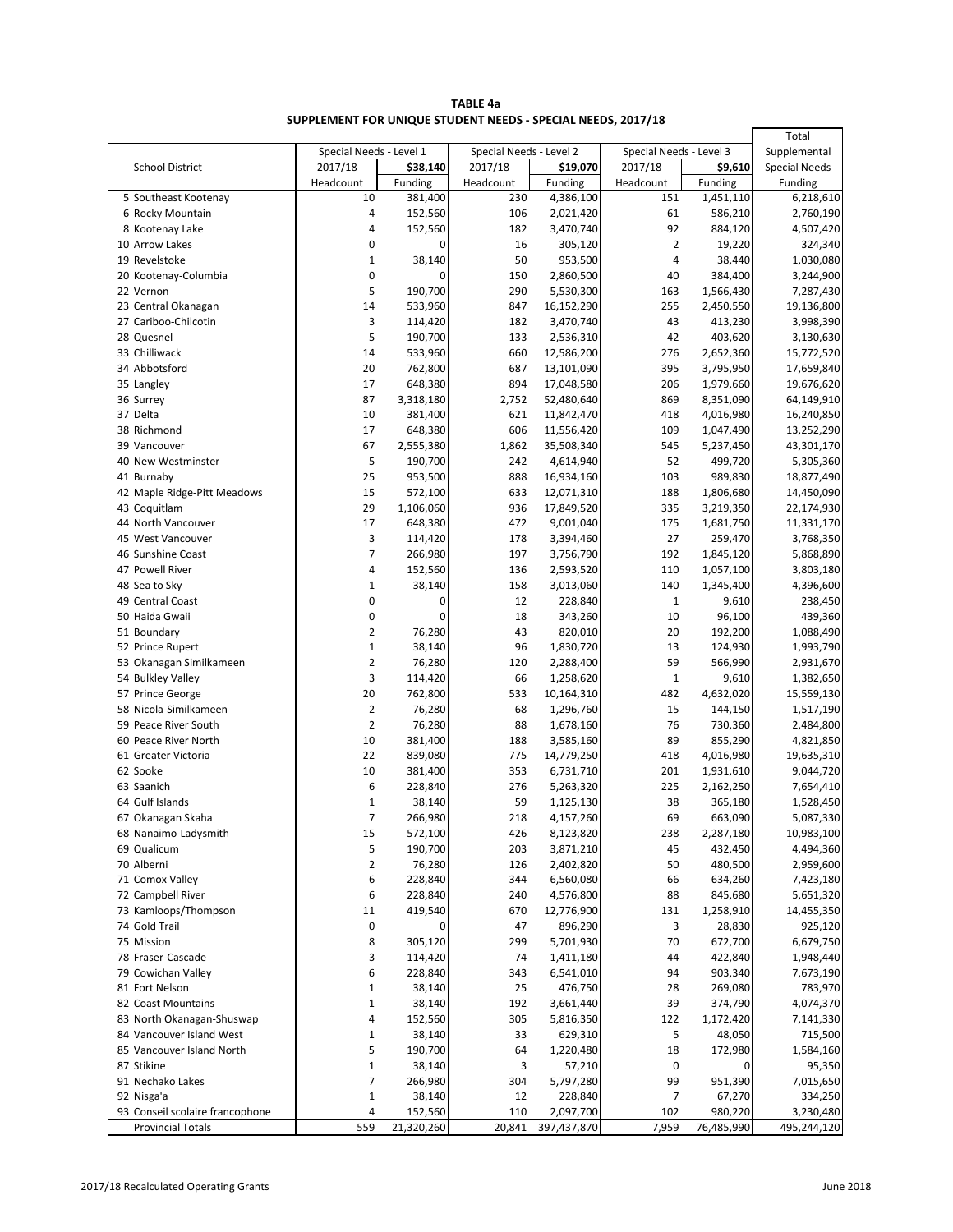|                        | ELL/FLL   |            | <b>Aboriginal Education</b> |           | <b>Adult Education</b> |         |  |
|------------------------|-----------|------------|-----------------------------|-----------|------------------------|---------|--|
| <b>School District</b> | 2017/18   | \$1,395    | 2017/18                     | \$1,210   | Sept 2017              | \$4,618 |  |
|                        | Headcount | Funding    | Headcount                   | Funding   | <b>FTE</b>             | Funding |  |
| 5 Southeast Kootenay   | 59        | 82,305     | 933                         | 1,128,930 | 3.8750                 | 17,895  |  |
| 6 Rocky Mountain       | 69        | 96,255     | 629                         | 761,090   | 1.3750                 | 6,350   |  |
| 8 Kootenay Lake        | 42        | 58,590     | 877                         | 1,061,170 | 8.5000                 | 39,253  |  |
| 10 Arrow Lakes         | 6         | 8,370      | 64                          | 77,440    | 0.1250                 | 577     |  |
| 19 Revelstoke          | 22        | 30,690     | 124                         | 150,040   | 0.5000                 | 2,309   |  |
| 20 Kootenay-Columbia   | 17        | 23,715     | 424                         | 513,040   | 0.0000                 |         |  |
| 22 Vernon              | 51        | 71,145     | 1,186                       | 1,435,060 | 2.6250                 | 12,122  |  |
| 23 Central Okanagan    | 527       | 735,165    | 2,500                       | 3,025,000 | 7.6250                 | 35,212  |  |
| 27 Cariboo-Chilcotin   | 284       | 396,180    | 1,409                       | 1,704,890 | 2.0000                 | 9,236   |  |
| 28 Quesnel             | 78        | 108,810    | 879                         | 1,063,590 | 0.0000                 |         |  |
| 33 Chilliwack          | 517       | 721,215    | 2,075                       | 2,510,750 | 62.5625                | 288,914 |  |
| 34 Abbotsford          | 2,339     | 3,262,905  | 2,021                       | 2,445,410 | 8.5000                 | 39,253  |  |
| 35 Langley             | 1,271     | 1,773,045  | 1,894                       | 2,291,740 | 33.5000                | 154,703 |  |
| 36 Surrey              | 17,091    | 23,841,945 | 3,089                       | 3,737,690 | 141.0000               | 651,138 |  |
| 37 Delta               | 1,518     | 2,117,610  | 574                         | 694,540   | 22.8750                | 105,637 |  |
| 38 Richmond            | 5,496     | 7,666,920  | 223                         | 269,830   | 61.3750                | 283,430 |  |
|                        |           |            |                             |           |                        |         |  |

**TABLE 4b SUPPLEMENT FOR UNIQUE STUDENT NEEDS - OTHER, 2017/18**

| 22 Vernon                       | 51         | 71,145             | 1,186        | 1,435,060  | 2.6250     | 12,122            |
|---------------------------------|------------|--------------------|--------------|------------|------------|-------------------|
| 23 Central Okanagan             | 527        | 735,165            | 2,500        | 3,025,000  | 7.6250     | 35,212            |
| 27 Cariboo-Chilcotin            | 284        | 396,180            | 1,409        | 1,704,890  | 2.0000     | 9,236             |
| 28 Quesnel                      | 78         | 108,810            | 879          | 1,063,590  | 0.0000     | 0                 |
| 33 Chilliwack                   | 517        | 721,215            | 2,075        | 2,510,750  | 62.5625    | 288,914           |
| 34 Abbotsford                   | 2,339      | 3,262,905          | 2,021        | 2,445,410  | 8.5000     | 39,253            |
| 35 Langley                      | 1,271      | 1,773,045          | 1,894        | 2,291,740  | 33.5000    | 154,703           |
| 36 Surrey                       | 17,091     | 23,841,945         | 3,089        | 3,737,690  | 141.0000   | 651,138           |
| 37 Delta                        | 1,518      | 2,117,610          | 574          | 694,540    | 22.8750    | 105,637           |
| 38 Richmond                     | 5,496      | 7,666,920          | 223          | 269,830    | 61.3750    | 283,430           |
| 39 Vancouver                    | 9,189      | 12,818,655         | 2,123        | 2,568,830  | 87.3750    | 403,498           |
| 40 New Westminster              | 1,165      | 1,625,175          | 294          | 355,740    | 247.8750   | 1,144,687         |
| 41 Burnaby                      | 4,696      | 6,550,920          | 705          | 853,050    | 38.3750    | 177,216           |
| 42 Maple Ridge-Pitt Meadows     | 588        | 820,260            | 1,243        | 1,504,030  | 34.1250    | 157,589           |
| 43 Coquitlam                    | 4,571      | 6,376,545          | 1,284        | 1,553,640  | 51.2500    | 236,673           |
| 44 North Vancouver              | 928        | 1,294,560          | 616          | 745,360    | 5.5625     | 25,688            |
| 45 West Vancouver               | 1,152      | 1,607,040          | 86           | 104,060    | 0.0000     | 0                 |
| 46 Sunshine Coast               | 140        | 195,300            | 590          | 713,900    | 2.1250     | 9,813             |
| 47 Powell River                 | 12         | 16,740             | 248          | 300,080    | 1.0000     | 4,618             |
| 48 Sea to Sky                   | 409        | 570,555            | 573          | 693,330    | 1.1250     | 5,195             |
| 49 Central Coast                | 17         | 23,715             | 138          | 166,980    | 0.0000     | 0                 |
| 50 Haida Gwaii                  | 43         | 59,985             | 310          | 375,100    | 6.6250     | 30,594            |
| 51 Boundary                     | 0          | 0                  | 341          | 412,610    | 0.0000     |                   |
| 52 Prince Rupert                | 185        | 258,075            | 1,254        | 1,517,340  | 0.5000     | 2,309             |
| 53 Okanagan Similkameen         | 176        | 245,520            | 421          | 509,410    | 19.3750    | 89,474            |
| 54 Bulkley Valley               | 13         | 18,135             | 496          | 600,160    | 1.2500     | 5,773             |
| 57 Prince George                | 1,395      | 1,946,025          | 3,656        | 4,423,760  | 41.5000    | 191,647           |
| 58 Nicola-Similkameen           | 21         | 29,295             | 827          | 1,000,670  | 4.3750     | 20,204            |
| 59 Peace River South            | 119        |                    |              | 1,401,180  | 0.0000     | 0                 |
| 60 Peace River North            | 499        | 166,005<br>696,105 | 1,158        | 1,392,710  | 8.1875     | 37,810            |
| 61 Greater Victoria             |            |                    | 1,151        |            | 18.8750    |                   |
|                                 | 1,808      | 2,522,160          | 1,454        | 1,759,340  |            | 87,165            |
| 62 Sooke<br>63 Saanich          | 559<br>410 | 779,805            | 1,193<br>542 | 1,443,530  | 11.3750    | 52,530<br>169,134 |
|                                 |            | 571,950            |              | 655,820    | 36.6250    |                   |
| 64 Gulf Islands                 | 36<br>66   | 50,220             | 141          | 170,610    | 7.0000     | 32,326            |
| 67 Okanagan Skaha               |            | 92,070             | 800          | 968,000    | 1.8750     | 8,659             |
| 68 Nanaimo-Ladysmith            | 741        | 1,033,695          | 2,278        | 2,756,380  | 7.7500     | 35,790            |
| 69 Qualicum                     | 54         | 75,330             | 479          | 579,590    | 1.7500     | 8,082             |
| 70 Alberni                      | 171        | 238,545            | 1,129        | 1,366,090  | 1.6250     | 7,504             |
| 71 Comox Valley                 | 88         | 122,760            | 1,277        | 1,545,170  | 14.8750    | 68,693            |
| 72 Campbell River               | 258        | 359,910            | 1,183        | 1,431,430  | 1.8750     | 8,659             |
| 73 Kamloops/Thompson            | 182        | 253,890            | 2,519        | 3,047,990  | 24.6250    | 113,718           |
| 74 Gold Trail                   | 0          | 0                  | 678          | 820,380    | 1.1250     | 5,195             |
| 75 Mission                      | 346        | 482,670            | 1,115        | 1,349,150  | 2.6250     | 12,122            |
| 78 Fraser-Cascade               | 96         | 133,920            | 604          | 730,840    | 5.6250     | 25,976            |
| 79 Cowichan Valley              | 384        | 535,680            | 1,529        | 1,850,090  | 8.5000     | 39,253            |
| 81 Fort Nelson                  | 15         | 20,925             | 225          | 272,250    | 0.0000     | $\sigma$          |
| 82 Coast Mountains              | 201        | 280,395            | 1,886        | 2,282,060  | 2.5000     | 11,545            |
| 83 North Okanagan-Shuswap       | 42         | 58,590             | 1,127        | 1,363,670  | 0.5000     | 2,309             |
| 84 Vancouver Island West        | 34         | 47,430             | 214          | 258,940    | 0.0000     |                   |
| 85 Vancouver Island North       | 143        | 199,485            | 604          | 730,840    | 5.3750     | 24,822            |
| 87 Stikine                      | 43         | 59,985             | 150          | 181,500    | 0.0000     | 0                 |
| 91 Nechako Lakes                | 60         | 83,700             | 1,299        | 1,571,790  | 11.6250    | 53,684            |
| 92 Nisga'a                      | 75         | 104,625            | 372          | 450,120    | 0.0000     | 0                 |
| 93 Conseil scolaire francophone | 1,913      | 2,668,635          | 518          | 626,780    | 0.0000     | 0                 |
| <b>Provincial Totals</b>        | 62,430     | 87,089,850         | 59,731       | 72,274,510 | 1,073.1875 | 4,955,983         |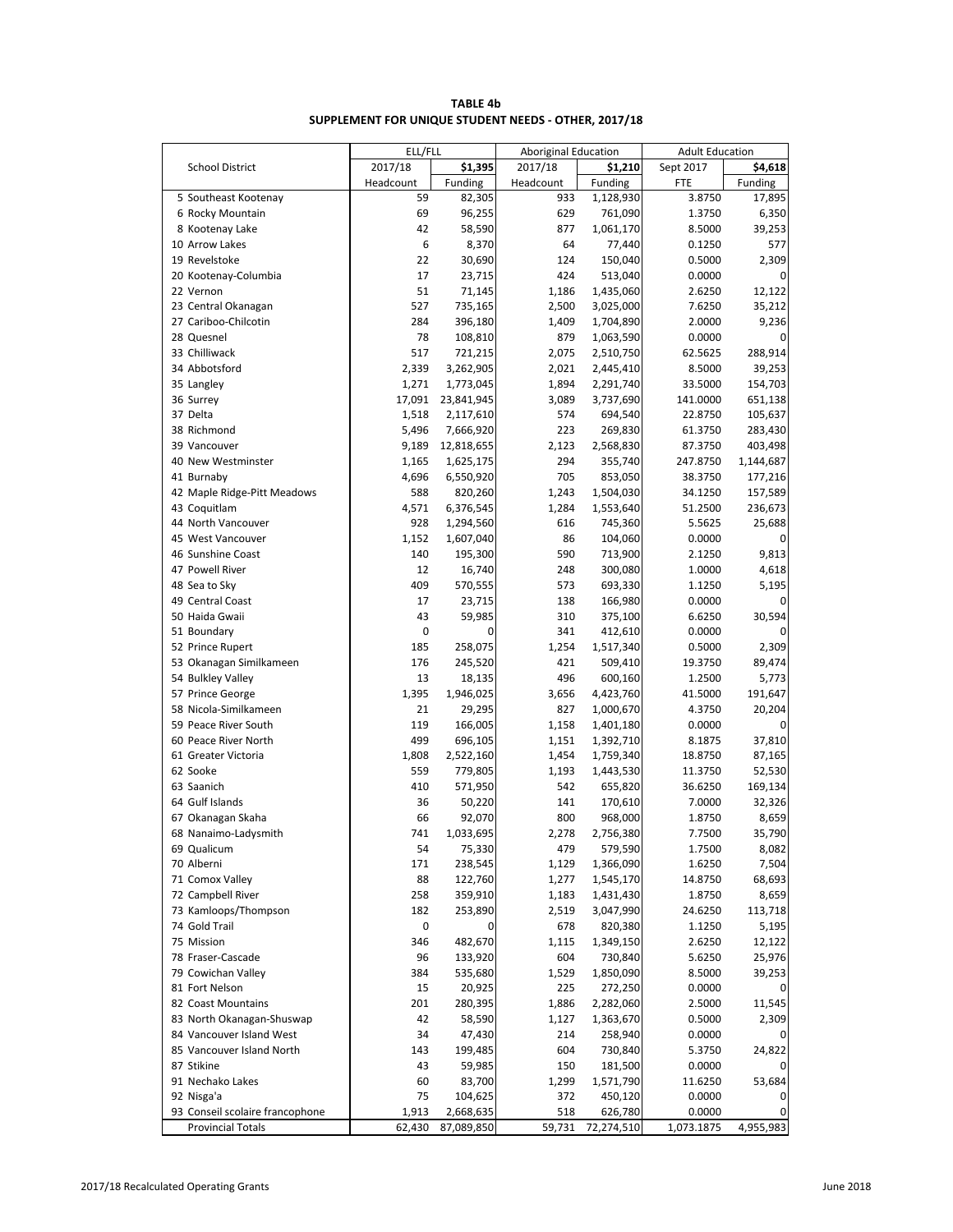# **TABLE 4c SUPPLEMENT FOR UNIQUE STUDENT NEEDS - VULNERABLE STUDENTS, 2017/18 TO 2019/20**

|                                           | Supplement     | Total                    |
|-------------------------------------------|----------------|--------------------------|
| <b>School District</b>                    | for Vulnerable | Unique Student Needs     |
|                                           | Students       | Supplement, 2017/18      |
| 5 Southeast Kootenay                      | 22,675         | 7,470,415                |
| 6 Rocky Mountain                          |                | 3,623,885                |
| 8 Kootenay Lake                           | 6,169          | 5,672,602                |
| 10 Arrow Lakes                            |                | 410,727                  |
| 19 Revelstoke                             |                | 1,213,119                |
| 20 Kootenay-Columbia                      |                | 3,781,655                |
| 22 Vernon                                 | 231,133        | 9,036,890                |
| 23 Central Okanagan                       | 467,793        | 23,399,970               |
| 27 Cariboo-Chilcotin                      | 71,371         | 6,180,067                |
| 28 Quesnel                                |                | 4,303,030                |
| 33 Chilliwack                             | 474,120        | 19,767,519               |
| 34 Abbotsford                             | 428,862        | 23,836,270               |
| 35 Langley                                |                | 23,896,108               |
| 36 Surrey<br>37 Delta                     | 3,295,640      | 95,676,323               |
| 38 Richmond                               | 412,568        | 19,571,205               |
| 39 Vancouver                              | 1,412,588      | 22,885,058<br>59,092,153 |
| 40 New Westminster                        |                | 8,430,962                |
| 41 Burnaby                                | 429,145        | 26,887,821               |
| 42 Maple Ridge-Pitt Meadows               | 701,412        | 17,633,381               |
| 43 Coquitlam                              | 1,076,932      | 31,418,720               |
| 44 North Vancouver                        | 20,712         | 13,417,490               |
| 45 West Vancouver                         | 161,037        | 5,640,487                |
| 46 Sunshine Coast                         |                | 6,787,903                |
| 47 Powell River                           |                | 4,124,618                |
| 48 Sea to Sky                             |                | 5,665,680                |
| 49 Central Coast                          |                | 429,145                  |
| 50 Haida Gwaii                            |                | 905,039                  |
| 51 Boundary                               |                | 1,501,100                |
| 52 Prince Rupert                          |                | 3,771,514                |
| 53 Okanagan Similkameen                   |                | 3,776,074                |
| 54 Bulkley Valley                         |                | 2,006,718                |
| 57 Prince George                          |                | 22,120,562               |
| 58 Nicola-Similkameen                     | 91,998         | 2,659,357                |
| 59 Peace River South                      |                | 4,051,985                |
| 60 Peace River North                      |                | 6,948,475                |
| 61 Greater Victoria                       |                | 24,003,975               |
| 62 Sooke                                  |                | 11,320,585               |
| 63 Saanich                                |                | 9,051,314                |
| 64 Gulf Islands                           |                | 1,781,606                |
| 67 Okanagan Skaha                         | 272,576        | 6,428,635                |
| 68 Nanaimo-Ladysmith                      |                | 14,808,965               |
| 69 Qualicum                               | 12,466         | 5,169,828                |
| 70 Alberni                                |                | 4,571,739                |
| 71 Comox Valley                           |                | 9,159,803                |
| 72 Campbell River<br>73 Kamloops/Thompson | 166,545        | 7,617,864<br>17,870,948  |
| 74 Gold Trail                             |                | 1,750,695                |
| 75 Mission                                | 271,358        | 8,795,050                |
| 78 Fraser-Cascade                         |                | 2,839,176                |
| 79 Cowichan Valley                        | 288,878        | 10,387,091               |
| 81 Fort Nelson                            |                | 1,077,145                |
| 82 Coast Mountains                        | 144,511        | 6,792,881                |
| 83 N. Okanagan-Shuswap                    | 277,638        | 8,843,537                |
| 84 Vancouver Island West                  |                | 1,021,870                |
| 85 Vancouver Island North                 |                | 2,539,307                |
| 87 Stikine                                |                | 336,835                  |
| 91 Nechako Lakes                          | 191,308        | 8,916,132                |
| 92 Nisga'a                                |                | 888,995                  |
| 93 Conseil Scolaire Francophone           | 290,066        | 6,815,961                |
| <b>Provincial Total</b>                   | 11,219,501     | 670,783,964              |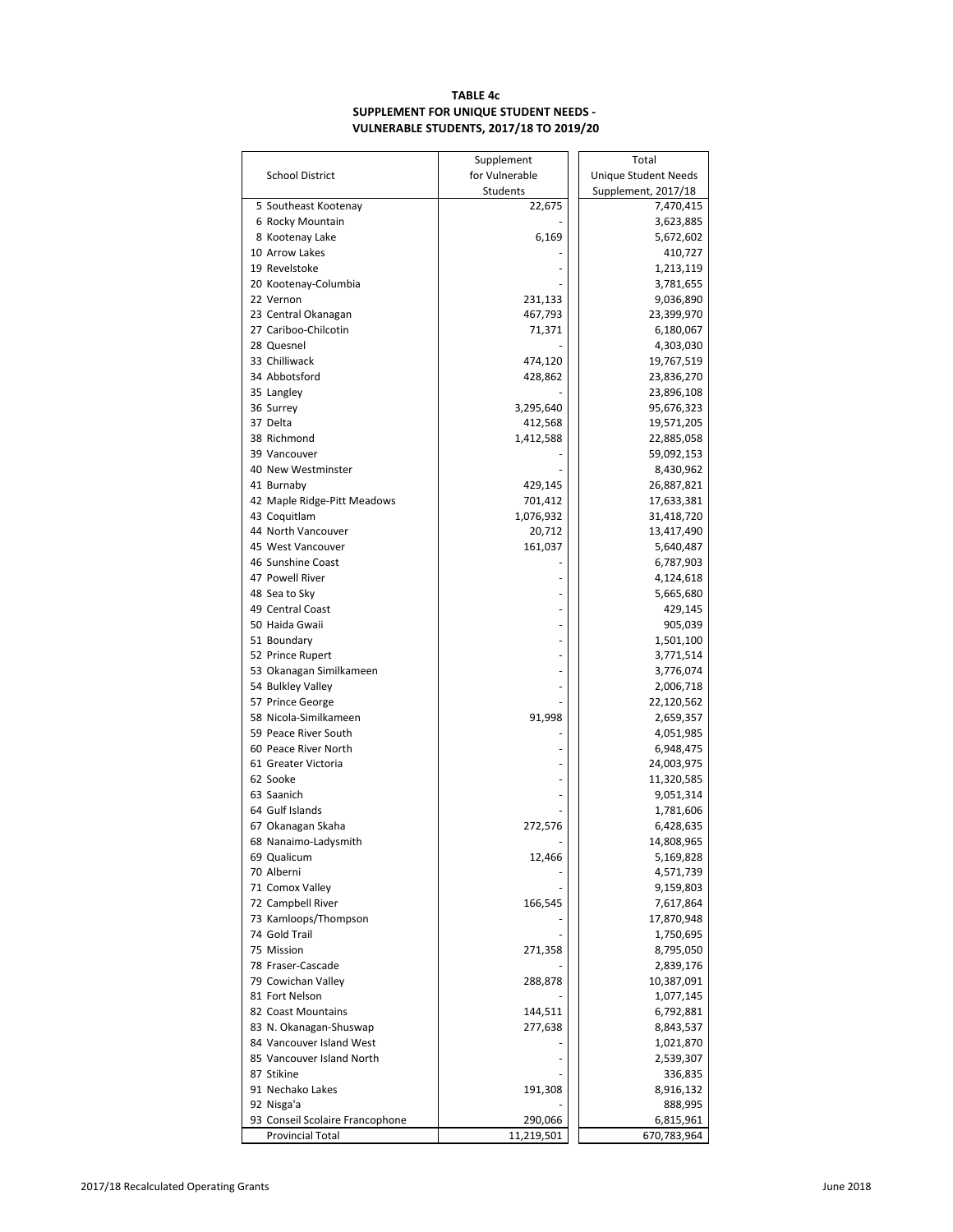| <b>TABLE 5a</b>                                                          |
|--------------------------------------------------------------------------|
| <b>CALCULATION OF SCHOOL DISTRICT AVERAGE EDUCATOR SALARIES, 2017/18</b> |

|                                 |            | Teachers on EDAS Report      | Increments |            | Plus,                    |              |            |                                      |         |
|---------------------------------|------------|------------------------------|------------|------------|--------------------------|--------------|------------|--------------------------------------|---------|
| <b>School District</b>          |            | Type = $0, 5, 6, 10, 11$     | After      |            | Vice-Principals (Type 9) |              |            | <b>Educator Salary</b>               |         |
|                                 |            | Spec = " ", "C", "T", or "X" | Sept 30    |            | at Cat 6 Max Salary Grid |              |            |                                      |         |
|                                 | FTE        | Base + Isol                  |            | <b>FTE</b> | Cat 6 Max                | Base         | <b>FTE</b> | Base + Isol                          | Average |
| 5 Southeast Kootenay            | 322.4510   | 24,172,803                   | 109,651    | 15.0000    | 88,340                   | 1,325,100    | 337.4510   | 25,607,554                           | 75,885  |
| 6 Rocky Mountain                | 191.7108   | 14,185,841                   | 132,367    | 7.0000     | 86,109                   | 602,763      | 198.7108   | 14,920,971                           | 75,089  |
| 8 Kootenay Lake                 | 290.6340   | 21,826,475                   | 99,490     | 10.0000    | 87,663                   | 876,630      | 300.6340   | 22,802,595                           | 75,848  |
| 10 Arrow Lakes                  | 33.0730    | 2,480,099                    | 27,723     | 1.0000     | 88,608                   | 88,608       | 34.0730    | 2,596,430                            | 76,202  |
| 19 Revelstoke                   | 65.7210    | 4,878,669                    | 8,891      | 2.0000     | 86,109                   | 172,218      | 67.7210    | 5,059,778                            | 74,715  |
| 20 Kootenay-Columbia            | 229.8300   | 17,354,779                   | 94,002     | 8.0000     | 87,633                   | 701,064      | 237.8300   | 18,149,845                           | 76,314  |
| 22 Vernon                       | 507.0048   | 38,460,598                   | 146,572    | 17.0000    | 86,109                   | 1,463,853    | 524.0048   | 40,071,023                           | 76,471  |
| 23 Central Okanagan             | 1,320.0886 | 97,764,622                   | 622,077    | 38.0000    | 86,109                   | 3,272,142    | 1,358.0886 | 101,658,841                          | 74,854  |
| 27 Cariboo-Chilcotin            | 298.6620   | 21,345,330                   | 141,570    | 7.0000     | 86,109                   | 602,763      | 305.6620   | 22,089,663                           | 72,268  |
| 28 Quesnel                      | 187.5571   | 13,789,069                   | 50,448     | 3.0000     | 86,182                   | 258,546      | 190.5571   | 14,098,063                           | 73,983  |
| 33 Chilliwack                   | 778.8863   | 57,008,678                   | 175,016    | 27.0000    | 86,109                   | 2,324,943    | 805.8863   | 59,508,637                           | 73,842  |
| 34 Abbotsford                   | 1,138.5680 | 82,976,902                   | 494,059    | 30.0000    | 86,109                   | 2,583,270    | 1,168.5680 | 86,054,231                           | 73,641  |
| 35 Langley                      | 1,287.7700 | 90,662,763                   | 747,231    | 37.0000    | 86,109                   | 3,186,033    | 1,324.7700 | 94,596,027                           | 71,406  |
| 36 Surrey                       | 4,177.8900 | 306,927,327                  | 727,051    | 95.6000    | 86,109                   | 8,232,020    | 4,273.4900 | 315,886,398                          | 73,918  |
| 37 Delta                        | 960.7150   | 71,523,666                   | 0          | 30.0000    | 86,109                   | 2,583,270    | 990.7150   | 74,106,936                           | 74,801  |
| 38 Richmond                     | 1,251.8604 | 92,851,147                   | 0          | 36.0000    | 87,406                   | 3,146,616    | 1,287.8604 | 95,997,763                           | 74,541  |
| 39 Vancouver                    | 2,970.3905 | 228,359,914                  | 142,610    | 77.0000    | 86,109                   | 6,630,393    | 3,047.3905 | 235,132,917                          | 77,159  |
| 40 New Westminster              | 414.3020   | 31,129,798                   | 111,925    | 14.0000    | 87,146                   | 1,220,044    | 428.3020   | 32,461,767                           | 75,792  |
| 41 Burnaby                      | 1,585.1900 | 118,137,023                  | 912,855    | 26.0000    | 86,442                   | 2,247,492    | 1,611.1900 | 121,297,370                          | 75,284  |
| 42 Maple Ridge-Pitt Meadows     | 905.5530   | 67,272,213                   | 345,073    | 28.0000    | 86,109                   | 2,411,052    | 933.5530   | 70,028,338                           | 75,013  |
| 43 Coquitlam                    | 1,965.0618 | 147,123,706                  | 453,006    | 45.0000    | 86,109                   | 3,874,905    | 2,010.0618 | 151,451,617                          | 75,347  |
| 44 North Vancouver              | 897.6290   | 67,010,755                   | 386,747    | 39.0000    | 87,352                   | 3,406,728    | 936.6290   | 70,804,230                           | 75,595  |
| 45 West Vancouver               | 421.4291   | 30,752,320                   | 100,929    | 20.0000    | 86,109                   | 1,722,180    | 441.4291   | 32,575,429                           | 73,795  |
| 46 Sunshine Coast               | 203.7660   | 15,107,738                   | 53,528     | 1.0000     | 86,109                   | 86,109       | 204.7660   | 15,247,375                           | 74,462  |
| 47 Powell River                 | 123.8100   | 9,267,359                    | 39,334     | 4.0000     | 86,109                   | 344,436      | 127.8100   | 9,651,129                            | 75,512  |
| 48 Sea to Sky                   | 275.3443   | 20,364,194                   | 21,169     | 13.7000    | 86,109                   | 1,179,693    | 289.0443   | 21,565,056                           | 74,608  |
| 49 Central Coast                | 20.6000    | 1,521,780                    | 665        | 0.0000     | 90,984                   | 0            | 20.6000    | 1,522,445                            | 73,905  |
| 50 Haida Gwaii                  | 43.7440    | 3,431,617                    | 16,252     | 0.0000     | 89,110                   | $\mathbf{0}$ | 43.7440    | 3,447,869                            | 78,819  |
| 51 Boundary                     | 84.0594    | 6,255,132                    | 13,824     | 2.0000     | 87,633                   | 175,266      | 86.0594    | 6,444,222                            | 74,881  |
| 52 Prince Rupert                | 133.6393   | 9,983,896                    | 64,970     | 7.0000     | 87,749                   | 614,243      | 140.6393   | 10,663,109                           | 75,819  |
| 53 Okanagan Similkameen         | 157.1880   | 11,287,315                   | 33,566     | 5.0000     | 86,109                   | 430,545      | 162.1880   | 11,751,426                           | 72,456  |
| 54 Bulkley Valley               | 114.4691   | 8,642,385                    | 34,825     | 4.0000     | 86,614                   | 346,456      | 118.4691   | 9,023,666                            | 76,169  |
| 57 Prince George                | 801.9446   | 58,118,522                   | 355,577    | 21.0000    | 86,145                   | 1,809,045    | 822.9446   | 60,283,144                           | 73,253  |
| 58 Nicola-Similkameen           | 148.4800   | 10,673,490                   | 43,391     | 4.0000     | 86,109                   | 344,436      | 152.4800   | 11,061,317                           | 72,543  |
| 59 Peace River South            | 208.1510   | 15,738,407                   | 51,797     | 7.9000     | 86,449                   | 682,947      | 216.0510   | 16,473,151                           | 76,247  |
| 60 Peace River North            | 347.9100   | 25,421,631                   | 120,658    | 13.0000    | 88,029                   | 1,144,377    | 360.9100   | 26,686,666                           | 73,943  |
| 61 Greater Victoria             | 1,205.7640 | 88,700,474                   | 272,383    | 49.0000    | 86,339                   | 4,230,611    | 1,254.7640 | 93,203,468                           | 74,280  |
| 62 Sooke                        | 645.0280   | 46,993,904                   | 317,760    | 26.0000    | 86,109                   | 2,238,834    | 671.0280   | 49,550,498                           | 73,843  |
| 63 Saanich                      | 440.3480   | 32,768,312                   | 43,873     | 18.0000    | 86,109                   | 1,549,962    | 458.3480   | 34,362,147                           | 74,970  |
| 64 Gulf Islands                 | 112.7393   | 8,319,874                    | 51,015     | 3.0000     | 86,109                   | 258,327      | 115.7393   | 8,629,216                            | 74,557  |
| 67 Okanagan Skaha               | 336.5250   | 25,621,796                   | 82,926     | 11.8570    | 86,109                   | 1,020,994    | 348.3820   | 26,725,716                           | 76,714  |
| 68 Nanaimo-Ladysmith            | 781.5130   | 58,299,886                   | 206,003    | 21.0000    | 86,261                   | 1,811,481    | 802.5130   | 60,317,370                           | 75,161  |
| 69 Qualicum                     | 260.1240   | 19,163,197                   | 73,667     | 9.0000     | 86,109                   | 774,981      | 269.1240   | 20,011,845                           | 74,359  |
| 70 Alberni                      | 232.9333   | 17,005,854                   | 103,276    | 12.0000    | 86,935                   | 1,043,220    | 244.9333   | 18,152,350                           | 74,111  |
| 71 Comox Valley                 | 458.0438   | 34,247,627                   | 207,533    | 21.0000    | 86,109                   | 1,808,289    | 479.0438   | 36,263,449                           | 75,700  |
| 72 Campbell River               | 311.2790   | 22,379,603                   | 71,563     | 15.0000    | 86,109                   | 1,291,635    | 326.2790   | 23,742,801                           | 72,768  |
| 73 Kamloops/Thompson            | 834.5609   | 64,057,506                   | 270,350    | 31.0000    | 86,109                   | 2,669,379    | 865.5609   | 66,997,235                           | 77,403  |
| 74 Gold Trail                   | 81.4000    | 5,861,057                    | 23,569     | 3.0000     | 86,109                   | 258,327      | 84.4000    | 6,142,953                            | 72,784  |
| 75 Mission                      | 384.3552   | 27,666,093                   | 190,562    | 10.0000    | 86,109                   | 861,090      | 394.3552   | 28,717,745                           | 72,822  |
| 78 Fraser-Cascade               | 107.1120   | 7,735,986                    | 5,174      | 7.0000     | 86,739                   | 607,173      | 114.1120   | 8,348,333                            | 73,159  |
| 79 Cowichan Valley              | 482.7640   | 35,803,705                   | 168,683    | 18.0000    | 86,109                   | 1,549,962    | 500.7640   | 37,522,350                           | 74,930  |
| 81 Fort Nelson                  | 47.9790    | 3,563,464                    | 23,642     | 2.0000     | 88,015                   | 176,030      | 49.9790    | 3,763,136                            | 75,294  |
| 82 Coast Mountains              | 275.2910   | 20,944,951                   | 87,478     | 6.0000     | 87,051                   | 522,306      | 281.2910   | 21,554,735                           | 76,628  |
| 83 North Okanagan-Shuswap       | 376.9000   | 28,092,631                   | 87,783     | 9.0000     | 86,109                   | 774,981      | 385.9000   | 28,955,395                           | 75,033  |
| 84 Vancouver Island West        | 38.0000    | 2,769,688                    | 10,965     | 0.0000     | 86,109                   | $\mathbf 0$  | 38.0000    | 2,780,653                            | 73,175  |
| 85 Vancouver Island North       | 83.6500    | 6,351,342                    | 37,923     | 4.0000     | 88,570                   | 354,280      | 87.6500    | 6,743,545                            | 76,937  |
| 87 Stikine                      | 16.9000    | 1,453,815                    | 4,713      | 0.0000     | 94,255                   | $\mathbf 0$  | 16.9000    | 1,458,528                            | 86,303  |
| 91 Nechako Lakes                | 244.8500   | 19,226,380                   | 54,102     | 8.6000     | 90,227                   | 775,952      | 253.4500   | 20,056,434                           | 79,134  |
| 92 Nisga'a                      | 42.5000    | 3,292,250                    | 5,598      | 1.0000     | 90,188                   | 90,188       | 43.5000    | 3,388,036                            | 77,886  |
| 93 Conseil scolaire francophone | 400.2045   | 27,953,969                   | 87,783     | 11.2000    | 86,109                   | 964,421      | 411.4045   | 29,006,173                           | 70,505  |
| <b>Provincial Total</b>         |            | 33,065.8471 2,452,081,327    | 9,367,173  | 991.8570   |                          |              |            | 85,722,610 34,057.7041 2,547,171,110 | 74,790  |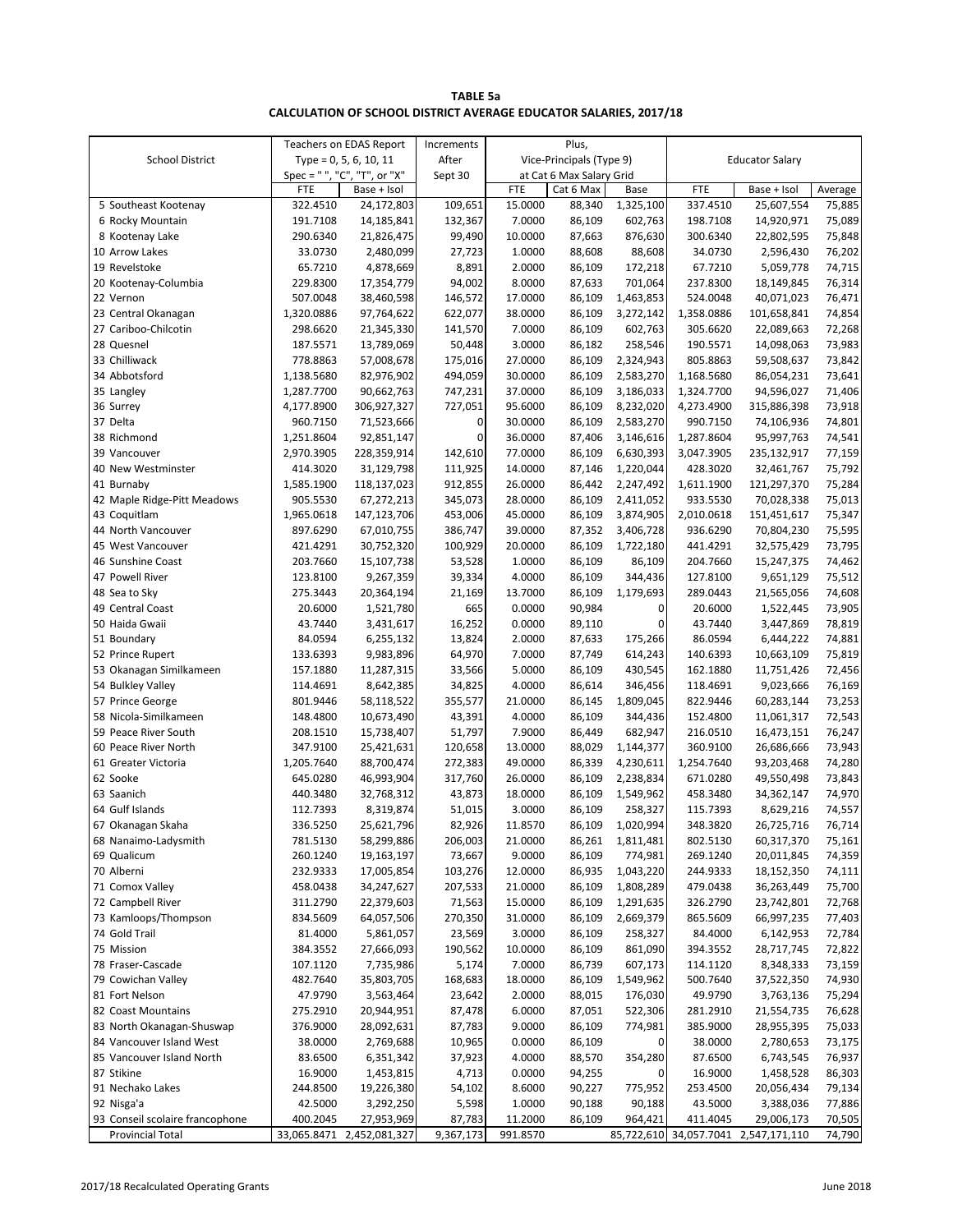| <b>TABLE 5b</b>                             |  |
|---------------------------------------------|--|
| SUPPLEMENT FOR SALARY DIFFERENTIAL, 2017/18 |  |

|                                 | Average  | Variance          | Sept 2017                  | Estimated      | Prov Average          | 180.33       | Total               |
|---------------------------------|----------|-------------------|----------------------------|----------------|-----------------------|--------------|---------------------|
| <b>School District</b>          | Educator | from              | School-Age +               | # of Educators | Salary                | <b>FTE</b>   | Salary Differential |
|                                 | Salary   | Prov Average      | <b>Adult FTE</b>           | <b>FTE/18</b>  | Supplement            | Distribution | Supplement          |
| 5 Southeast Kootenay            | 75,885   | 1,095             | 5,452.7500                 | 302.931        | 331,709               | 983,294      | 1,315,003           |
| 6 Rocky Mountain                | 75,089   | 299               | 3,190.1250                 | 177.229        | 52,991                | 575,275      | 628,266             |
| 8 Kootenay Lake                 | 75,848   | 1,058             | 4,781.4375                 | 265.635        | 281,042               | 862,237      | 1,143,279           |
| 10 Arrow Lakes                  | 76,202   | 1,412             | 435.4688                   | 24.193         | 34,161                | 78,528       | 112,689             |
| 19 Revelstoke                   | 74,715   | (75)              | 970.1250                   | 53.896         | (4,042)               | 174,943      | 170,901             |
| 20 Kootenay-Columbia            | 76,314   | 1,524             | 3,944.6250                 | 219.146        | 333,979               | 711,334      | 1,045,313           |
| 22 Vernon                       | 76,471   | 1,681             | 8,387.9688                 | 465.998        | 783,343               | 1,512,602    | 2,295,945           |
| 23 Central Okanagan             | 74,854   | 64                | 22,090.9375                | 1,227.274      | 78,546                | 3,983,659    | 4,062,205           |
| 27 Cariboo-Chilcotin            | 72,268   | (2,522)           | 4,640.3750                 | 257.799        | (650, 169)            | 836,799      | 186,630             |
| 28 Quesnel                      | 73,983   | (807)             | 2,990.0000                 | 166.111        | (134, 052)            | 539,187      | 405,135             |
| 33 Chilliwack                   | 73,842   | (948)             | 13,484.0975                | 749.117        | (710, 163)            | 2,431,587    | 1,721,424           |
| 34 Abbotsford                   | 73,641   | (1, 149)          | 19,315.1250                | 1,073.063      | (1, 232, 949)         | 3,483,096    | 2,250,147           |
| 35 Langley                      | 71,406   | (3, 384)          | 20,393.7500                | 1,132.986      | (3,834,025)           | 3,677,605    | 0                   |
| 36 Surrey                       | 73,918   | (872)             | 70,471.8750                | 3,915.104      | (3, 413, 971)         | 12,708,193   | 9,294,222           |
| 37 Delta                        | 74,801   | 11                | 15,368.0625                | 853.781        | 9,392                 | 2,771,323    | 2,780,715           |
| 38 Richmond                     | 74,541   | (249)             | 19,400.0625                | 1,077.781      | (268, 367)            | 3,498,413    | 3,230,046           |
| 39 Vancouver                    | 77,159   | 2,369             | 49,219.0625                | 2,734.392      | 6,477,775             | 8,875,674    | 15,353,449          |
| 40 New Westminster              | 75,792   | 1,002             | 6,805.5625                 | 378.087        | 378,843               | 1,227,247    | 1,606,090           |
| 41 Burnaby                      | 75,284   | 494               | 23,492.5000                | 1,305.139      | 644,739               | 4,236,403    | 4,881,142           |
| 42 Maple Ridge-Pitt Meadows     | 75,013   | 223               | 14,423.6250                | 801.313        | 178,693               | 2,601,012    | 2,779,705           |
| 43 Coquitlam                    | 75,347   | 557               | 30,660.4375                | 1,703.358      | 948,770               | 5,528,997    | 6,477,767           |
| 44 North Vancouver              | 75,595   | 805               | 15,125.3125                | 840.295        | 676,437               | 2,727,548    | 3,403,985           |
| 45 West Vancouver               | 73,795   | (995)             | 6,898.0625                 | 383.226        | (381, 310)            | 1,243,928    | 862,618             |
| 46 Sunshine Coast               | 74,462   | (328)             | 3,159.0625                 | 175.503        | (57, 565)             | 569,674      | 512,109             |
| 47 Powell River                 | 75,512   | 722               | 2,048.5000                 | 113.806        | 82,168                | 369,406      | 451,574             |
| 48 Sea to Sky                   | 74,608   | (182)             | 4,904.8125                 | 272.490        | (49, 593)             | 884,485      | 834,892             |
| 49 Central Coast                | 73,905   | (885)             | 235.1250                   | 13.063         | (11, 561)             | 42,400       | 30,839              |
| 50 Haida Gwaii                  | 78,819   | 4,029             | 517.1250                   | 28.729         | 115,749               | 93,253       | 209,002             |
| 51 Boundary                     | 74,881   | 91                | 1,284.1250                 | 71.340         | 6,492                 | 231,566      | 238,058             |
| 52 Prince Rupert                | 75,819   | 1,029             | 1,961.0000                 | 108.944        | 112,103               | 353,627      | 465,730             |
| 53 Okanagan Similkameen         | 72,456   | (2, 334)          | 2,332.2500                 | 129.569        | (302, 414)            | 420,575      | 118,161             |
| 54 Bulkley Valley               | 76,169   | 1,379             | 1,970.6250                 | 109.479        | 150,972               | 355,363      | 506,335             |
| 57 Prince George                | 73,253   | (1, 537)          | 13,016.7188                | 723.151        | (1, 111, 483)         | 2,347,305    | 1,235,822           |
| 58 Nicola-Similkameen           | 72,543   |                   | 2,044.7500                 | 113.597        |                       | 368,730      |                     |
| 59 Peace River South            | 76,247   | (2, 247)<br>1,457 | 3,487.7500                 | 193.764        | (255, 252)<br>282,314 | 628,946      | 113,478<br>911,260  |
| 60 Peace River North            | 73,943   | (847)             | 6,053.0000                 | 336.278        |                       | 1,091,537    | 806,710             |
| 61 Greater Victoria             | 74,280   |                   |                            | 1,063.443      | (284, 827)            |              | 2,909,516           |
| 62 Sooke                        | 73,843   | (510)             | 19,141.9755<br>10,470.6250 | 581.701        | (542, 356)            | 3,451,872    |                     |
| 63 Saanich                      |          | (947)<br>180      |                            | 391.132        | (550, 871)<br>70,404  | 1,888,168    | 1,337,297           |
|                                 | 74,970   |                   | 7,040.3750                 |                |                       | 1,269,591    | 1,339,995           |
| 64 Gulf Islands                 | 74,557   | (233)             | 1,704.1250                 | 94.674         | (22,059)              | 307,305      | 285,246             |
| 67 Okanagan Skaha               | 76,714   | 1,924             | 5,751.3125                 | 319.517        | 614,751               | 1,037,134    | 1,651,885           |
| 68 Nanaimo-Ladysmith            | 75,161   | 371               | 13,727.7500                | 762.653        | 282,944               | 2,475,525    | 2,758,469           |
| 69 Qualicum                     | 74,359   | (431)             | 4,041.8750                 | 224.549        | (96, 781)             | 728,871      | 632,090             |
| 70 Alberni                      | 74,111   | (679)             | 3,746.4375                 | 208.135        | (141, 324)            | 675,595      | 534,271             |
| 71 Comox Valley                 | 75,700   | 910               | 8,237.0313                 | 457.613        | 416,428               | 1,485,384    | 1,901,812           |
| 72 Campbell River               | 72,768   | (2,022)           | 5,403.2500                 | 300.181        | (606, 966)            | 974,368      | 367,402             |
| 73 Kamloops/Thompson            | 77,403   | 2,613             | 14,383.8753                | 799.104        | 2,088,059             | 2,593,844    | 4,681,903           |
| 74 Gold Trail                   | 72,784   | (2,006)           | 1,109.9375                 | 61.663         | (123, 696)            | 200,155      | 76,459              |
| 75 Mission                      | 72,822   | (1,968)           | 6,060.3750                 | 336.688        | (662, 602)            | 1,092,867    | 430,265             |
| 78 Fraser-Cascade               | 73,159   | (1,631)           | 1,667.3750                 | 92.632         | (151,083)             | 300,678      | 149,595             |
| 79 Cowichan Valley              | 74,930   | 140               | 7,798.1250                 | 433.229        | 60,652                | 1,406,236    | 1,466,888           |
| 81 Fort Nelson                  | 75,294   | 504               | 720.8125                   | 40.045         | 20,183                | 129,984      | 150,167             |
| 82 Coast Mountains              | 76,628   | 1,838             | 4,111.3750                 | 228.410        | 419,818               | 741,404      | 1,161,222           |
| 83 North Okanagan-Shuswap       | 75,033   | 243               | 6,167.5326                 | 342.641        | 83,262                | 1,112,191    | 1,195,453           |
| 84 Vancouver Island West        | 73,175   | (1,615)           | 416.5000                   | 23.139         | (37, 369)             | 75,107       | 37,738              |
| 85 Vancouver Island North       | 76,937   | 2,147             | 1,359.6250                 | 75.535         | 162,174               | 245,181      | 407,355             |
| 87 Stikine                      | 86,303   | 11,513            | 188.6250                   | 10.479         | 120,645               | 34,015       | 154,660             |
| 91 Nechako Lakes                | 79,134   | 4,344             | 3,597.1250                 | 199.840        | 868,105               | 648,670      | 1,516,775           |
| 92 Nisga'a                      | 77,886   | 3,096             | 386.8125                   | 21.490         | 66,533                | 69,754       | 136,287             |
| 93 Conseil scolaire francophone | 70,505   | (4, 285)          | 5,970.3125                 | 331.684        | (1,421,266)           | 1,076,626    | 0                   |
| <b>Provincial Totals</b>        |          |                   | 538,159.3561               | 29,897.744     | 176,060               | 97,046,276   | 97,723,396          |

Provincial Average: 74,790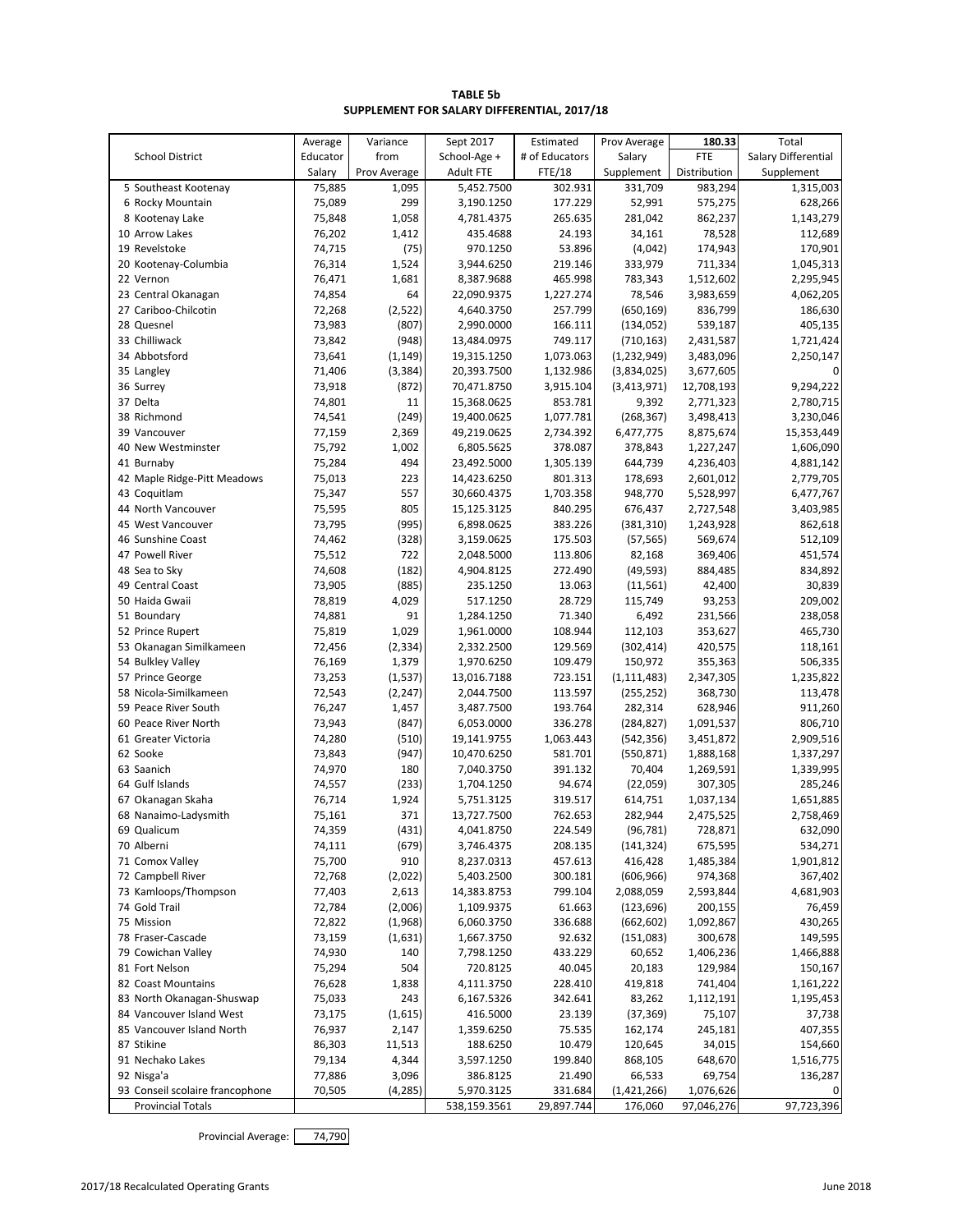| TABLE 6                                                     |
|-------------------------------------------------------------|
| SUPPLEMENT FOR UNIQUE GEOGRAPHIC FACTORS - SUMMARY, 2017/18 |

|                                                            |                         |                                    |           |                      |                         |                         | Supplemental          | Total 2017/18             |
|------------------------------------------------------------|-------------------------|------------------------------------|-----------|----------------------|-------------------------|-------------------------|-----------------------|---------------------------|
|                                                            | Small                   | Low                                |           |                      |                         | Student                 | Student               | Unique                    |
| <b>School District</b>                                     | Community               | Enrolment                          | Rural     | Climate              | Sparseness              | Location                | Location              | Geographic                |
|                                                            | Supplement              | Factor                             | Factor    | Factor               | Factor                  | Factor                  | Factor                | <b>Factors Funding</b>    |
| 5 Southeast Kootenay                                       | 1,768,457               | 1,062,101                          | 1,132,482 | 369,150              | 592,608                 | 1,993,606               | 267,000               | 7,185,404                 |
| 6 Rocky Mountain                                           | 1,737,363               | 1,316,726                          | 758,254   | 216,886              | 642,674                 | 2,078,990               | 127,000               | 6,877,893                 |
| 8 Kootenay Lake                                            | 3,134,403               | 1,133,844                          | 756,174   | 203,758              | 992,754                 | 2,373,588               | 179,000               | 8,773,521                 |
| 10 Arrow Lakes                                             | 1,366,657               | 1,385,000                          | 96,265    | 18,744               | 21,940                  | 242,228                 | 16,000                | 3,146,834                 |
| 19 Revelstoke                                              | 306,633                 | 1,385,000                          | 125,765   | 61,993               | 0                       | 278,587                 | 52,000                | 2,209,978                 |
| 20 Kootenay-Columbia                                       | 181,176                 | 1,236,639                          | 605,055   | 190,562              | 0                       | 1,364,001               | 128,000               | 3,705,433                 |
| 22 Vernon                                                  | 718,521                 | 745,262                            | 621,757   | 396,489              | 4,217                   | 1,955,519               | 299,000               | 4,740,765                 |
| 23 Central Okanagan                                        | 176,100                 | 0                                  | 1,256,388 | 778,801              | 0                       | 2,734,251               | 910,000               | 5,855,540                 |
| 27 Cariboo-Chilcotin                                       | 2,408,287               | 1,156,433                          | 575,624   | 371,461              | 862,765                 | 3,904,759               | 170,000               | 9,449,329                 |
| 28 Quesnel                                                 | 990,376                 | 1,324,725                          | 391,409   | 273,196              | 6,774                   | 1,516,486               | 132,000               | 4,634,966                 |
| 33 Chilliwack                                              | 0                       | 202,365                            | 269,000   | 142,930              | 0                       | 1,845,033               | 713,000               | 3,172,328                 |
| 34 Abbotsford                                              | 314,632                 | 0                                  | 0         | 150,567              | 0                       | 1,403,191               | 771,000               | 2,639,390                 |
| 35 Langley                                                 | 0                       | $\mathbf 0$                        | 0         | 166,691              | 0                       | 1,421,999               | 866,000               | 2,454,690                 |
| 36 Surrey                                                  | 0                       | $\mathbf 0$                        | 0         | 530,135              | 0                       | 398,597                 | 3,030,000             | 3,958,732                 |
| 37 Delta                                                   | 0                       | 0                                  | 0         | 138,069              | 0                       | 225,992                 | 657,000               | 1,021,061                 |
| 38 Richmond                                                | 0                       | 0                                  | 0         | 81,733               | 0                       | 113,688                 | 654,000               | 849,421                   |
| 39 Vancouver                                               | 0<br>0                  | 0                                  | 0<br>0    | 70,479               | 0<br>0                  | 287,327                 | 2,055,000             | 2,412,806                 |
| 40 New Westminster                                         | 0                       | 950,158<br>$\mathbf 0$             | 0         | 65,112               | 0                       | 33,332                  | 258,000               | 1,306,602                 |
| 41 Burnaby<br>42 Maple Ridge-Pitt Meadows                  | 0                       |                                    | 0         | 254,704              | 0                       | 134,922                 | 905,000               | 1,294,626                 |
| 43 Coquitlam                                               | 0                       | 82,781<br>$\mathbf 0$              | 0         | 166,781<br>377,827   | 0                       | 1,018,548               | 629,000<br>1,006,000  | 1,897,110<br>1,828,010    |
| 44 North Vancouver                                         | 0                       | $\mathbf 0$                        | 0         | 540,338              | 0                       | 444,183<br>215,878      | 553,000               | 1,309,216                 |
| 45 West Vancouver                                          | 164,360                 | 907,341                            | 0         | 169,043              | 113,800                 | 467,920                 | 180,000               | 2,002,464                 |
| 46 Sunshine Coast                                          | 1,532,420               | 1,314,102                          | 253,941   | 0                    | 16,836                  | 2,081,224               | 252,000               | 5,450,523                 |
| 47 Powell River                                            | 351,960                 | 1,385,000                          | 251,992   | 15,050               | 6,814                   | 467,817                 | 143,000               | 2,621,633                 |
| 48 Sea to Sky                                              | 823,203                 | 1,139,391                          | 0         | 181,165              | 342,098                 | 1,478,374               | 151,000               | 4,115,231                 |
| 49 Central Coast                                           | 1,174,041               | 1,385,000                          | 68,374    | 5,597                | 429,364                 | 457,790                 | 8,000                 | 3,528,166                 |
| 50 Haida Gwaii                                             | 1,908,037               | 1,385,000                          | 368,102   | 14,966               | 56,695                  | 747,788                 | 16,000                | 4,496,588                 |
| 51 Boundary                                                | 1,989,341               | 1,385,000                          | 176,145   | 81,497               | 62,154                  | 822,438                 | 51,000                | 4,567,575                 |
| 52 Prince Rupert                                           | 400,191                 | 1,385,000                          | 662,470   | 59,484               | 243,605                 | 606,251                 | 92,000                | 3,449,001                 |
| 53 Okanagan Similkameen                                    | 929,932                 | 1,385,000                          | 252,148   | 71,051               | 47,260                  | 1,087,922               | 116,000               | 3,889,313                 |
| 54 Bulkley Valley                                          | 669,505                 | 1,385,000                          | 494,810   | 165,542              | 60,779                  | 862,049                 | 83,000                | 3,720,685                 |
| 57 Prince George                                           | 2,787,423               | 243,227                            | 1,437,525 | 1,109,370            | 555,757                 | 3,708,785               | 662,000               | 10,504,087                |
| 58 Nicola-Similkameen                                      | 750,371                 | 1,385,000                          | 154,903   | 109,456              | 112,427                 | 748,078                 | 85,000                | 3,345,235                 |
| 59 Peace River South                                       | 2,585,604               | 1,278,244                          | 843,929   | 390,155              | 347,101                 | 2,370,850               | 84,000                | 7,899,883                 |
| 60 Peace River North                                       | 2,572,903               | 1,009,554                          | 1,507,204 | 686,384              | 166,870                 | 2,276,105               | 251,000               | 8,470,020                 |
| 61 Greater Victoria                                        | 0                       | 0                                  | 931,531   | 86,956               | 0                       | 109,274                 | 825,000               | 1,952,761                 |
| 62 Sooke                                                   | 366,380                 | 544,326                            | 721,300   | 95,315               | 784                     | 1,304,293               | 350,000               | 3,382,398                 |
| 63 Saanich                                                 | 0                       | 896,511                            | 432,638   | 33,982               | 0                       | 1,417,972               | 285,000               | 3,066,103                 |
| 64 Gulf Islands                                            | 1,794,866               | 1,385,000                          | 257,337   | 16,267               | 254,428                 | 1,822,212               | 62,000                | 5,592,110                 |
| 67 Okanagan Skaha                                          | 434,380                 | 1,031,479                          | 416,961   | 157,961              | 0                       | 860,874                 | 237,000               | 3,138,655                 |
| 68 Nanaimo-Ladysmith                                       | 110,356                 | 175,493                            | 612,322   | 144,920              | 40,448                  | 1,360,479               | 449,000               | 2,893,018                 |
| 69 Qualicum                                                | 266,297                 | 1,217,581                          | 282,602   | 66,463               | 12,121                  | 2,298,519               | 207,000               | 4,350,583                 |
| 70 Alberni                                                 | 868,592                 | 1,245,191                          | 302,067   | 52,333               | 493,986                 | 413,335                 | 137,000               | 3,512,504                 |
| 71 Comox Valley                                            | 471,468                 | 797,504                            | 670,420   | 105,769              | 25,993                  | 2,349,544               | 348,000               | 4,768,698                 |
| 72 Campbell River                                          | 763,178                 | 1,069,926                          | 514,484   | 63,020               | 91,359                  | 1,688,912               | 263,000               | 4,453,879                 |
| 73 Kamloops/Thompson                                       | 3,498,676               | 99,585                             | 721,852   | 875,220              | 569,145                 | 3,655,634               | 684,000               | 10,104,112                |
| 74 Gold Trail                                              | 2,982,755               | 1,385,000                          | 116,093   | 49,715               | 192,756                 | 1,940,281               | 50,000                | 6,716,600                 |
| 75 Mission                                                 | 468,426                 | 1,004,914                          | 0         | 59,610               | 0                       | 1,094,885               | 313,000               | 2,940,835                 |
| 78 Fraser-Cascade                                          | 1,317,802               | 1,385,000                          | 100,401   | 36,988               | 12,734                  | 1,013,267               | 92,000                | 3,958,192                 |
| 79 Cowichan Valley                                         | 765,490                 | 821,790                            | 671,632   | 113,516              | 3,938                   | 1,596,944               | 328,000               | 4,301,310                 |
| 81 Fort Nelson                                             | 612,236                 | 1,385,000                          | 276,231   | 100,882              | 3,321                   | 168,080                 | 22,000                | 2,567,750                 |
| 82 Coast Mountains                                         | 1,338,590               | 1,204,493                          | 1,209,038 | 219,417              | 687,989                 | 2,872,298               | 192,000               | 7,723,825                 |
| 83 N. Okanagan-Shuswap                                     | 2,023,009               | 990,829                            | 573,539   | 304,256              | 35,147                  | 3,359,302               | 296,000               | 7,582,082                 |
| 84 Vancouver Island West                                   | 2,071,025               | 1,385,000                          | 65,423    | 5,527                | 299,956                 | 311,812                 | 29,000                | 4,167,743                 |
| 85 Vancouver Island North                                  | 1,569,539               | 1,385,000                          | 259,328   | 30,315               | 194,054                 | 664,269                 | 94,000                | 4,196,505                 |
| 87 Stikine                                                 | 1,340,962               | 1,385,000                          | 92,088    | 22,753               | 51,498                  | 262,175                 | 10,000                | 3,164,476                 |
| 91 Nechako Lakes                                           | 2,782,795               | 1,249,789                          | 625,734   | 342,559              | 1,010,427               | 2,725,861               | 329,000               | 9,066,165                 |
| 92 Nisga'a                                                 | 1,261,418               | 1,385,000                          | 134,496   | 19,846               | 10,528                  | 718,351                 | 14,000                | 3,543,639                 |
| 93 Conseil Scolaire Francophone<br><b>Provincial Total</b> | 8,767,713<br>67,617,849 | 1,029,928<br>53,412,232 23,238,166 | 190,933   | 56,189<br>11,684,945 | 4,937,910<br>14,613,814 | 4,260,955<br>82,437,624 | 117,000<br>22,284,000 | 19,360,628<br>275,288,630 |
|                                                            |                         |                                    |           |                      |                         |                         |                       |                           |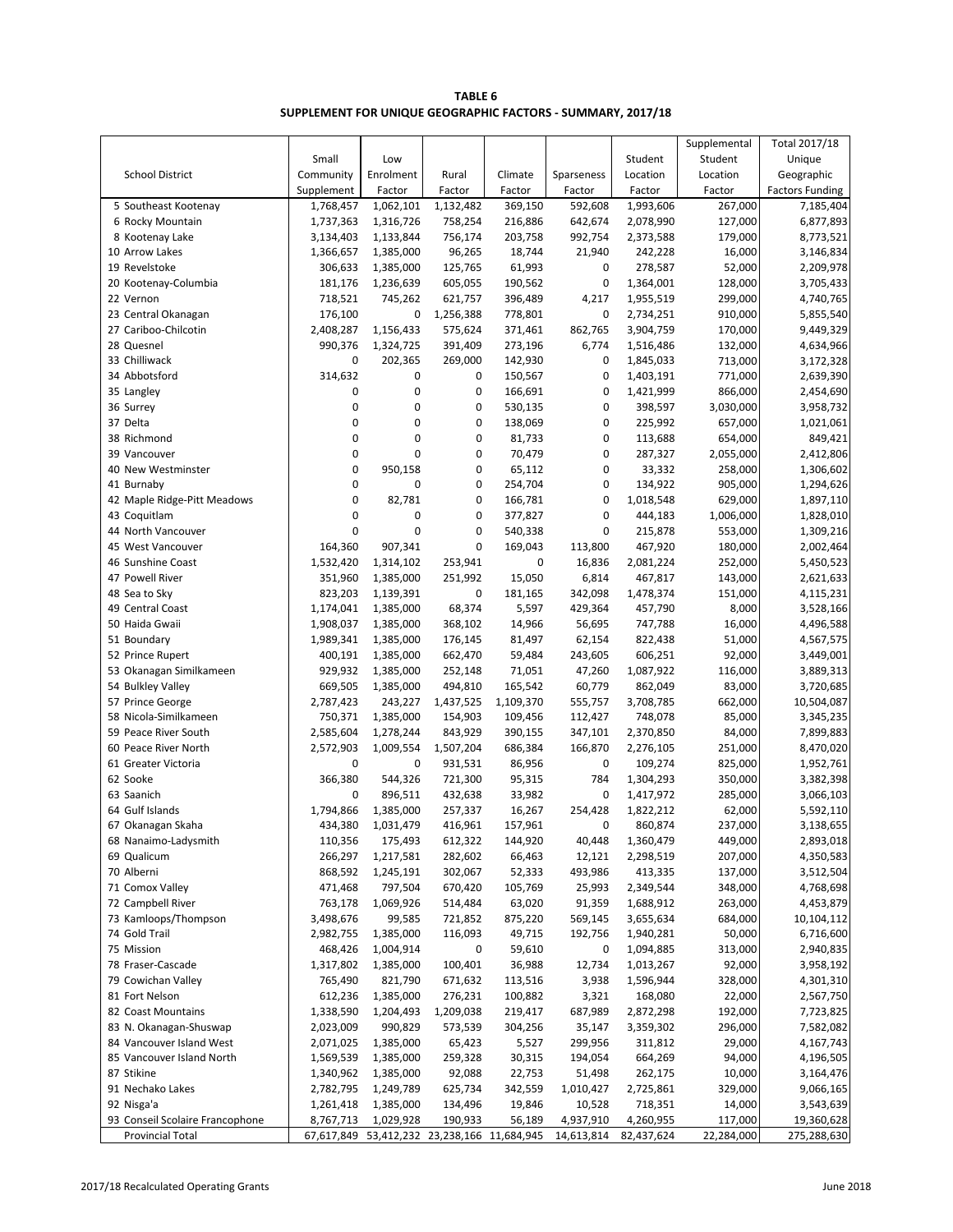# **TABLE 6a SUPPLEMENT FOR UNIQUE GEOGRAPHIC FACTORS - SMALL COMMUNITY SUPPLEMENT, 2017/18**

|                                       |                      |                | Grades             | Total, Small |
|---------------------------------------|----------------------|----------------|--------------------|--------------|
| <b>School District</b>                | Elementary           | Secondary      | 11 & 12            | Community    |
|                                       |                      |                |                    | Supplement   |
| 5 Southeast Kootenay                  | 115,052              | 1,285,280      | 368,125            | 1,768,457    |
| 6 Rocky Mountain                      | 708,856              | 788,038        | 240,469            | 1,737,363    |
| 8 Kootenay Lake                       | 1,281,768            | 1,321,256      | 531,379            | 3,134,403    |
| 10 Arrow Lakes                        | 476,164              | 587,181        | 303,312            | 1,366,657    |
| 19 Revelstoke                         | 0                    | 239,614        | 67,019             | 306,633      |
| 20 Kootenay-Columbia                  | 95,094               | 70,579         | 15,503             | 181,176      |
| 22 Vernon                             | 298,196              | 309,363        | 110,962            | 718,521      |
| 23 Central Okanagan                   | 176,100              | 0              | 0                  | 176,100      |
| 27 Cariboo-Chilcotin                  | 2,052,550            | 342,977        | 12,760             | 2,408,287    |
| 28 Quesnel                            | 990,376              | 0              | 0                  | 990,376      |
| 33 Chilliwack                         | 0                    | 0              | 0                  |              |
| 34 Abbotsford                         | 314,632              | 0              | 0                  | 314,632      |
| 35 Langley                            | 0                    | 0              | 0                  | 0            |
| 36 Surrey                             | 0                    | 0              | 0                  | 0            |
| 37 Delta                              | 0                    | 0              | 0                  | 0            |
| 38 Richmond                           | 0                    | 0              | 0                  | 0            |
| 39 Vancouver                          | 0                    | 0              | 0                  | $\mathbf 0$  |
| 40 New Westminster                    | 0                    | 0              | 0                  | 0            |
| 41 Burnaby                            | 0                    | 0              | 0                  | 0            |
| 42 Maple Ridge-Pitt Meadows           | 0                    | 0              | 0                  | $\mathbf 0$  |
| 43 Coquitlam                          | 0                    | 0              | 0                  | 0            |
| 44 North Vancouver                    | 0                    | 0              | 0                  | 0            |
| 45 West Vancouver                     | 164,360              | 0              | 0                  | 164,360      |
| 46 Sunshine Coast                     | 711,444              | 648,541        | 172,435            | 1,532,420    |
| 47 Powell River                       | 351,960              | 0              | 0                  | 351,960      |
| 48 Sea to Sky                         | 166,800              | 510,977        | 145,426            | 823,203      |
| 49 Central Coast                      | 662,320              | 333,800        | 177,921            | 1,174,041    |
| 50 Haida Gwaii                        | 671,048              | 914,537        | 322,452            | 1,908,037    |
| 51 Boundary                           | 1,011,840            | 740,789        | 236,712            | 1,989,341    |
| 52 Prince Rupert                      | 351,960              | 35,511         | 12,720             | 400,191      |
| 53 Okanagan Similkameen               | 441,424              | 369,377        | 119,131            | 929,932      |
| 54 Bulkley Valley                     | 164,360              | 376,236        | 128,909            | 669,505      |
| 57 Prince George                      | 1,180,564            | 1,137,253      | 469,606            | 2,787,423    |
| 58 Nicola-Similkameen                 | 120,922              | 487,303        | 142,146            | 750,371      |
| 59 Peace River South                  | 1,375,540            | 873,540        | 336,524            | 2,585,604    |
| 60 Peace River North                  | 1,302,420            | 916,609        | 353,874            | 2,572,903    |
| 61 Greater Victoria                   | 0                    | 0              | 0                  |              |
| 62 Sooke                              | 366,380              | 0              | 0                  | 366,380      |
| 63 Saanich                            | 0                    | 0              | 0                  |              |
| 64 Gulf Islands                       | 957,264              | 535,502        | 302,100            | 1,794,866    |
| 67 Okanagan Skaha                     | 434,380              | 0              | 0                  | 434,380      |
|                                       |                      | 0              | 0                  | 110,356      |
| 68 Nanaimo-Ladysmith<br>69 Qualicum   | 110,356<br>261,562   | 4,735          | 0                  | 266,297      |
| 70 Alberni                            |                      |                |                    | 868,592      |
|                                       | 273,302              | 432,931        | 162,359            |              |
| 71 Comox Valley                       | 471,468              | 0              | 0<br>0             | 471,468      |
| 72 Campbell River                     | 706,360              | 56,818         |                    | 763,178      |
| 73 Kamloops/Thompson<br>74 Gold Trail | 1,284,826<br>975,298 | 1,605,705      | 608,145<br>650,508 | 3,498,676    |
|                                       |                      | 1,356,949<br>0 |                    | 2,982,755    |
| 75 Mission<br>78 Fraser-Cascade       | 468,426              |                | 0                  | 468,426      |
|                                       | 351,960              | 690,057        | 275,785            | 1,317,802    |
| 79 Cowichan Valley                    | 248,980              | 391,059        | 125,451            | 765,490      |
| 81 Fort Nelson                        | 166,800              | 331,393        | 114,043            | 612,236      |
| 82 Coast Mountains                    | 599,674              | 556,543        | 182,373            | 1,338,590    |
| 83 N. Okanagan-Shuswap                | 1,321,924            | 562,993        | 138,092            | 2,023,009    |
| 84 Vancouver Island West              | 661,748              | 809,051        | 600,226            | 2,071,025    |
| 85 Vancouver Island North             | 727,160              | 631,426        | 210,953            | 1,569,539    |
| 87 Stikine                            | 729,600              | 351,556        | 259,806            | 1,340,962    |
| 91 Nechako Lakes                      | 1,033,814            | 1,270,252      | 478,729            | 2,782,795    |
| 92 Nisga'a                            | 657,440              | 449,967        | 154,011            | 1,261,418    |
| 93 Conseil Scolaire Francophone       | 3,597,136            | 3,342,274      | 1,828,303          | 8,767,713    |
| Provincial Total                      | 31,591,608           | 25,667,972     | 10,358,269         | 67,617,849   |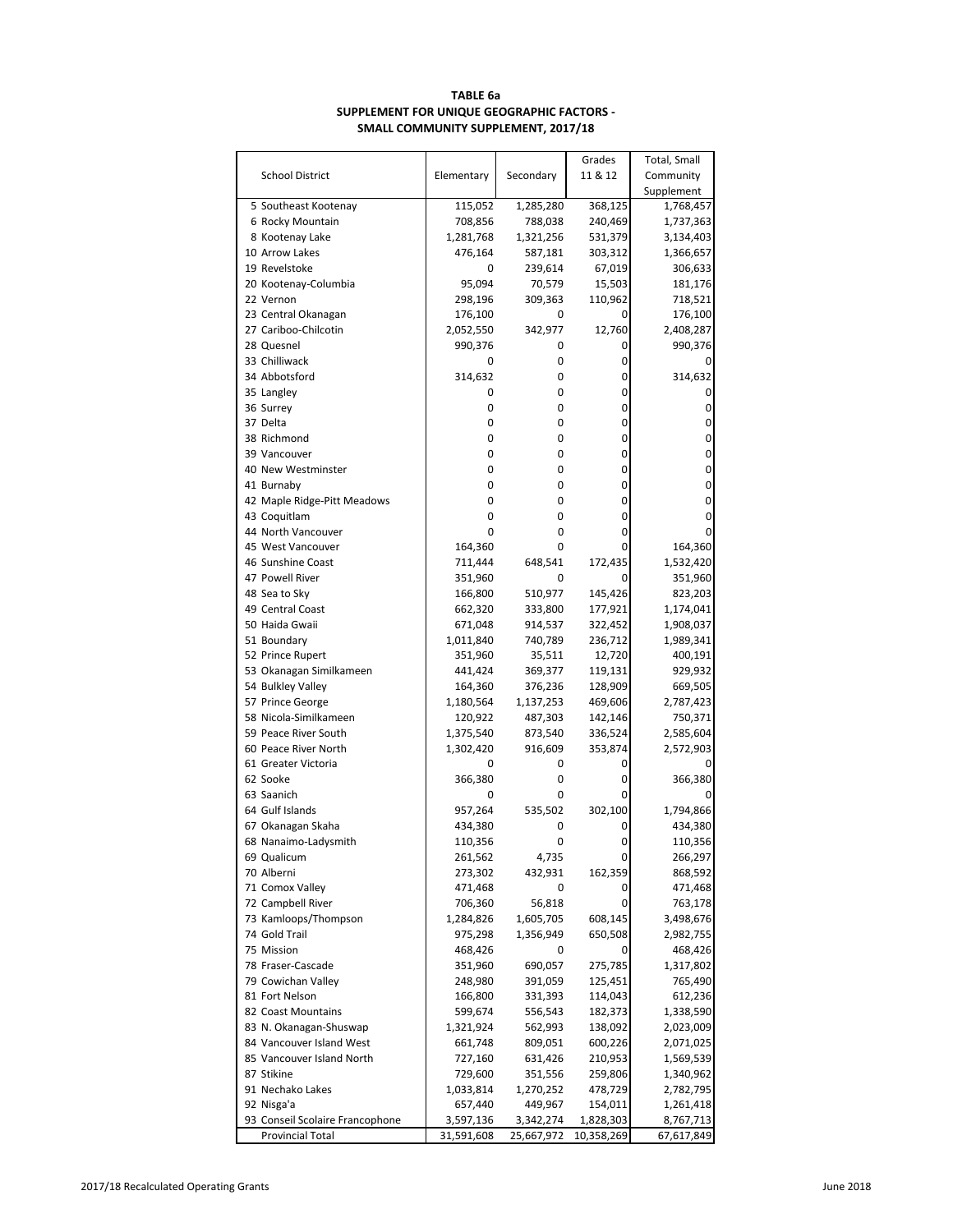# **TABLE 6b SUPPLEMENT FOR UNIQUE GEOGRAPHIC FACTORS - LOW ENROLMENT FACTOR, 2017/18**

|                                 | Sept 2016    | 2017/18 Low           |
|---------------------------------|--------------|-----------------------|
| <b>School District</b>          | School-Age   | Enrolment             |
|                                 | FTE          | <b>Factor Funding</b> |
| 5 Southeast Kootenay            | 5,414.2500   | 1,062,101             |
| 6 Rocky Mountain                | 3,116.1875   | 1,316,726             |
| 8 Kootenay Lake                 | 4,766.7500   | 1,133,844             |
| 10 Arrow Lakes                  | 436.4375     | 1,385,000             |
| 19 Revelstoke                   | 955.2500     | 1,385,000             |
| 20 Kootenay-Columbia            | 3,839.0000   | 1,236,639             |
| 22 Vernon                       | 8,273.8125   | 745,262               |
|                                 |              |                       |
| 23 Central Okanagan             | 22,013.3750  | 0                     |
| 27 Cariboo-Chilcotin            | 4,562.8750   | 1,156,433             |
| 28 Quesnel                      | 3,044.0000   | 1,324,725             |
| 33 Chilliwack                   | 13,173.5975  | 202,365               |
| 34 Abbotsford                   | 19,430.8125  | 0                     |
| 35 Langley                      | 19,921.3125  | 0                     |
| 36 Surrey                       | 69,371.5625  | 0                     |
| 37 Delta                        | 15,337.8439  | 0                     |
| 38 Richmond                     | 19,402.8125  | 0                     |
| 39 Vancouver                    | 49,504.5000  | 0                     |
| 40 New Westminster              | 6,424.5625   | 950,158               |
| 41 Burnaby                      | 23,311.1875  | 0                     |
| 42 Maple Ridge-Pitt Meadows     | 14,252.8750  | 82,781                |
| 43 Coquitlam                    | 30,591.4375  | 0                     |
| 44 North Vancouver              | 15,055.2500  | 0                     |
| 45 West Vancouver               | 6,811.0000   | 907,341               |
| 46 Sunshine Coast               | 3,139.8750   | 1,314,102             |
| 47 Powell River                 |              |                       |
|                                 | 1,920.3750   | 1,385,000             |
| 48 Sea to Sky                   | 4,716.6875   | 1,139,391             |
| 49 Central Coast                | 220.5000     | 1,385,000             |
| 50 Haida Gwaii                  | 517.3750     | 1,385,000             |
| 51 Boundary                     | 1,285.7500   | 1,385,000             |
| 52 Prince Rupert                | 1,978.8750   | 1,385,000             |
| 53 Okanagan Similkameen         | 2,312.1250   | 1,385,000             |
| 54 Bulkley Valley               | 2,002.7500   | 1,385,000             |
| 57 Prince George                | 12,804.8125  | 243,227               |
| 58 Nicola-Similkameen           | 2,084.0000   | 1,385,000             |
| 59 Peace River South            | 3,463.5000   | 1,278,244             |
| 60 Peace River North            | 5,888.5000   | 1,009,554             |
| 61 Greater Victoria             | 18,879.0986  |                       |
| 62 Sooke                        | 10,087.3125  | 544,326               |
| 63 Saanich                      | 6,908.7500   | 896,511               |
| 64 Gulf Islands                 | 1,642.1250   | 1,385,000             |
| 67 Okanagan Skaha               | 5,690.6250   | 1,031,479             |
| 68 Nanaimo-Ladysmith            | 13,416.1250  | 175,493               |
| 69 Qualicum                     | 4,011.0000   | 1,217,581             |
| 70 Alberni                      | 3,761.8125   | 1,245,191             |
|                                 | 7,802.3125   | 797,504               |
| 71 Comox Valley                 |              |                       |
| 72 Campbell River               | 5,343.6250   | 1,069,926             |
| 73 Kamloops/Thompson            | 14,101.2193  | 99,585                |
| 74 Gold Trail                   | 1,107.0000   | 1,385,000             |
| 75 Mission                      | 5,930.3750   | 1,004,914             |
| 78 Fraser-Cascade               | 1,684.0000   | 1,385,000             |
| 79 Cowichan Valley              | 7,583.1250   | 821,790               |
| 81 Fort Nelson                  | 727.5625     | 1,385,000             |
| 82 Coast Mountains              | 4,123.3750   | 1,205,130             |
| 83 N. Okanagan-Shuswap          | 6,057.5013   | 990,829               |
| 84 Vancouver Island West        | 413.8750     | 1,385,000             |
| 85 Vancouver Island North       | 1,358.3750   | 1,385,000             |
| 87 Stikine                      | 180.2500     | 1,385,000             |
| 91 Nechako Lakes                | 3,720.3125   | 1,249,789             |
| 92 Nisga'a                      | 383.5625     | 1,385,000             |
| 93 Conseil Scolaire Francophone | 5,704.6250   | 1,029,928             |
| Provincial Total                | 531,963.7606 | 53,412,869            |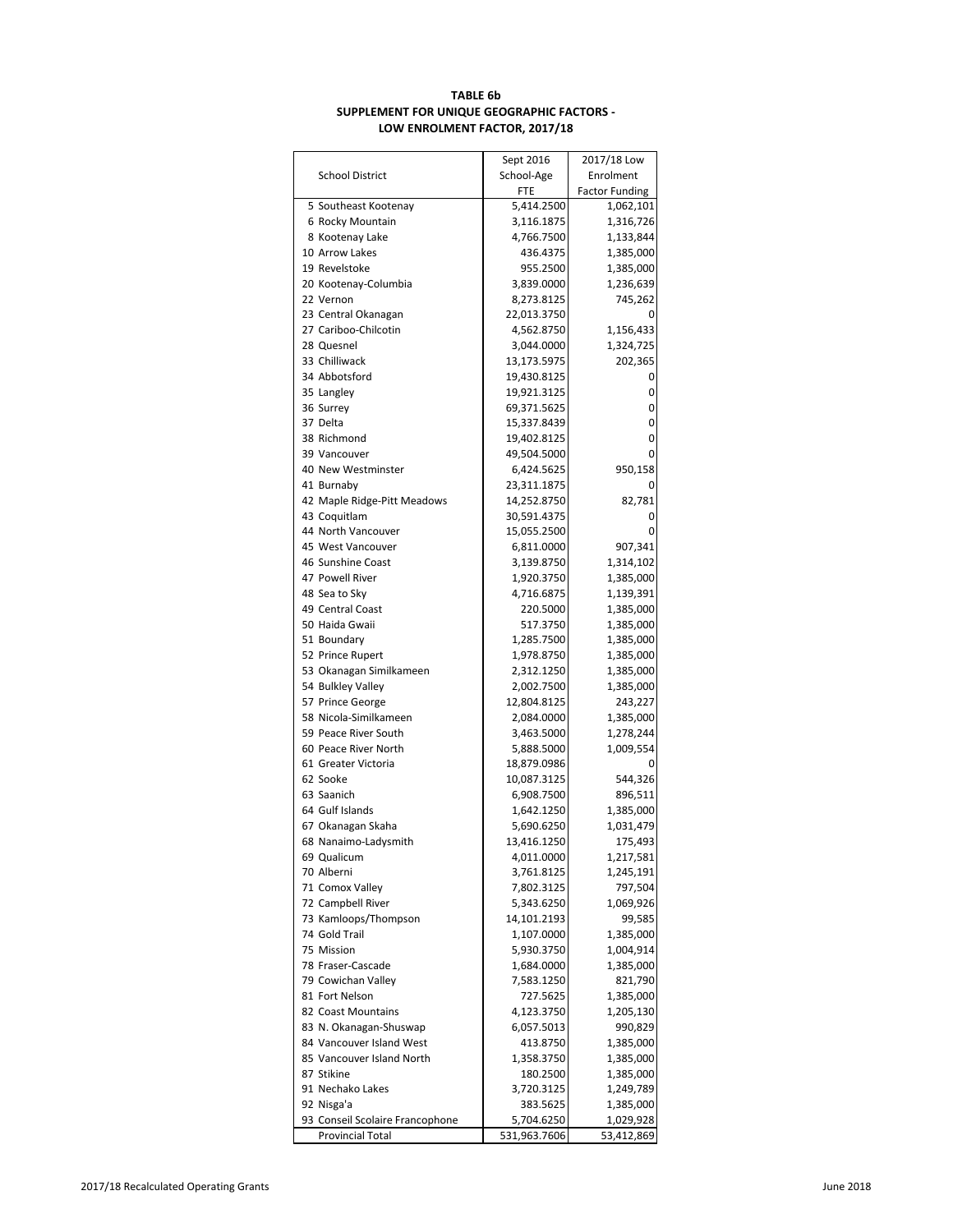| <b>TABLE 6c</b>                                                  |
|------------------------------------------------------------------|
| SUPPLEMENT FOR UNIQUE GEOGRAPHIC FACTORS - RURAL FACTOR, 2017/18 |

|                                 |               | Distance (km) |             | 2006 Census | Rural  | Sept 2016     | 2017/18      |
|---------------------------------|---------------|---------------|-------------|-------------|--------|---------------|--------------|
| <b>School District</b>          | Regional      | to Regional   | to          | Population  | Factor | <b>Basic</b>  | Rural Factor |
|                                 | Centre        | Centre        | Vancouver   | Range       | Index  | Allocation    | Funding      |
| 5 Southeast Kootenay            | Kelowna       | 526           | 845         | 4.21        | 14.50% | 39,051,099    | 1,132,482    |
| 6 Rocky Mountain                | Kelowna       | 461           | 977         | 2.50        | 16.88% | 22,460,120    | 758,254      |
| 8 Kootenay Lake                 | Kelowna       | 338           | 657         | 3.85        | 11.10% | 34,061,882    | 756,174      |
| 10 Arrow Lakes                  | Kelowna       | 445           | 792         | 2.13        | 15.24% | 3,158,285     | 96,265       |
| 19 Revelstoke                   | Kelowna       | 192           | 565         | 3.45        | 9.12%  | 6,894,995     | 125,765      |
| 20 Kootenay-Columbia            | Kelowna       | 309           | 628         | 3.45        | 10.92% | 27,703,962    | 605,055      |
| 22 Vernon                       | Kelowna       | 46            | 441         | 4.65        | 5.22%  | 59,555,246    | 621,757      |
| 23 Central Okanagan             | Kelowna       | 0             | 395         | 6.00        | 3.95%  | 159,036,413   | 1,256,388    |
| 27 Cariboo-Chilcotin            | Prince George | 238           | 540         | 4.02        | 8.76%  | 32,855,236    | 575,624      |
| 28 Quesnel                      | Prince George | 118           | 660         | 3.87        | 8.91%  | 21,964,612    | 391,409      |
| 33 Chilliwack                   | Abbotsford    | 37            | 105         | 5.38        | 1.42%  | 94,718,450    | 269,000      |
| 34 Abbotsford                   | Abbotsford    | 0             | 73          | 6.00        | 0.00%  | 140,062,044   | 0            |
| 35 Langley                      | Langley       | 0             | 44          | 6.00        | 0.00%  | 143,637,000   | 0            |
| 36 Surrey                       | Surrey        | 0             | 32          | 6.00        | 0.00%  | 500,363,084   | 0            |
| 37 Delta                        | Delta         | 0             | 26          | 5.93        | 0.00%  | 110,587,828   | 0            |
| 38 Richmond                     | Richmond      | 0             | 18          | 6.00        | 0.00%  | 139,954,609   | 0            |
| 39 Vancouver                    | Vancouver     | 0             | $\mathbf 0$ | 6.00        | 0.00%  | 356,856,301   | 0            |
| 40 New Westminster              | Surrey        | 17            | 19          | 5.17        | 0.00%  | 45,805,074    | 0            |
| 41 Burnaby                      | Burnaby       | 0             | 14          | 6.00        | 0.00%  | 168,066,062   | $\pmb{0}$    |
| 42 Maple Ridge-Pitt Meadows     | Coquitlam     | 18            | 44          | 5.38        | 0.00%  | 102,824,090   | 0            |
| 43 Coquitlam                    | Coquitlam     | 0             | 25          | 6.00        | 0.00%  | 220,564,566   | 0            |
| 44 North Vancouver              | Vancouver     | 12            | 12          | 6.00        | 0.00%  | 108,599,742   | 0            |
| 45 West Vancouver               | Vancouver     | 12            | 12          | 4.80        | 0.00%  | 49,161,798    | 0            |
| 46 Sunshine Coast               | Vancouver     | 171           | 171         | 2.80        | 5.62%  | 22,592,636    | 253,941      |
| 47 Powell River                 | Vancouver     | 415           | 415         | 4.07        | 9.23%  | 13,650,694    | 251,992      |
| 48 Sea to Sky                   | Vancouver     | 65            | 65          | 4.12        | 0.00%  | 34,015,276    | 0            |
| 49 Central Coast                | Prince George | 673           | 975         | 0.00        | 21.48% | 1,591,569     | 68,374       |
| 50 Haida Gwaii                  | Prince George | 1,960         | 2,677       | 1.90        | 49.47% | 3,720,454     | 368,102      |
| 51 Boundary                     | Kelowna       | 203           | 522         | 2.76        | 9.49%  | 9,280,544     | 176,145      |
| 52 Prince Rupert                | Prince George | 724           | 1,502       | 4.07        | 23.19% | 14,283,520    | 662,470      |
| 53 Okanagan Similkameen         | Kelowna       | 108           | 435         | 2.84        | 7.59%  | 16,610,510    | 252,148      |
| 54 Bulkley Valley               | Prince George | 371           | 1,149       | 3.04        | 17.16% | 14,417,537    | 494,810      |
| 57 Prince George                | Prince George | 0             | 778         | 5.42        | 7.78%  | 92,385,933    | 1,437,525    |
| 58 Nicola-Similkameen           | Kamloops      | 87            | 271         | 3.40        | 5.18%  | 14,952,025    | 154,903      |
| 59 Peace River South            | Prince George | 406           | 1,184       | 4.02        | 16.88% | 24,997,909    | 843,929      |
| 60 Peace River North            | Prince George | 459           | 1,237       | 4.19        | 17.77% | 42,408,673    | 1,507,204    |
| 61 Greater Victoria             | Victoria      | 0             | 342         | 5.56        | 3.42%  | 136,188,698   | 931,531      |
| 62 Sooke                        | Victoria      | 34            | 357         | 3.94        | 4.97%  | 72,565,346    | 721,300      |
| 63 Saanich                      | Victoria      | 22            | 329         | 4.14        | 4.37%  | 49,500,859    | 432,638      |
| 64 Gulf Islands                 | Victoria      | 169           | 678         | 3.10        | 10.37% | 12,407,742    | 257,337      |
| 67 Okanagan Skaha               | Kelowna       | 68            | 395         | 4.55        | 5.08%  | 41,039,440    | 416,961      |
| 68 Nanaimo-Ladysmith            | Nanaimo       | 0             | 317         | 5.57        | 3.17%  | 96,580,835    | 612,322      |
| 69 Qualicum                     | Nanaimo       | 36            | 357         | 4.02        | 4.91%  | 28,778,248    | 282,602      |
| 70 Alberni                      | Nanaimo       | 82            | 394         | 4.19        | 5.57%  | 27,115,489    | 302,067      |
| 71 Comox Valley                 | Nanaimo       | 107           | 425         | 4.30        | 6.02%  | 55,682,700    | 670,420      |
| 72 Campbell River               | Nanaimo       | 153           | 464         | 4.49        | 6.68%  | 38,509,252    | 514,484      |
| 73 Kamloops/Thompson            | Kamloops      | 0             | 355         | 5.61        | 3.55%  | 101,669,296   | 721,852      |
| 74 Gold Trail                   | Kamloops      | 94            | 350         | 2.17        | 7.27%  | 7,984,386     | 116,093      |
| 75 Mission                      | Abbotsford    | 14            | 68          | 4.61        | 0.00%  | 42,685,311    | 0            |
| 78 Fraser-Cascade               | Abbotsford    | 87            | 150         | 3.24        | 4.13%  | 12,155,112    | 100,401      |
| 79 Cowichan Valley              | Victoria      | 61            | 353         | 3.00        | 6.14%  | 54,693,120    | 671,632      |
| 81 Fort Nelson                  | Prince George | 820           | 1,598       | 2.88        | 26.30% | 5,251,546     | 276,231      |
| 82 Coast Mountains              | Prince George | 577           | 1,355       | 4.03        | 20.29% | 29,793,926    | 1,209,038    |
| 83 North Okanagan-Shuswap       | Kamloops      | 108           | 463         | 4.15        | 6.56%  | 43,714,877    | 573,539      |
| 84 Vancouver Island West        | Nanaimo       | 242           | 562         | 2.09        | 10.95% | 2,987,350     | 65,423       |
| 85 Vancouver Island North       | Nanaimo       | 391           | 701         | 2.71        | 13.21% | 9,815,578     | 259,328      |
| 87 Stikine                      | Prince George | 971           | 2,068       | 0.00        | 35.39% | 1,301,045     | 92,088       |
| 91 Nechako Lakes                | Prince George | 98            | 876         | 2.77        | 11.97% | 26,137,594    | 625,734      |
| 92 Nisga'a                      | Prince George | 618           | 1,472       | 1.61        | 24.29% | 2,768,554     | 134,496      |
| 93 Conseil Scolaire Francophone | Richmond      | 0             | 14          | 6.00        | 2.32%  | 41,149,253    | 190,933      |
| <b>Provincial Total</b>         |               |               |             |             |        | 3,833,325,335 | 23,238,166   |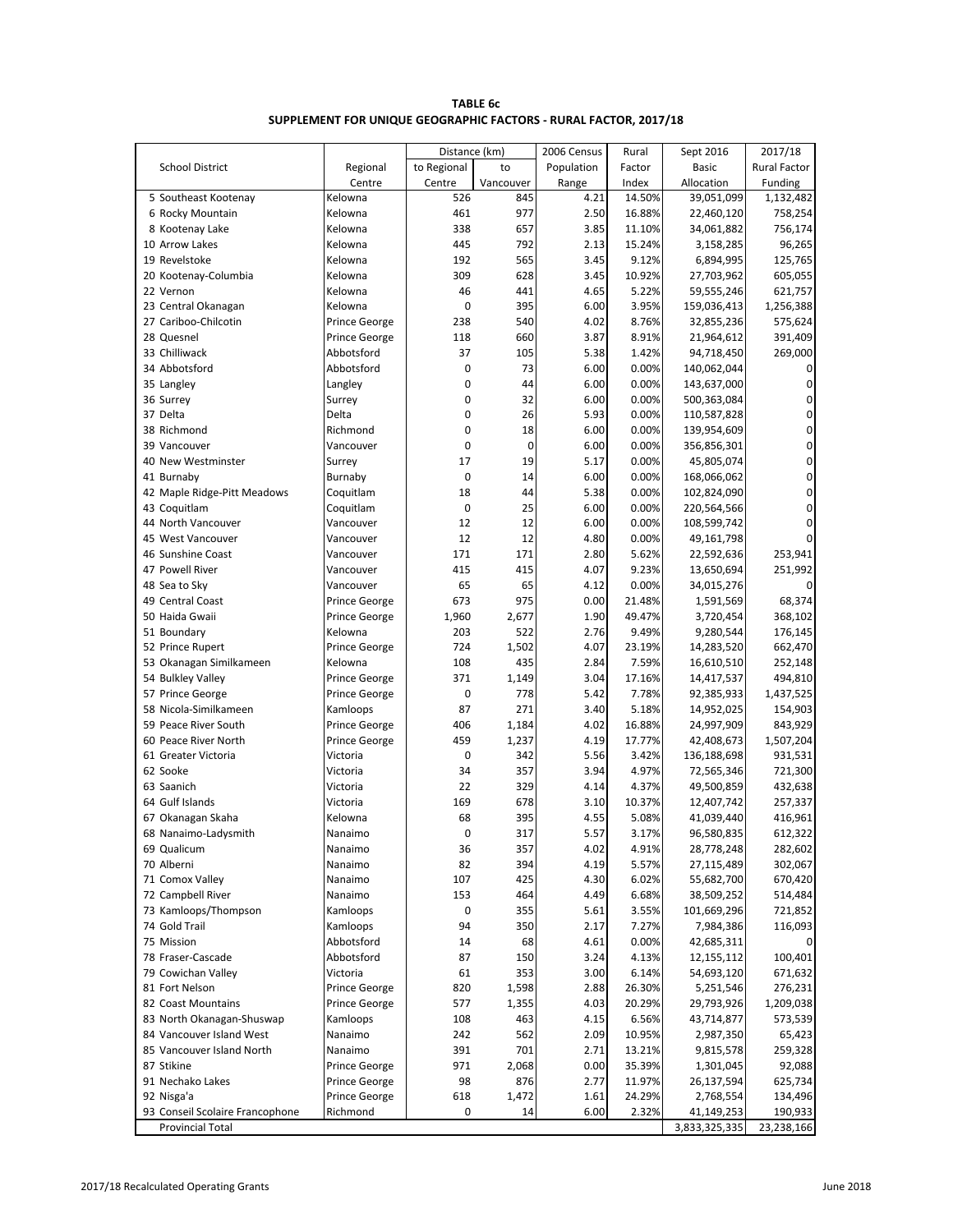| <b>TABLE 6d</b>                                                    |
|--------------------------------------------------------------------|
| SUPPLEMENT FOR UNIQUE GEOGRAPHIC FACTORS - CLIMATE FACTOR, 2017/18 |

|                                             | Degree       | Degree             | <b>Total Climate</b> | Climate          | Convert to       |                          | 2017/18           |
|---------------------------------------------|--------------|--------------------|----------------------|------------------|------------------|--------------------------|-------------------|
| School                                      | Days of      | Days of            | Degree               | Days             | Percent          | Sept 2016                | Climate           |
| District                                    | Cooling      | Heating            | Days                 | less             | $=$ Climate      | <b>Basic</b>             | Factor            |
|                                             | Α            | В                  | $A + B$              | Minimum          | Index            | Allocation               | Funding           |
| 5 Southeast Kootenay                        | 83.1         | 4,555.8            | 4,638.9              | 1,890.6          | 18.906%          | 39,051,099               | 369,150           |
| 6 Rocky Mountain                            | 91.8         | 4,587.8            | 4,679.6              | 1,931.3          | 19.313%          | 22,460,120               | 216,886           |
| 8 Kootenay Lake                             | 123.9        | 3,820.8            | 3,944.7              | 1,196.4          | 11.964%          | 34,061,882               | 203,758           |
| 10 Arrow Lakes                              | 112.5        | 3,822.8            | 3,935.3              | 1,187.0          | 11.870%          | 3,158,285                | 18,744            |
| 19 Revelstoke                               | 63.2         | 4,483.3            | 4,546.5              | 1,798.2          | 17.982%          | 6,894,995                | 61,993            |
| 20 Kootenay-Columbia                        | 177.6        | 3,946.4            | 4,124.0              | 1,375.7          | 13.757%          | 27,703,962               | 190,562           |
| 22 Vernon                                   | 174.3        | 3,905.5            | 4,079.8              | 1,331.5          | 13.315%          | 59,555,246               | 396,489           |
| 23 Central Okanagan                         | 214.2        | 3,513.5            | 3,727.7              | 979.4            | 9.794%           | 159,036,413              | 778,801           |
| 27 Cariboo-Chilcotin                        | 32.4         | 4,977.1            | 5,009.5              | 2,261.2          | 22.612%          | 32,855,236               | 371,461           |
| 28 Quesnel                                  | 24.5         | 5,211.4            | 5,235.9              | 2,487.6          | 24.876%          | 21,964,612               | 273,196           |
| 33 Chilliwack                               | 103.8        | 2,946.3            | 3,050.1              | 301.8            | 3.018%           | 94,718,450               | 142,930           |
| 34 Abbotsford                               | 93.2         | 2,870.1            | 2,963.3              | 215.0            | 2.150%           | 140,062,044              | 150,567           |
| 35 Langley                                  | 86.8         | 2,893.6            | 2,980.4              | 232.1            | 2.321%           | 143,637,000              | 166,691           |
| 36 Surrey                                   | 59.4         | 2,900.8            | 2,960.2              | 211.9            | 2.119%           | 500,363,084              | 530,135           |
| 37 Delta                                    | 51.4         | 2,946.6            | 2,998.0              | 249.7            | 2.497%           | 110,587,828              | 138,069           |
| 38 Richmond                                 | 64.8         | 2,800.3            | 2,865.1              | 116.8            | 1.168%           | 139,954,609              | 81,733            |
| 39 Vancouver                                | 64.1         | 2,723.7            | 2,787.8              | 39.5             | 0.395%           | 356,856,301              | 70,479            |
| 40 New Westminster                          | 72.4         | 2,960.2            | 3,032.6              | 284.3            | 2.843%           | 45,805,074               | 65,112            |
| 41 Burnaby                                  | 82.5         | 2,968.9            | 3,051.4              | 303.1            | 3.031%           | 168,066,062              | 254,704           |
| 42 Maple Ridge-Pitt Meadows                 | 70.7         | 3,002.0            | 3,072.7              | 324.4            | 3.244%           | 102,824,090              | 166,781           |
| 43 Coquitlam                                | 78.0         | 3,012.9            | 3,090.9              | 342.6            | 3.426%           | 220,564,566              | 377,827           |
| 44 North Vancouver                          | 53.9         | 3,689.5            | 3,743.4              | 995.1            | 9.951%           | 108,599,742              | 540,338           |
| 45 West Vancouver                           | 52.9         | 3,383.1            | 3,436.0              | 687.7            | 6.877%           | 49,161,798               | 169,043           |
| 46 Sunshine Coast                           | 57.5         | 2,690.8            | 2,748.3              |                  | 0.000%           | 22,592,636               | 0                 |
| 47 Powell River                             | 63.7         | 2,905.1            | 2,968.8              | 220.5            | 2.205%           | 13,650,694               | 15,050            |
| 48 Sea to Sky                               | 63.6         | 3,749.9            | 3,813.5              | 1,065.2          | 10.652%          | 34,015,276               | 181,165           |
| 49 Central Coast                            | 30.3         | 3,421.3            | 3,451.6              | 703.3            | 7.033%           | 1,591,569                | 5,597             |
| 50 Haida Gwaii                              | 4.9          | 3,547.9            | 3,552.8              | 804.5            | 8.045%           | 3,720,454                | 14,966            |
| 51 Boundary                                 | 111.7        | 4,392.9            | 4,504.6              | 1,756.3          | 17.563%          | 9,280,544                | 81,497            |
| 52 Prince Rupert                            | 4.9          | 3,576.3            | 3,581.2              | 832.9            | 8.329%           | 14,283,520               | 59,484            |
| 53 Okanagan Similkameen                     | 282.0        | 3,321.8            | 3,603.8              | 855.5            | 8.555%           | 16,610,510               | 71,051            |
| 54 Bulkley Valley                           | 19.1         | 5,025.6            | 5,044.7              | 2,296.4          | 22.964%          | 14,417,537               | 165,542           |
| 57 Prince George                            | 23.4         | 5,126.5            | 5,149.9              | 2,401.6          | 24.016%          | 92,385,933               | 1,109,370         |
| 58 Nicola-Similkameen                       | 127.5        | 4,084.9            | 4,212.4              | 1,464.1          | 14.641%          | 14,952,025               | 109,456           |
| 59 Peace River South                        | 10.2         | 5,859.6            | 5,869.8              | 3,121.5          | 31.215%          | 24,997,909               | 390,155           |
| 60 Peace River North<br>61 Greater Victoria | 23.6<br>20.6 | 5,961.7            | 5,985.3              | 3,237.0<br>127.7 | 32.370%          | 42,408,673               | 686,384<br>86,956 |
| 62 Sooke                                    | 10.1         | 2,855.4<br>3,000.9 | 2,876.0<br>3,011.0   | 262.7            | 1.277%<br>2.627% | 136,188,698              | 95,315            |
| 63 Saanich                                  | 26.4         | 2,859.2            | 2,885.6              | 137.3            | 1.373%           | 72,565,346<br>49,500,859 | 33,982            |
| 64 Gulf Islands                             | 41.7         | 2,968.8            | 3,010.5              | 262.2            | 2.622%           | 12,407,742               | 16,267            |
| 67 Okanagan Skaha                           | 285.1        | 3,233.0            | 3,518.1              | 769.8            | 7.698%           | 41,039,440               | 157,961           |
| 68 Nanaimo-Ladysmith                        | 82.5         | 2,965.9            | 3,048.4              | 300.1            | 3.001%           | 96,580,835               | 144,920           |
| 69 Qualicum                                 | 37.6         | 3,172.6            | 3,210.2              | 461.9            | 4.619%           | 28,778,248               | 66,463            |
| 70 Alberni                                  | 28.9         | 3,105.4            | 3,134.3              | 386.0            | 3.860%           | 27,115,489               | 52,333            |
| 71 Comox Valley                             | 37.6         | 3,090.6            | 3,128.2              | 379.9            | 3.799%           | 55,682,700               | 105,769           |
| 72 Campbell River                           | 39.0         | 3,036.6            | 3,075.6              | 327.3            | 3.273%           | 38,509,252               | 63,020            |
| 73 Kamloops/Thompson                        | 96.3         | 4,373.7            | 4,470.0              | 1,721.7          | 17.217%          | 101,669,296              | 875,220           |
| 74 Gold Trail                               | 255.1        | 3,738.5            | 3,993.6              | 1,245.3          | 12.453%          | 7,984,386                | 49,715            |
| 75 Mission                                  | 105.1        | 2,922.5            | 3,027.6              | 279.3            | 2.793%           | 42,685,311               | 59,610            |
| 78 Fraser-Cascade                           | 99.8         | 3,257.1            | 3,356.9              | 608.6            | 6.086%           | 12, 155, 112             | 36,988            |
| 79 Cowichan Valley                          | 68.2         | 3,095.2            | 3,163.4              | 415.1            | 4.151%           | 54,693,120               | 113,516           |
| 81 Fort Nelson                              | 26.5         | 6,563.8            | 6,590.3              | 3,842.0          | 38.420%          | 5,251,546                | 100,882           |
| 82 Coast Mountains                          | 39.0         | 4,182.2            | 4,221.2              | 1,472.9          | 14.729%          | 29,793,926               | 219,417           |
| 83 North Okanagan-Shuswap                   | 137.4        | 4,002.9            | 4,140.3              | 1,392.0          | 13.920%          | 43,714,877               | 304,256           |
| 84 Vancouver Island West                    | 29.2         | 3,089.1            | 3,118.3              | 370.0            | 3.700%           | 2,987,350                | 5,527             |
| 85 Vancouver Island North                   | 6.2          | 3,359.8            | 3,366.0              | 617.7            | 6.177%           | 9,815,578                | 30,315            |
| 87 Stikine                                  | 2.0          | 6,243.9            | 6,245.9              | 3,497.6          | 34.976%          | 1,301,045                | 22,753            |
| 91 Nechako Lakes                            | 12.8         | 5,356.7            | 5,369.5              | 2,621.2          | 26.212%          | 26,137,594               | 342,559           |
| 92 Nisga'a                                  | 35.8         | 4,146.2            | 4,182.0              | 1,433.7          | 14.337%          | 2,768,554                | 19,846            |
| 93 Conseil Scolaire Francophone             | 68.4         | 2,953.0            | 3,021.4              | 273.1            | 2.731%           | 41,149,253               | 56,189            |
| Provincial Average                          | 63.8         | 4,043.6            | 4,107.4              | 1,359.1          | 13.591%          |                          |                   |
| <b>Provincial Total</b>                     |              |                    |                      |                  |                  | 3,833,325,335            | 11,684,945        |

Minimum Threshold: 2,748.3

from Canadian Climate Normals, 1981-2010, Meteorological Service of Canada, Environment Canada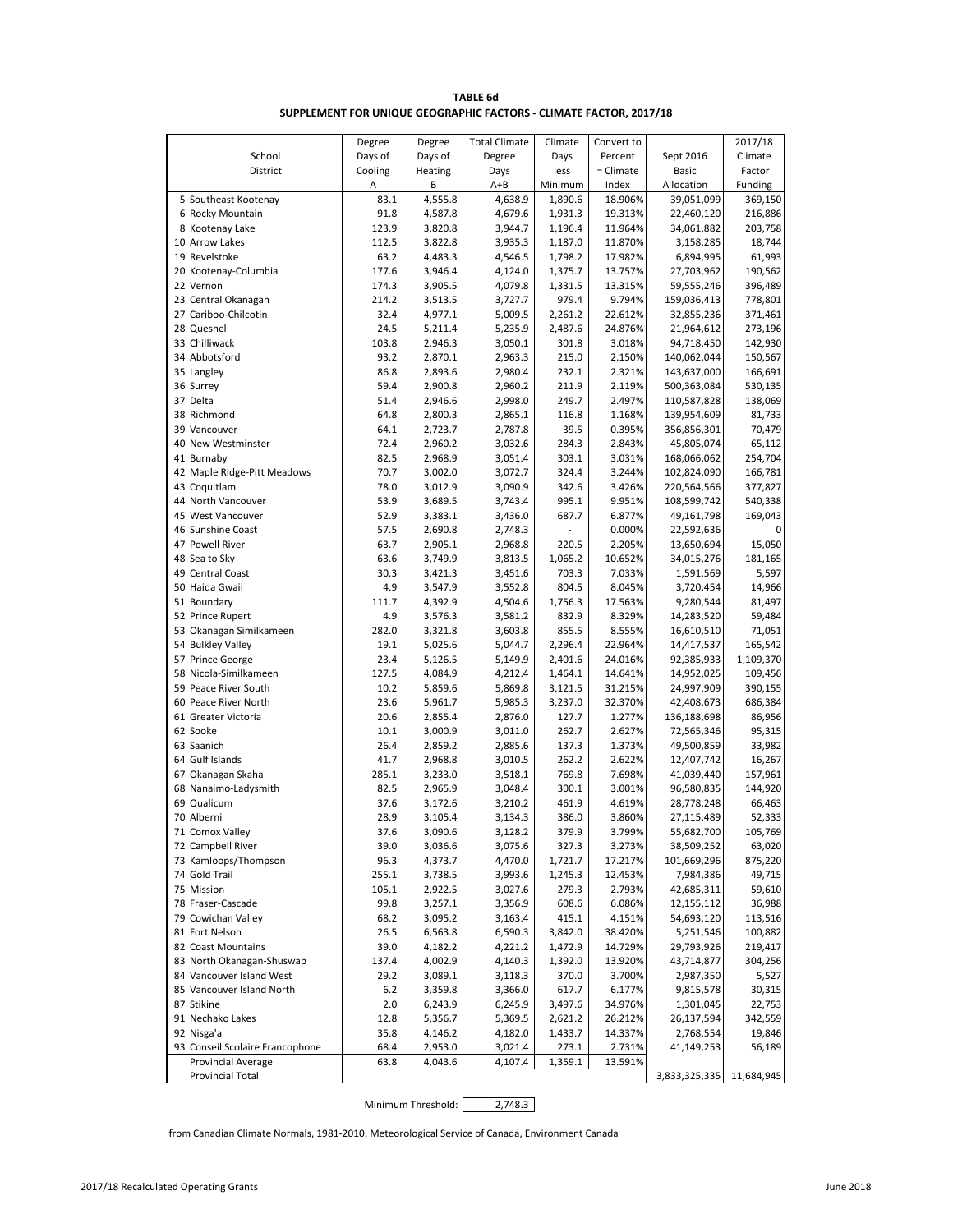| <b>TABLE 6e</b>                                                       |
|-----------------------------------------------------------------------|
| SUPPLEMENT FOR UNIQUE GEOGRAPHIC FACTORS - SPARSENESS FACTOR, 2017/18 |

|                             |          |        |        | Number  | Total           | Avg.     | Avg.Dist./ | 2016/17               | 2016/17    | Dispersed | No.            | No. of         | 2017/18    |              |
|-----------------------------|----------|--------|--------|---------|-----------------|----------|------------|-----------------------|------------|-----------|----------------|----------------|------------|--------------|
| School                      | Paved    | Gravel |        | Schools | Weighted        | Distance | Threshold  | School-               | Dispersed  | Enrolment | of             | Water          | Sparse-    | 2017/18      |
| District                    | Road     | Road   | Water  | Using   | Distance        | From     | Ratio      | Age                   | School     | as %      | Disperse       | Schs.          | ness       | Sparseness   |
|                             | Km       | Km     | Km     | Water   | Km              | Board    | 40.00      | FTE                   | Enrolment  | Total     | Schools        | > 50 km        | Index      | Factor       |
|                             | (1)      | (2)    | (3)    | (4)     | (5)             | (6)      | (7)        | (8)                   | (9)        | (10)      | (11)           | (12)           | (13)       | Funding      |
| 5 Southeast Kootenay        | 811.00   | 0.00   | 0.00   | 0.00    | 811.00          | 115.86   | 2.90       | 5,389.8750 1,958.7500 |            | 36.340%   | $\overline{7}$ | 0              | 12.646%    | 592,608      |
| 6 Rocky Mountain            | 985.00   | 0.00   | 0.00   | 0.00    | 985.00          | 109.44   | 2.74       | 3,088.8125            | 1,920.1250 | 62.160%   | 9              | 0              | 23.845%    | 642,674      |
| 8 Kootenay Lake             | 870.00   | 0.00   | 45.00  | 5.00    | 1,517.50        | 137.95   | 3.45       | 4,476.7500 1,969.7500 |            | 44.000%   | 11             | 0              | 24.288%    | 992,754      |
| 10 Arrow Lakes              | 114.00   | 0.00   | 1.70   | 1.00    | 276.75          | 138.38   | 3.46       | 414.6875              | 99.1250    | 23.900%   | 2              | 0              | 5.789%     | 21,940       |
| 19 Revelstoke               | 0.00     | 0.00   | 0.00   | 0.00    | 0.00            | 0.00     | 0.00       | 955.2500              | 0.0000     | 0.000%    | $\mathbf 0$    | 0              | 0.000%     | $\sqrt{ }$   |
| 20 Kootenay-Columbia        | 0.00     | 0.00   | 0.00   | 0.00    | 0.00            | 0.00     | 0.00       | 3,834.0000            | 0.0000     | 0.000%    | 0              | 0              | 0.000%     | $\mathbf 0$  |
| 22 Vernon                   | 45.00    | 0.00   | 0.00   | 0.00    | 45.00           | 45.00    | 1.13       | 8,134.8125            | 71.0000    | 0.870%    | 1              | 0              | 0.059%     | 4,217        |
| 23 Central Okanagan         | 0.00     | 0.00   | 0.00   | 0.00    | 0.00            | 0.00     | 0.00       | 21,876.2500           | 0.0000     | 0.000%    | $\pmb{0}$      | 0              | 0.000%     | $\Omega$     |
| 27 Cariboo-Chilcotin        | 1,449.00 | 263.00 | 0.00   | 0.00    | 1,843.50        | 122.90   | 3.07       | 4,495.8750 1,602.5000 |            | 35.640%   | 15             | 0              | 21.883%    | 862,765      |
| 28 Quesnel                  | 182.00   | 0.00   | 0.00   | 0.00    | 182.00          | 91.00    | 2.28       | 3,038.1250            | 49.0000    | 1.610%    | 2              | 0              | 0.257%     | 6,774        |
| 33 Chilliwack               | 0.00     | 0.00   | 0.00   | 0.00    | 0.00            | 0.00     | 0.00       | 12,863.3475           | 0.0000     | 0.000%    | $\mathbf 0$    | 0              | 0.000%     | 0            |
| 34 Abbotsford               | 0.00     | 0.00   | 0.00   | 0.00    | 0.00            | 0.00     | 0.00       | 19,271.2500           | 0.0000     | 0.000%    | 0              | 0              | 0.000%     | $\mathbf 0$  |
| 35 Langley                  | 0.00     | 0.00   | 0.00   | 0.00    | 0.00            | 0.00     | 0.00       | 19,790.8125           | 0.0000     | 0.000%    | $\Omega$       | 0              | 0.000%     | $\mathbf 0$  |
| 36 Surrey                   | 0.00     | 0.00   | 0.00   | 0.00    | 0.00            | 0.00     | 0.00       | 69,067.8125           | 0.0000     | 0.000%    | 0              | 0              | 0.000%     | $\mathbf 0$  |
| 37 Delta                    | 0.00     | 0.00   | 0.00   | 0.00    | 0.00            | 0.00     | 0.00       | 15,236.2189           | 0.0000     | 0.000%    | $\Omega$       | 0              | 0.000%     | $\pmb{0}$    |
| 38 Richmond                 | 0.00     | 0.00   | 0.00   | 0.00    | 0.00            | 0.00     | 0.00       | 19,322.9375           | 0.0000     | 0.000%    | $\Omega$       | 0              | 0.000%     | $\mathbf 0$  |
| 39 Vancouver                | 0.00     | 0.00   | 0.00   | 0.00    | 0.00            | 0.00     | 0.00       | 49,111.2500           | 0.0000     | 0.000%    | 0              | 0              | 0.000%     | $\pmb{0}$    |
| 40 New Westminster          | 0.00     | 0.00   | 0.00   | 0.00    | 0.00            | 0.00     | 0.00       | 5,946.9375            | 0.0000     | 0.000%    | $\Omega$       | 0              | 0.000%     | $\pmb{0}$    |
| 41 Burnaby                  | 0.00     | 0.00   | 0.00   | 0.00    | 0.00            | 0.00     |            | 0.00 23,147.8125      | 0.0000     | 0.000%    | $\Omega$       | 0              | 0.000%     | $\mathbf 0$  |
| 42 Maple Ridge-Pitt Meadows | 0.00     | 0.00   | 0.00   | 0.00    | 0.00            | 0.00     | 0.00       | 14,208.1250           | 0.0000     | 0.000%    | 0              | 0              | 0.000%     | 0            |
| 43 Coquitlam                | 0.00     | 0.00   | 0.00   | 0.00    | 0.00            | 0.00     | 0.00       | 30,385.6875           | 0.0000     | 0.000%    | $\Omega$       | 0              | 0.000%     | $\mathbf 0$  |
| 44 North Vancouver          | 0.00     | 0.00   | 0.00   | 0.00    | 0.00            | 0.00     | 0.00       | 14,997.1250           | 0.0000     | 0.000%    | 0              | 0              | 0.000%     | $\Omega$     |
| 45 West Vancouver           | 15.00    | 0.00   | 13.00  | 1.00    | 262.50          | 262.50   | 6.56       | 6,811.0000            | 334.0000   | 4.900%    | 1              | 0              | 1.929%     | 113,800      |
| 46 Sunshine Coast           | 120.00   | 0.00   | 0.00   | 0.00    | 120.00          | 60.00    | 1.50       | 3,080.1250            | 182.1875   | 5.910%    | 2              | 0              | 0.621%     | 16,836       |
| 47 Powell River             | 10.00    | 0.00   | 8.00   | 1.00    | 220.00          | 220.00   | 5.50       | 1,743.1250            | 22.0000    | 1.260%    | 1              | 0              | 0.416%     | 6,814        |
| 48 Sea to Sky               | 484.00   | 0.00   | 0.00   | 0.00    | 484.00          | 80.67    | 2.02       | 4,691.6250            | 1,769.6250 | 37.720%   | 6              | 0              | 8.381%     | 342,098      |
| 49 Central Coast            | 30.00    | 0.00   | 325.00 | 2.00    | 2,767.50        | 1,383.75 | 34.59      | 220.5000              | 14.0000    | 6.350%    | 2              | $\overline{2}$ | 15.375%    | 429,364      |
| 50 Haida Gwaii              | 292.00   | 0.00   | 6.50   | 1.00    | 490.75          | 122.69   | 3.07       | 505.6250              | 232.3750   | 45.960%   | 4              | 0              | 12.699%    | 56,695       |
| 51 Boundary                 | 468.00   | 0.00   | 0.00   | 0.00    | 468.00          | 93.60    | 2.34       | 1,285.7500            | 306.6250   | 23.850%   | 5              | 0              | 5.581%     | 62,154       |
| 52 Prince Rupert            | 0.00     | 0.00   | 137.00 | 1.00    | 1,177.50        | 1,177.50 | 29.44      | 1,978.8750            | 28.5000    | 1.440%    | 1              | $\mathbf 1$    | 2.544%     | 243,605      |
| 53 Okanagan Similkameen     | 126.00   | 0.00   | 0.00   | 0.00    | 126.00          | 63.00    | 1.58       | 2,246.1250            | 481.6250   | 21.440%   | 2              | 0              | 2.371%     | 47,260       |
| 54 Bulkley Valley           | 195.00   | 0.00   | 0.00   | 0.00    | 195.00          | 65.00    | 1.63       | 1,970.5000            | 530.8750   | 26.940%   | 3              | 0              | 3.513%     | 60,779       |
| 57 Prince George            | 1,485.00 | 0.00   | 0.00   | 0.00    | 1,485.00        | 185.63   | 4.64       | 12,771.8125           | 1,061.8750 | 8.310%    | 8              | 0              | 5.013%     | 555,757      |
| 58 Nicola-Similkameen       | 468.00   | 0.00   | 0.00   | 0.00    | 468.00          | 117.00   | 2.93       | 1,966.1250            | 467.1250   | 23.760%   | 4              | 0              | 6.266%     | 112,427      |
| 59 Peace River South        | 864.00   | 36.00  | 0.00   | 0.00    | 918.00          | 91.80    | 2.30       | 3,462.1250 1,161.2500 |            | 33.540%   | 10             | 0              | 11.571%    | 347,101      |
| 60 Peace River North        | 368.40   | 150.20 | 0.00   | 0.00    | 593.70          | 98.95    | 2.47       | 5,808.9375            | 701.1875   | 12.070%   | 6              | 0              | 3.279%     | 166,870      |
| 61 Greater Victoria         | 0.00     | 0.00   | 0.00   | 0.00    | 0.00            | 0.00     | 0.00       | 18,811.2236           | 0.0000     | 0.000%    | 0              | 0              | 0.000%     |              |
| 62 Sooke                    | 102.00   | 0.00   | 0.00   | 0.00    | 102.00          | 102.00   | 2.55       | 9,881.1875            | 6.0000     | 0.060%    | 1              | 0              | 0.009%     | 784          |
| 63 Saanich                  | 0.00     | 0.00   | 0.00   | 0.00    | 0.00            | 0.00     | 0.00       | 6,600.2500            | 0.0000     | 0.000%    | 0              | 0              | 0.000%     | $\mathsf{C}$ |
| 64 Gulf Islands             | 54.20    | 0.00   | 99.90  | 4.00    | 1,403.45        | 350.86   | 8.77       | 1,548.5000            | 335.2500   | 21.650%   | 4              | 0              | 17.088%    | 254,428      |
| 67 Okanagan Skaha           | 0.00     | 0.00   | 0.00   | 0.00    | 0.00            | 0.00     | 0.00       | 5,660.7500            | 0.0000     | 0.000%    | $\Omega$       | 0              | 0.000%     |              |
| 68 Nanaimo-Ladysmith        | 3.50     | 0.00   | 5.85   | 1.00    | 197.38          | 197.38   | 4.93       | 13,200.0000           | 156.0000   | 1.180%    | 1              | 0              | 0.349%     | 40,448       |
| 69 Qualicum                 | 3.20     | 1.60   | 19.20  | 1.00    | 299.60          | 299.60   | 7.49       | 3,865.2500            | 30.0000    | 0.780%    | $\mathbf{1}$   | 0              | 0.351%     | 12,121       |
| 70 Alberni                  | 345.00   | 0.00   | 69.00  | 1.00    | 1,012.50        | 253.13   | 6.33       | 3,730.4375            | 591.8125   | 15.860%   | 4              | $\mathbf 1$    | 9.035%     | 493,986      |
| 71 Comox Valley             | 72.10    | 0.00   | 5.80   | 2.00    | 415.60          | 207.80   | 5.20       | 7,268.3125            | 78.0000    | 1.070%    | $\overline{2}$ | 0              | 0.389%     | 25,993       |
| 72 Campbell River           | 94.50    | 0.00   | 49.50  | 3.00    | 915.75          | 228.94   | 5.72       | 5,292.2500            | 203.0000   | 3.840%    | 4              | 0              | 1.977%     | 91,359       |
| 73 Kamloops/Thompson        | 1,113.00 | 0.00   | 0.00   | 0.00    | 1,113.00        | 85.62    | 2.14       | 14,005.8443           | 1,696.4689 | 12.110%   | 13             | 0              | 4.665%     | 569,145      |
| 74 Gold Trail               | 654.00   | 73.00  | 0.00   | 0.00    | 763.50          | 95.44    | 2.39       | 1,102.0000            | 713.5000   | 64.750%   | 8              | 0              | 20.118%    | 192,756      |
| 75 Mission                  | 0.00     | 0.00   | 0.00   | 0.00    | 0.00            | 0.00     | 0.00       | 5,829.2500            | 0.0000     | 0.000%    | $\Omega$       | 0              | 0.000%     | $\sqrt{ }$   |
| 78 Fraser-Cascade           | 108.60   | 0.00   | 0.00   | 0.00    | 108.60          | 54.30    | 1.36       | 1,684.0000            | 154.5000   | 9.170%    | 2              | 0              | 0.873%     | 12,734       |
| 79 Cowichan Valley          | 20.90    | 0.00   | 5.15   | 1.00    | 209.53          | 209.53   | 5.24       | 7,547.8750            | 14.0000    | 0.190%    | 1              | 0              | 0.060%     | 3,938        |
| 81 Fort Nelson              | 188.00   | 0.00   | 0.00   | 0.00    | 188.00          | 188.00   | 4.70       | 727.5625              | 13.6250    | 1.870%    | 1              | 0              | 0.527%     | 3,321        |
| 82 Coast Mountains          | 1,242.00 | 0.00   | 0.00   | 0.00    | 1,242.00        | 124.20   | 3.11       | 4,120.6250            | 1,699.8750 | 41.250%   | 10             | 0              | 19.243%    | 687,989      |
| 83 North Okanagan-Shuswap   | 159.00   | 0.00   | 0.00   | 0.00    | 159.00          | 53.00    | 1.33       | 6,050.6263            | 381.0000   | 6.300%    | 3              | 0              | 0.670%     | 35,147       |
| 84 Vancouver Island West    | 35.00    | 169.00 | 110.00 | 1.00    | 1,263.50        | 421.17   | 10.53      | 413.8750              | 137.0000   | 33.100%   | 3              | $\mathbf 1$    | 27.883%    | 299,956      |
| 85 Vancouver Island North   | 247.00   | 0.00   | 17.00  | 2.00    | 674.50          | 112.42   | 2.81       | 1,359.8750            | 724.8750   | 53.300%   | 6              | 0              | 16.475%    | 194,054      |
| 87 Stikine                  | 838.00   | 242.00 | 0.00   | 0.00    | 1,201.00        | 400.33   | 10.01      | 180.2500              | 74.2500    | 41.190%   | 3              | 0              | 32.985%    | 51,498       |
| 91 Nechako Lakes            | 1,346.00 | 0.00   | 3.21   | 1.00    | 1,520.08        | 126.67   | 3.17       | 3,117.9375 1,863.8125 |            | 59.780%   | 12             | 0              | 32.215%    | 1,010,427    |
| 92 Nisga'a                  | 121.00   | 0.00   | 0.00   | 0.00    | 121.00          | 60.50    | 1.51       | 383.5625              | 115.0000   | 29.980%   | $\mathbf 2$    | 0              | 3.169%     | 10,528       |
| 93 Conseil Sc. Francophone  | 6,945.00 | 0.00   | 449.00 |         | 11.00 11,962.50 | 478.50   | 11.96      | 5,682.1250 3,170.8750 |            | 55.800%   | 25             |                | 0 100.000% | 4,937,910    |
| Provincial Total            |          |        |        |         |                 |          |            |                       |            |           |                |                |            | 14,613,814   |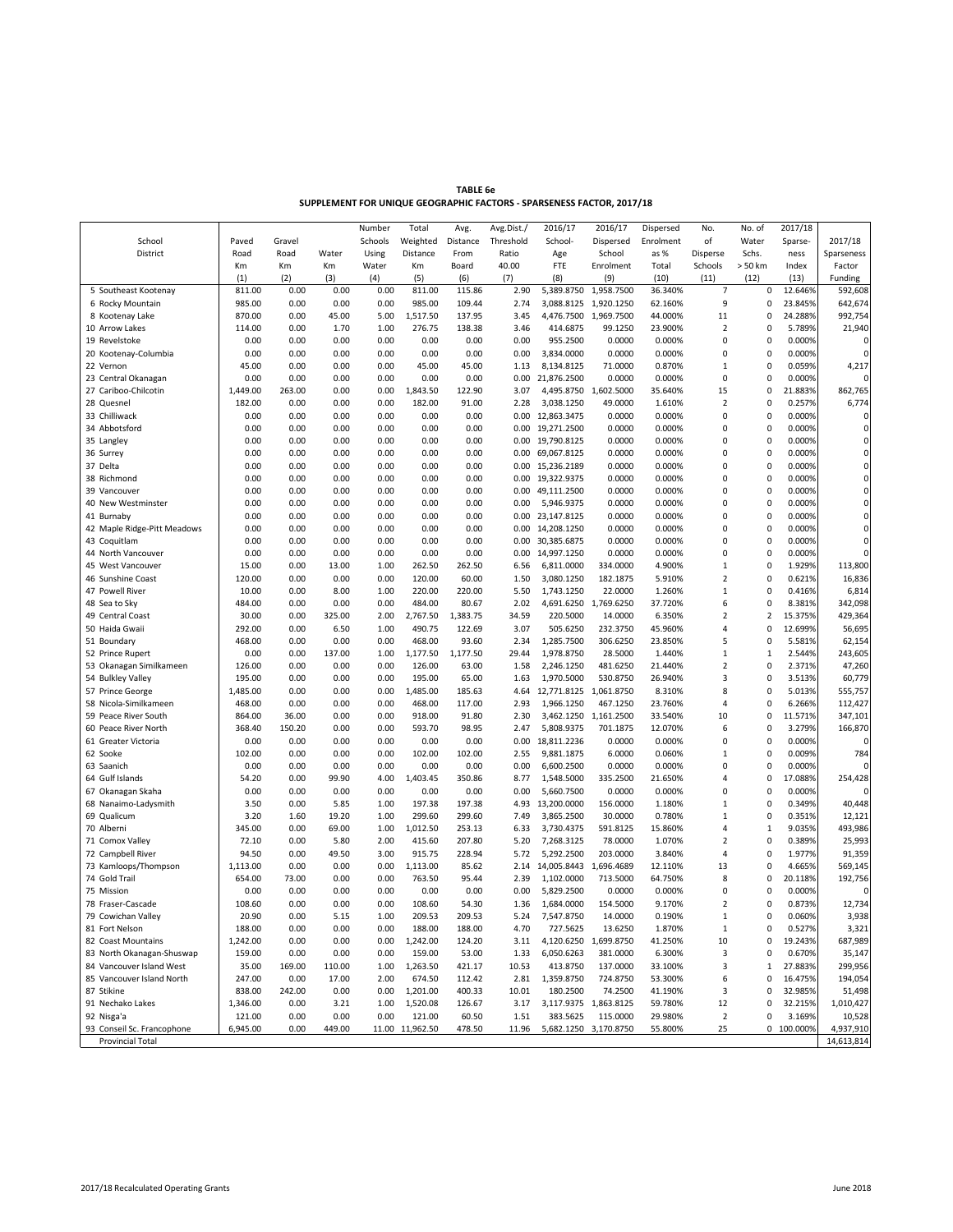# **TABLE 6f SUPPLEMENT FOR UNIQUE GEOGRAPHIC FACTORS - STUDENT LOCATION FACTOR, 2017/18**

|                                 |                    |                    | Small    | Total, Student         |
|---------------------------------|--------------------|--------------------|----------|------------------------|
| <b>School District</b>          | Elementary         | Secondary          | District | <b>Location Factor</b> |
|                                 |                    |                    | Base     | 2017/18                |
| 5 Southeast Kootenay            | 1,296,183          | 697,423            | 0        | 1,993,606              |
| 6 Rocky Mountain                | 1,359,474          | 719,516            | 0        | 2,078,990              |
| 8 Kootenay Lake                 | 1,337,790          | 1,035,798          | 0        | 2,373,588              |
| 10 Arrow Lakes                  | 109,193            | 83,035             | 50,000   | 242,228                |
| 19 Revelstoke                   | 152,921            | 125,666            | 0        | 278,587                |
| 20 Kootenay-Columbia            | 852,711            | 511,290            | 0        | 1,364,001              |
| 22 Vernon                       | 1,299,701          | 655,818            | 0        | 1,955,519              |
| 23 Central Okanagan             | 1,488,305          | 1,245,946          | 0        | 2,734,251              |
| 27 Cariboo-Chilcotin            | 2,514,403          | 1,390,356          | 0        | 3,904,759              |
| 28 Quesnel                      | 989,848            | 526,638            | 0        | 1,516,486              |
| 33 Chilliwack                   | 1,006,796          | 838,237            | 0        | 1,845,033              |
| 34 Abbotsford                   | 762,731            | 640,460            | 0        | 1,403,191              |
| 35 Langley                      | 771,334            | 650,665            | 0        | 1,421,999              |
| 36 Surrey                       | 214,354            | 184,243            | 0        | 398,597                |
| 37 Delta                        | 110,202            | 115,790            | 0        | 225,992                |
| 38 Richmond                     | 57,248             | 56,440             | 0        | 113,688                |
| 39 Vancouver                    | 149,418            | 137,909            | 0        | 287,327                |
| 40 New Westminster              | 19,386             | 13,946             | 0        | 33,332                 |
| 41 Burnaby                      | 69,635             | 65,287             | 0        | 134,922                |
| 42 Maple Ridge-Pitt Meadows     | 552,043            | 466,505            | 0        | 1,018,548              |
| 43 Coquitlam                    | 227,545            | 216,638            | 0        | 444,183                |
| 44 North Vancouver              | 118,275            | 97,603             | 0        | 215,878                |
| 45 West Vancouver               | 219,588            | 248,332            | 0        | 467,920                |
| 46 Sunshine Coast               | 1,297,580          | 783,644            | 0        | 2,081,224              |
| 47 Powell River                 | 247,753            | 220,064            | 0        | 467,817                |
| 48 Sea to Sky                   | 651,404            | 826,970            | 0        | 1,478,374              |
| 49 Central Coast                | 310,500            | 97,290             | 50,000   | 457,790                |
| 50 Haida Gwaii<br>51 Boundary   | 421,245            | 326,543            | 0<br>0   | 747,788                |
| 52 Prince Rupert                | 516,207            | 306,231            | 0        | 822,438                |
| 53 Okanagan Similkameen         | 320,074            | 286,177            | 0        | 606,251<br>1,087,922   |
| 54 Bulkley Valley               | 591,192<br>440,781 | 496,730<br>421,268 | 0        | 862,049                |
| 57 Prince George                | 2,103,120          | 1,605,665          | 0        | 3,708,785              |
| 58 Nicola-Similkameen           | 402,227            | 345,851            | 0        | 748,078                |
| 59 Peace River South            | 1,587,355          | 783,495            | 0        | 2,370,850              |
| 60 Peace River North            | 1,522,951          | 753,154            | 0        | 2,276,105              |
| 61 Greater Victoria             | 58,690             | 50,584             | 0        | 109,274                |
| 62 Sooke                        | 799,331            | 504,962            | 0        | 1,304,293              |
| 63 Saanich                      | 933,570            | 484,402            | 0        | 1,417,972              |
| 64 Gulf Islands                 | 901,537            | 920,675            | 0        | 1,822,212              |
| 67 Okanagan Skaha               | 422,539            | 438,335            | 0        | 860,874                |
| 68 Nanaimo-Ladysmith            | 900,010            | 460,469            | 0        | 1,360,479              |
| 69 Qualicum                     | 1,481,267          | 817,252            | 0        | 2,298,519              |
| 70 Alberni                      | 304,705            | 108,630            | 0        | 413,335                |
| 71 Comox Valley                 | 1,296,596          | 1,052,948          | 0        | 2,349,544              |
| 72 Campbell River               | 952,718            | 736,194            | 0        | 1,688,912              |
| 73 Kamloops/Thompson            | 2,018,845          | 1,636,789          | 0        | 3,655,634              |
| 74 Gold Trail                   | 1,370,340          | 569,941            | 0        | 1,940,281              |
| 75 Mission                      | 668,998            | 425,887            | 0        | 1,094,885              |
| 78 Fraser-Cascade               | 541,306            | 471,961            | 0        | 1,013,267              |
| 79 Cowichan Valley              | 1,091,123          | 505,821            | 0        | 1,596,944              |
| 81 Fort Nelson                  | 66,499             | 101,581            | 0        | 168,080                |
| 82 Coast Mountains              | 1,603,474          | 1,268,824          | 0        | 2,872,298              |
| 83 N. Okanagan-Shuswap          | 2,190,681          | 1,168,621          | 0        | 3,359,302              |
| 84 Vancouver Island West        | 122,130            | 139,682            | 50,000   | 311,812                |
| 85 Vancouver Island North       | 384,245            | 280,024            | 0        | 664,269                |
| 87 Stikine                      | 109,710            | 102,465            | 50,000   | 262,175                |
| 91 Nechako Lakes                | 1,457,280          | 1,268,581          | 0        | 2,725,861              |
| 92 Nisga'a                      | 493,695            | 174,656            | 50,000   | 718,351                |
| 93 Conseil Scolaire Francophone | 2,864,020          | 1,396,935          | 0        | 4,260,955              |
| <b>Provincial Total</b>         | 49,124,782         | 33,062,842         | 250,000  | 82,437,624             |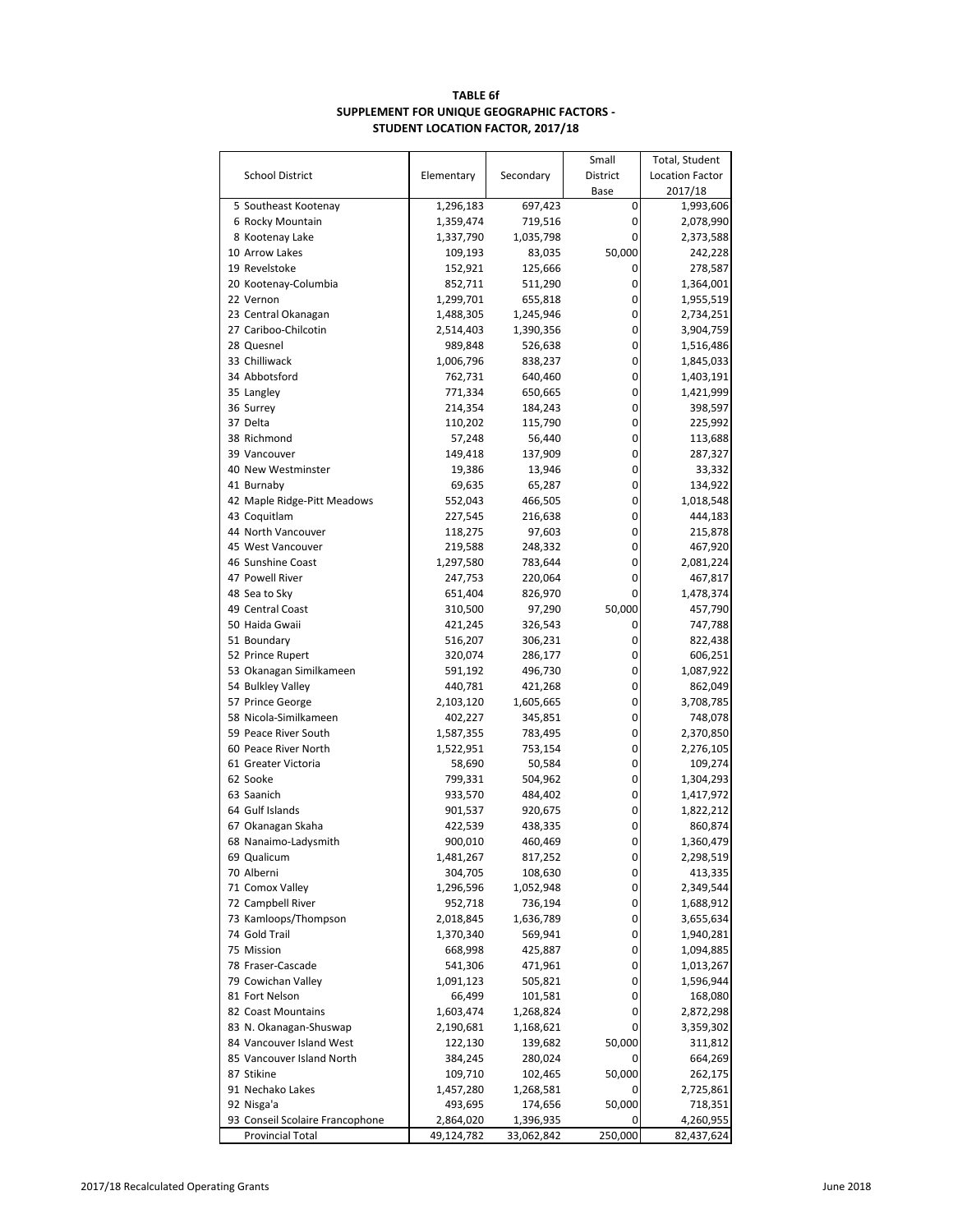# **TABLE 6g SUPPLEMENT FOR UNIQUE GEOGRAPHIC FACTORS - SUPPLEMENTAL STUDENT LOCATION FACTOR, 2017/18**

|                                     | Sept 2016         | \$5,000          | Sept 2016  | \$1,000            | Supplemental            |
|-------------------------------------|-------------------|------------------|------------|--------------------|-------------------------|
| <b>School District</b>              | Level 1           | Level 1          | Level 2    | Level 2            | <b>Student Location</b> |
|                                     | Headcount         | Funding          | Headcount  | Funding            | Factor 2017/18          |
| 5 Southeast Kootenay                | 9                 | 45,000           | 222        | 222,000            | 267,000                 |
| 6 Rocky Mountain                    | 5                 | 25,000           | 102        | 102,000            | 127,000                 |
| 8 Kootenay Lake                     | 3                 | 15,000           | 164        | 164,000            | 179,000                 |
| 10 Arrow Lakes                      | 0                 | 0                | 16         | 16,000             | 16,000                  |
| 19 Revelstoke                       | $\mathbf{1}$      | 5,000            | 47         | 47,000             | 52,000                  |
| 20 Kootenay-Columbia                | 0                 | 0                | 128        | 128,000            | 128,000                 |
| 22 Vernon                           | 5                 | 25,000           | 274        | 274,000            | 299,000                 |
| 23 Central Okanagan                 | 15                | 75,000           | 835        | 835,000            | 910,000                 |
| 27 Cariboo-Chilcotin                | 4                 | 20,000           | 150        | 150,000            | 170,000                 |
| 28 Quesnel<br>33 Chilliwack         | 3<br>17           | 15,000           | 117<br>628 | 117,000            | 132,000                 |
| 34 Abbotsford                       | 18                | 85,000<br>90,000 | 681        | 628,000<br>681,000 | 713,000                 |
| 35 Langley                          | 11                | 55,000           | 811        | 811,000            | 771,000<br>866,000      |
| 36 Surrey                           | 82                | 410,000          | 2,620      | 2,620,000          | 3,030,000               |
| 37 Delta                            | 9                 | 45,000           | 612        | 612,000            | 657,000                 |
| 38 Richmond                         | 15                | 75,000           | 579        | 579,000            | 654,000                 |
| 39 Vancouver                        | 70                | 350,000          | 1,705      | 1,705,000          | 2,055,000               |
| 40 New Westminster                  | 5                 | 25,000           | 233        | 233,000            | 258,000                 |
| 41 Burnaby                          | 19                | 95,000           | 810        | 810,000            | 905,000                 |
| 42 Maple Ridge-Pitt Meadows         | 13                | 65,000           | 564        | 564,000            | 629,000                 |
| 43 Coquitlam                        | 31                | 155,000          | 851        | 851,000            | 1,006,000               |
| 44 North Vancouver                  | 17                | 85,000           | 468        | 468,000            | 553,000                 |
| 45 West Vancouver                   | 3                 | 15,000           | 165        | 165,000            | 180,000                 |
| 46 Sunshine Coast                   | 9                 | 45,000           | 207        | 207,000            | 252,000                 |
| 47 Powell River                     | 3                 | 15,000           | 128        | 128,000            | 143,000                 |
| 48 Sea to Sky                       | 2                 | 10,000           | 141        | 141,000            | 151,000                 |
| 49 Central Coast                    | 0                 | 0                | 8          | 8,000              | 8,000                   |
| 50 Haida Gwaii                      | 0                 | 0                | 16         | 16,000             | 16,000                  |
| 51 Boundary                         | 1                 | 5,000            | 46         | 46,000             | 51,000                  |
| 52 Prince Rupert                    | $\mathbf{1}$      | 5,000            | 87         | 87,000             | 92,000                  |
| 53 Okanagan Similkameen             | 2                 | 10,000           | 106        | 106,000            | 116,000                 |
| 54 Bulkley Valley                   | 2                 | 10,000           | 73         | 73,000             | 83,000                  |
| 57 Prince George                    | 27                | 135,000          | 527        | 527,000            | 662,000                 |
| 58 Nicola-Similkameen               | 2                 | 10,000           | 75         | 75,000             | 85,000                  |
| 59 Peace River South                | $\mathbf{1}$      | 5,000            | 79         | 79,000             | 84,000                  |
| 60 Peace River North                | 11                | 55,000           | 196        | 196,000            | 251,000                 |
| 61 Greater Victoria                 | 22                | 110,000          | 715        | 715,000            | 825,000                 |
| 62 Sooke                            | 9                 | 45,000           | 305        | 305,000            | 350,000                 |
| 63 Saanich                          | 5                 | 25,000           | 260        | 260,000            | 285,000                 |
| 64 Gulf Islands                     | $\mathbf{1}$<br>7 | 5,000            | 57         | 57,000             | 62,000                  |
| 67 Okanagan Skaha                   | 13                | 35,000<br>65,000 | 202        | 202,000            | 237,000<br>449,000      |
| 68 Nanaimo-Ladysmith<br>69 Qualicum | 5                 | 25,000           | 384<br>182 | 384,000<br>182,000 | 207,000                 |
| 70 Alberni                          | 1                 | 5,000            | 132        | 132,000            | 137,000                 |
| 71 Comox Valley                     | 10                | 50,000           | 298        | 298,000            | 348,000                 |
| 72 Campbell River                   | 5                 | 25,000           | 238        | 238,000            | 263,000                 |
| 73 Kamloops/Thompson                | 13                | 65,000           | 619        | 619,000            | 684,000                 |
| 74 Gold Trail                       | 0                 | 0                | 50         | 50,000             | 50,000                  |
| 75 Mission                          | 6                 | 30,000           | 283        | 283,000            | 313,000                 |
| 78 Fraser-Cascade                   | 3                 | 15,000           | 77         | 77,000             | 92,000                  |
| 79 Cowichan Valley                  | 7                 | 35,000           | 293        | 293,000            | 328,000                 |
| 81 Fort Nelson                      | 1                 | 5,000            | 17         | 17,000             | 22,000                  |
| 82 Coast Mountains                  | 1                 | 5,000            | 187        | 187,000            | 192,000                 |
| 83 N. Okanagan-Shuswap              | 5                 | 25,000           | 271        | 271,000            | 296,000                 |
| 84 Vancouver Island West            | 0                 | 0                | 29         | 29,000             | 29,000                  |
| 85 Vancouver Island North           | 5                 | 25,000           | 69         | 69,000             | 94,000                  |
| 87 Stikine                          | $\mathbf{1}$      | 5,000            | 5          | 5,000              | 10,000                  |
| 91 Nechako Lakes                    | 7                 | 35,000           | 294        | 294,000            | 329,000                 |
| 92 Nisga'a                          | $\mathbf{1}$      | 5,000            | 9          | 9,000              | 14,000                  |
| 93 Conseil Scolaire Francophone     | 4                 | 20,000           | 97         | 97,000             | 117,000                 |
| Provincial Total                    | 548               | 2,740,000        | 19,544     | 19,544,000         | 22,284,000              |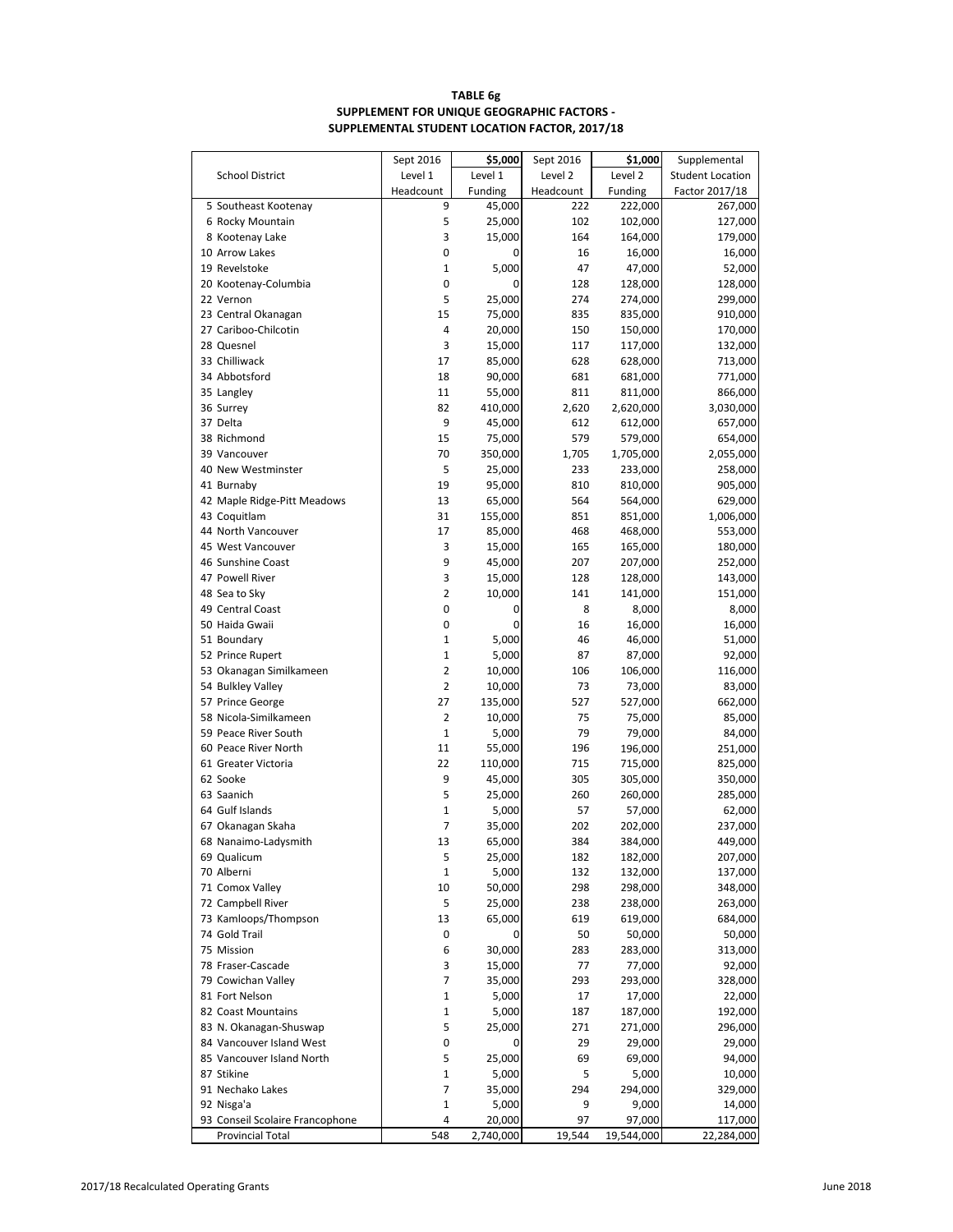|                                   | 2016/17                | Distribution       | September 2016         | Subtotal               | Est. Distribution  | September 2017         | Difference,           |                            |
|-----------------------------------|------------------------|--------------------|------------------------|------------------------|--------------------|------------------------|-----------------------|----------------------------|
|                                   | September              | of Labour Settle-  | Grants Less            | 2017/18                | of Labour Settle-  | Grants Less            | 2016/17               | 2017/18                    |
| <b>School District</b>            | Operating              | ment Funding       | Labour Settle-         | September              | ment Funding       | Labour Settle-         | to                    | Funding                    |
|                                   | Grants*                | Sept 2016 only     | ment Funding           | Grants                 | Sept 2017 only     | ment Funding           | 2017/18               | Protection                 |
| 5 Southeast Kootenay              | 54,365,068             | 1,744,016          | 52,621,052             | 55,719,881             | 2,289,992          | 53,429,889             | 808,837               | $\mathbf 0$                |
| 6 Rocky Mountain                  | 33,417,410             | 1,003,922          | 32,413,488             | 34,391,219             | 1,334,567          | 33,056,652             | 643,164               | $\mathbf 0$                |
| 8 Kootenay Lake                   | 49,333,417             | 1,512,613          | 47,820,804             | 50,104,447             | 1,989,409          | 48,115,038             | 294,234               | $\mathbf 0$                |
| 10 Arrow Lakes                    | 6,995,032              | 173,713            | 6,821,319              | 6,813,566              | 212,367            | 6,601,199              | (220, 120)            | 117,800                    |
| 19 Revelstoke                     | 10,333,582             | 304,086            | 10,029,496             | 10,673,230             | 404,874            | 10,268,356             | 238,860               |                            |
| 20 Kootenay-Columbia              | 35,354,056             | 1,145,335          | 34,208,721             | 37,288,427             | 1,555,810          | 35,732,617             | 1,523,896             | $\mathbf 0$                |
| 22 Vernon                         | 75,051,910             | 2,511,017          | 72,540,893             | 77,140,194             | 3,340,419          | 73,799,775             | 1,258,882             | $\mathbf 0$                |
| 23 Central Okanagan               | 191,473,050            | 6,628,226          | 184,844,824            | 194,458,179            | 8,753,569          | 185,704,610            | 859,786               | $\mathbf 0$                |
| 27 Cariboo-Chilcotin              | 50,198,189             | 1,479,207          | 48,718,982             | 49,611,394             | 1,975,222          | 47,636,172             | (1,082,810)           | 352,025                    |
| 28 Quesnel                        | 32,767,870             | 972,216            | 31,795,654             | 31,239,128             | 1,267,424          | 29,971,704             | (1,823,950)           | 1,347,015                  |
| 33 Chilliwack                     | 119,723,897            | 4,111,355          | 115,612,542            | 122,303,672            | 5,511,283          | 116,792,389            | 1,179,847             | $\mathbf 0$                |
| 34 Abbotsford                     | 167,809,810            | 5,928,896          | 161,880,914            | 169,539,647            | 7,785,123          | 161,754,524            | (126, 390)            | $\mathbf 0$                |
| 35 Langley                        | 168,096,038            | 6,024,372          | 162,071,666            | 174,879,003            | 8,167,773          | 166,711,230            | 4,639,564             | 0                          |
| 36 Surrey                         | 605,752,162            | 21,411,713         | 584,340,449            | 622,260,316            | 28,611,462         | 593,648,854            | 9,308,405             | $\mathbf 0$                |
| 37 Delta                          | 132,847,958            | 4,694,510          | 128,153,448            | 135,311,949            | 6,204,793          | 129,107,156            | 953,708               | $\mathbf 0$                |
| 38 Richmond                       | 167,918,092            | 5,857,586          | 162,060,506            | 168,088,549            | 7,701,275          | 160,387,274            | (1,673,232)           | $\mathbf 0$                |
| 39 Vancouver                      | 430,115,073            | 15,007,711         | 415,107,362            | 435,143,006            | 19,740,220         | 415,402,786            | 295,424               | $\mathbf 0$                |
| 40 New Westminster                | 57,096,930             | 1,941,258          | 55,155,672             | 58,630,532             | 2,612,411          | 56,018,121             | 862,449               | $\mathbf 0$                |
| 41 Burnaby                        | 197,305,297            | 7,017,483          | 190,287,814            | 204,130,635            | 9,351,782          | 194,778,853            | 4,491,039             | $\mathbf 0$                |
| 42 Maple Ridge-Pitt Meadows       | 123,767,299            | 4,313,615          | 119,453,684            | 127,317,757            | 5,779,202          | 121,538,555            | 2,084,871             | $\mathbf 0$                |
| 43 Coquitlam                      | 258,212,060            | 9,112,541          | 249,099,519            | 262,986,320            | 12,041,789         | 250,944,531            | 1,845,012             | 0                          |
| 44 North Vancouver                | 126,653,649            | 4,463,351          | 122,190,298            | 128,466,627            | 5,890,984          | 122,575,643            | 385,345               | $\mathbf 0$                |
| 45 West Vancouver                 | 57,354,849             | 2,001,347          | 55,353,502             | 58,875,067             | 2,670,160          | 56,204,907             | 851,405               | $\mathbf 0$                |
| 46 Sunshine Coast                 | 35,145,212             | 1,108,305          | 34,036,907             | 35,725,974             | 1,443,219          | 34,282,755             | 245,848               | $\mathbf 0$<br>$\mathbf 0$ |
| 47 Powell River                   | 20,203,310             | 624,217            | 19,579,093             | 21,899,817             | 886,605            | 21,013,212             | 1,434,119             | $\mathbf 0$                |
| 48 Sea to Sky<br>49 Central Coast | 44,167,861             | 1,466,667          | 42,701,194             | 46,370,103             | 1,994,294          | 44,375,809             | 1,674,615             | $\mathbf 0$                |
| 50 Haida Gwaii                    | 5,430,439<br>9,752,386 | 108,333<br>228,895 | 5,322,106<br>9,523,491 | 5,704,798<br>9,334,993 | 138,803<br>281,948 | 5,565,995<br>9,053,045 | 243,889<br>(470, 446) | 327,594                    |
| 51 Boundary                       | 15,666,643             | 457,882            | 15,208,761             | 15,683,086             | 579,039            | 15,104,047             | (104, 714)            | $\Omega$                   |
| 52 Prince Rupert                  | 23,956,178             | 660,151            | 23,296,027             | 22,002,246             | 866,123            | 21,136,123             | (2, 159, 904)         | 1,810,464                  |
| 53 Okanagan Similkameen           | 23,980,744             | 745,872            | 23,234,872             | 24,606,179             | 997,190            | 23,608,989             | 374,117               | $\Omega$                   |
| 54 Bulkley Valley                 | 21,506,666             | 626,219            | 20,880,447             | 20,625,798             | 800,259            | 19,825,539             | (1,054,908)           | 741,701                    |
| 57 Prince George                  | 123,898,447            | 4,161,613          | 119,736,834            | 128,557,713            | 5,585,376          | 122,972,337            | 3,235,503             | O                          |
| 58 Nicola-Similkameen             | 22,997,460             | 663,651            | 22,333,809             | 20,963,536             | 842,157            | 20,121,379             | (2,212,430)           | 1,877,423                  |
| 59 Peace River South              | 39,811,955             | 1,129,867          | 38,682,088             | 38,326,524             | 1,479,936          | 36,846,588             | (1,835,500)           | 1,255,269                  |
| 60 Peace River North              | 58,549,945             | 1,868,459          | 56,681,486             | 60,240,807             | 2,494,652          | 57,746,155             | 1,064,669             | $\mathbf 0$                |
| 61 Greater Victoria               | 163,821,242            | 5,765,653          | 158,055,589            | 168,456,685            | 7,744,361          | 160,712,324            | 2,656,735             | $\mathbf 0$                |
| 62 Sooke                          | 87,899,682             | 3,028,728          | 84,870,954             | 92,209,864             | 4,160,986          | 88,048,878             | 3,177,924             | 0                          |
| 63 Saanich                        | 62,346,114             | 2,089,370          | 60,256,744             | 64,214,099             | 2,821,435          | 61,392,664             | 1,135,920             | $\mathbf 0$                |
| 64 Gulf Islands                   | 19,391,907             | 587,903            | 18,804,004             | 20,052,172             | 739,104            | 19,313,068             | 509,064               | $\mathbf 0$                |
| 67 Okanagan Skaha                 | 51,658,851             | 1,726,822          | 49,932,029             | 53,159,337             | 2,298,701          | 50,860,636             | 928,607               | $\mathbf 0$                |
| 68 Nanaimo-Ladysmith              | 116,193,341            | 4,029,171          | 112,164,170            | 120,373,955            | 5,444,820          | 114,929,135            | 2,764,965             | $\mathbf 0$                |
| 69 Qualicum                       | 38,333,033             | 1,224,146          | 37,108,887             | 39,481,396             | 1,639,941          | 37,841,455             | 732,568               | $\mathbf 0$                |
| 70 Alberni                        | 35,694,018             | 1,175,772          | 34,518,246             | 35,929,137             | 1,540,003          | 34,389,134             | (129, 112)            | 0                          |
| 71 Comox Valley                   | 70,771,689             | 2,331,450          | 68,440,239             | 75,005,847             | 3,229,259          | 71,776,588             | 3,336,349             | $\mathbf 0$                |
| 72 Campbell River                 | 51,144,912             | 1,698,224          | 49,446,688             | 51,817,236             | 2,247,660          | 49,569,576             | 122,888               | $\mathbf 0$                |
| 73 Kamloops/Thompson              | 132,677,624            | 4,419,297          | 128,258,327            | 137,345,736            | 5,907,442          | 131,438,294            | 3,179,967             | $\mathbf 0$                |
| 74 Gold Trail                     | 19,017,770             | 445,044            | 18,572,726             | 16,638,542             | 558,605            | 16,079,937             | (2,492,789)           | 2,214,198                  |
| 75 Mission                        | 54,652,110             | 1,855,668          | 52,796,442             | 56,284,943             | 2,500,383          | 53,784,560             | 988,118               | $\mathbf 0$                |
| 78 Fraser-Cascade                 | 19,100,228             | 583,962            | 18,516,266             | 19,100,652             | 747,787            | 18,352,865             | (163, 401)            | 0                          |
| 79 Cowichan Valley                | 70,005,883             | 2,343,613          | 67,662,270             | 72,963,686             | 3,190,995          | 69,772,691             | 2,110,421             | $\mathbf 0$                |
| 81 Fort Nelson                    | 9,352,600              | 243,279            | 9,109,321              | 9,057,964              | 319,605            | 8,738,359              | (370, 962)            | 234,322                    |
| 82 Coast Mountains                | 48,073,238             | 1,354,238          | 46,719,000             | 45,768,694             | 1,770,073          | 43,998,621             | (2,720,379)           | 2,019,594                  |
| 83 North Okanagan-Shuswap         | 60,132,202             | 1,935,494          | 58,196,708             | 62,631,464             | 2,598,546          | 60,032,918             | 1,836,210             | 0                          |
| 84 Vancouver Island West          | 8,048,029              | 203,294            | 7,844,735              | 8,268,218              | 251,988            | 8,016,230              | 171,495               | $\mathbf 0$                |
| 85 Vancouver Island North         | 17,420,535             | 501,526            | 16,919,009             | 17,030,546             | 639,657            | 16,390,889             | (528, 120)            | 274,335                    |
| 87 Stikine                        | 5,313,449              | 102,855            | 5,210,594              | 5,033,122              | 123,705            | 4,909,417              | (301, 177)            | 223,018                    |
| 91 Nechako Lakes                  | 46,835,871             | 1,311,871          | 45,524,000             | 45,442,515             | 1,678,038          | 43,764,477             | (1,759,523)           | 1,076,663                  |
| 92 Nisga'a                        | 7,560,527              | 172,189            | 7,388,338              | 7,421,492              | 217,311            | 7,204,181              | (184, 157)            | 73,332                     |
| 93 Conseil scolaire francophone   | 75,902,688             | 1,981,677          | 73,921,011             | 80,217,708             | 2,639,863          | 77,577,845             | 3,656,834             | 0                          |
| <b>Provincial Totals</b>          | 4,868,357,487          | 164,321,466        | 4,704,036,021          | 4,969,319,329          | 218,591,779        | 4,750,727,550          | 46,691,529            | 13,944,753                 |

**FUNDING PROTECTION, 2017/18 TABLE 7**

\*Includes adjustments made subsequent to March 2017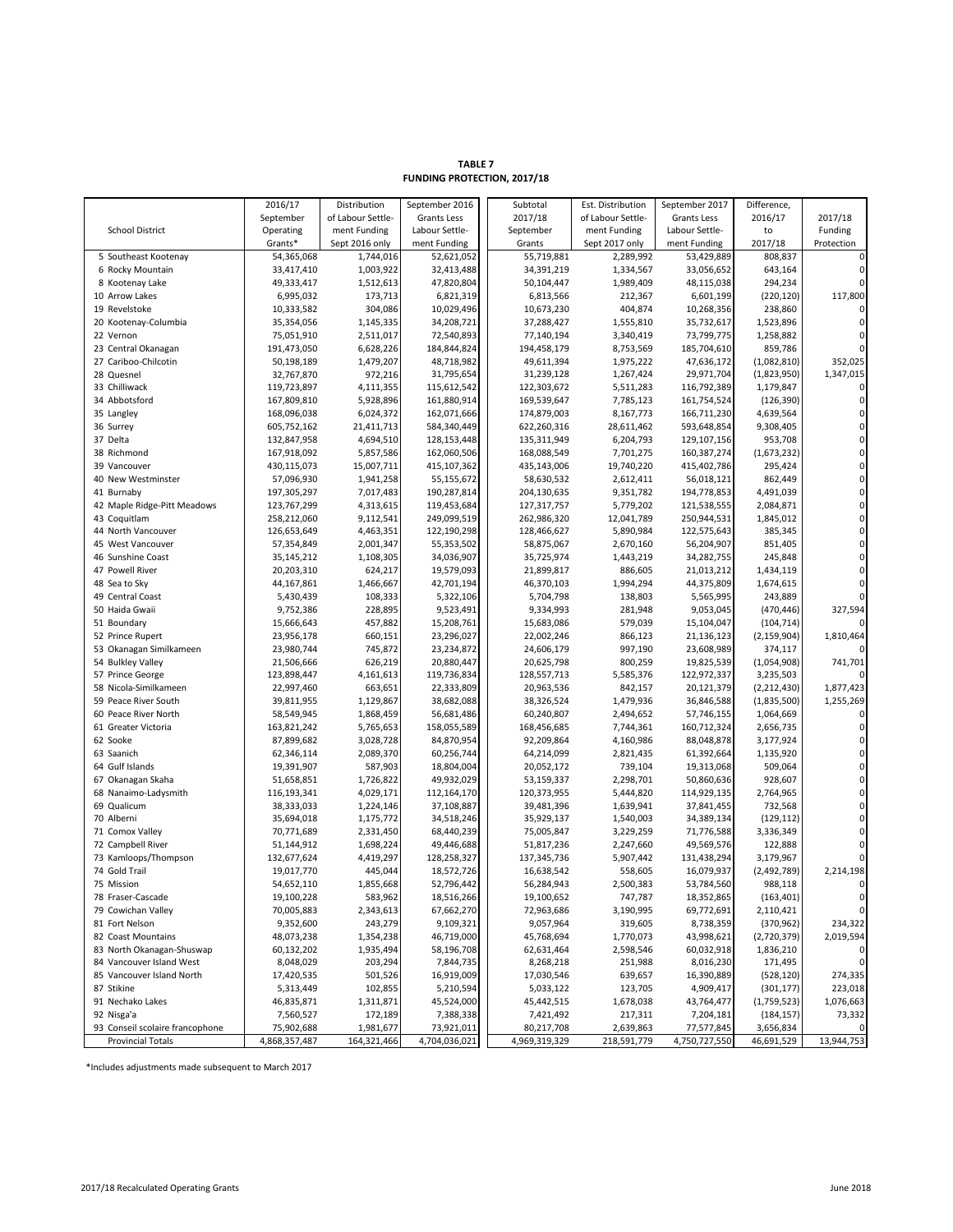# **TABLE 8 SUPPLEMENT FOR THE EDUCATION PLAN, 2017/18**

|                                               |                          | \$20              |
|-----------------------------------------------|--------------------------|-------------------|
|                                               | Sept 2016                | Supplement for    |
| <b>School District</b>                        | School-Age               | the Education     |
|                                               | FTE                      | Plan, 2017/18     |
| 5 Southeast Kootenay                          | 5,414.2500               | 108,285           |
| 6 Rocky Mountain                              | 3,116.1875               | 62,324            |
| 8 Kootenay Lake                               | 4,766.7500               | 95,335            |
| 10 Arrow Lakes                                | 442.0625                 | 10,000            |
| 19 Revelstoke                                 | 955.2500                 | 19,105            |
| 20 Kootenay-Columbia                          | 3,839.0000               | 76,780            |
| 22 Vernon                                     | 8,273.8125               | 165,476           |
| 23 Central Okanagan                           | 22,064.2500              | 441,285           |
| 27 Cariboo-Chilcotin                          | 4,562.8750               | 91,258            |
| 28 Quesnel                                    | 3,044.0000               | 60,880            |
| 33 Chilliwack                                 | 13,173.5975              | 263,472           |
| 34 Abbotsford                                 | 19,430.8125              | 388,616           |
| 35 Langley                                    | 19,921.3125              | 398,426           |
| 36 Surrey                                     | 69,371.5625              | 1,387,431         |
| 37 Delta                                      | 15,337.8439              | 306,757           |
| 38 Richmond                                   | 19,402.8125              | 388,056           |
| 39 Vancouver                                  | 49,504.5000              | 990,090           |
| 40 New Westminster                            | 6,424.5625               | 128,491           |
| 41 Burnaby                                    | 23,311.1875              | 466,224           |
| 42 Maple Ridge-Pitt Meadows                   | 14,252.8750              | 285,058           |
| 43 Coquitlam                                  | 30,591.4375              | 611,829           |
| 44 North Vancouver                            | 15,055.2500              | 301,105           |
| 45 West Vancouver                             | 6,811.0000               | 136,220           |
| 46 Sunshine Coast                             | 3,139.8750               | 62,798            |
| 47 Powell River                               | 1,920.3750               | 38,408            |
| 48 Sea to Sky                                 | 4,716.6875               | 94,334            |
| 49 Central Coast                              | 220.5000                 | 10,000            |
| 50 Haida Gwaii                                | 517.3750                 | 10,348            |
| 51 Boundary                                   | 1,285.7500               | 25,715            |
| 52 Prince Rupert                              | 1,978.8750               | 39,578            |
| 53 Okanagan Similkameen                       | 2,312.1250               | 46,243            |
| 54 Bulkley Valley                             | 2,002.7500               | 40,055            |
| 57 Prince George                              | 12,804.8125              | 256,096           |
| 58 Nicola-Similkameen<br>59 Peace River South | 2,092.2500<br>3,463.5000 | 41,845            |
| 60 Peace River North                          | 5,888.5000               | 69,270<br>117,770 |
| 61 Greater Victoria                           | 18,879.0986              | 377,582           |
| 62 Sooke                                      | 10,087.3125              | 201,746           |
| 63 Saanich                                    | 6,908.7500               | 138,175           |
| 64 Gulf Islands                               | 1,719.0000               | 34,380            |
| 67 Okanagan Skaha                             | 5,690.6250               | 113,813           |
| 68 Nanaimo-Ladysmith                          | 13,416.1250              | 268,323           |
| 69 Qualicum                                   | 4,011.0000               | 80,220            |
| 70 Alberni                                    | 3,761.8125               | 75,236            |
| 71 Comox Valley                               | 7,802.3125               | 156,046           |
| 72 Campbell River                             | 5,343.6250               | 106,873           |
| 73 Kamloops/Thompson                          | 14,101.2193              | 282,024           |
| 74 Gold Trail                                 | 1,107.0000               | 22,140            |
| 75 Mission                                    | 5,930.3750               | 118,608           |
| 78 Fraser-Cascade                             | 1,684.0000               | 33,680            |
| 79 Cowichan Valley                            | 7,583.1250               | 151,663           |
| 81 Fort Nelson                                | 727.5625                 | 14,551            |
| 82 Coast Mountains                            | 4,129.1250               | 82,583            |
| 83 North Okanagan-Shuswap                     | 6,057.5013               | 121,150           |
| 84 Vancouver Island West                      | 413.8750                 | 10,000            |
| 85 Vancouver Island North                     | 1,359.8750               | 27,198            |
| 87 Stikine                                    | 180.2500                 | 10,000            |
| 91 Nechako Lakes                              | 3,720.3125               | 74,406            |
| 92 Nisga'a                                    | 383.5625                 | 10,000            |
| 93 Conseil scolaire francophone               | 5,704.6250               | 114,093           |
| <b>Provincial Total</b>                       | 532,112.6356             | 10,659,453        |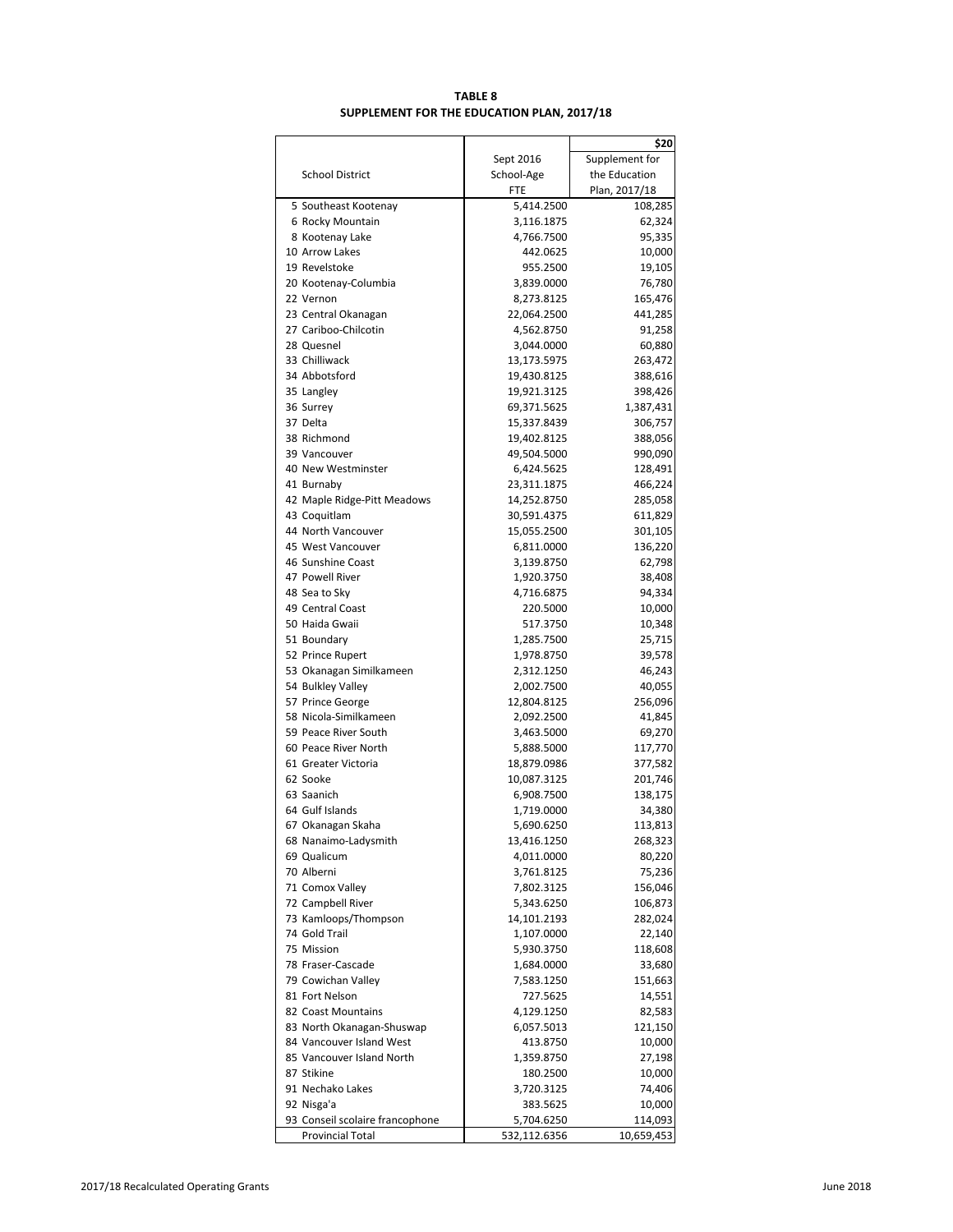### **SUMMER LEARNING, 2017/18 TABLE 9a**

|                                              | Grade 1-7 | \$208          | Grade 8-9   | \$208         | Grade 10-12       | \$416          | <b>Total Base</b> |
|----------------------------------------------|-----------|----------------|-------------|---------------|-------------------|----------------|-------------------|
| <b>School District</b>                       | Headcount | Grade 1-7      | Course      | Grade 8-9     | Course            | Grade 10-12    | Summer            |
|                                              | Enrolment | Funding        | Enrolment   | Funding       | Enrolment         | Funding        | Funding           |
| 5 Southeast Kootenay                         | 0         | 0              | 0           | 0             | $\mathbf 0$       | 0              | 0                 |
| 6 Rocky Mountain                             | 0         | 0              | $\mathbf 0$ | 0             | $\mathbf 0$       | 0              | 0                 |
| 8 Kootenay Lake                              | 0         | $\overline{0}$ | $\mathbf 0$ | 0             | $\mathbf 0$       | 0              | 0                 |
| 10 Arrow Lakes                               | 0         | 0              | 0           | 0             | 0                 | 0              | 0                 |
| 19 Revelstoke                                | 0         | 0              | $\mathbf 0$ | 0             | 0                 | 0              | 0                 |
| 20 Kootenay-Columbia                         | 0         | $\Omega$       | $\mathbf 0$ | 0             | $\mathbf 0$       | 0              | $\Omega$          |
| 22 Vernon                                    | 135       | 28,080         | 0           | 0             | $\mathbf 0$       | 0              | 28,080            |
| 23 Central Okanagan                          | 0         | 0              | $\mathbf 0$ | 0             | 0                 | $\Omega$       | 0                 |
| 27 Cariboo-Chilcotin                         | 0         | $\Omega$       | $\mathbf 0$ | 0             | 0                 | $\Omega$       | $\Omega$          |
| 28 Quesnel                                   | 0         | 0              | $\mathbf 0$ | 0             | $\mathbf 0$       | 0              | 0                 |
| 33 Chilliwack                                | 406       | 84,448         | 122         | 25,376        | 59                | 24,544         | 134,368           |
| 34 Abbotsford                                | 596       | 123,968        | 69          | 14,352        | 516               | 214,656        | 352,976           |
| 35 Langley                                   | 2,362     | 491,296        | 318         | 66,144        | 790               | 328,640        | 886,080           |
| 36 Surrey                                    | 4,415     | 918,320        | 2,365       | 491,920       | 5,326             | 2,215,408      | 3,625,648         |
| 37 Delta                                     | 630       | 131,040        | 101         | 21,008        | 845               | 351,312        | 503,360           |
| 38 Richmond                                  | 1,601     | 333,008        | 1,357       | 282,256       | 1,625             | 676,000        | 1,291,264         |
| 39 Vancouver                                 | 5,840     | 1,214,720      | 2,728       | 567,424       | 4,602             | 1,914,432      | 3,696,576         |
| 40 New Westminster                           | 0         | 0              | $\mathbf 0$ | 0             | 347               | 144,352        | 144,352           |
| 41 Burnaby                                   | 4,167     | 866,736        | 709         | 147,472       | 2,029             | 844,064        | 1,858,272         |
| 42 Maple Ridge-Pitt Meadows                  | 476       | 99,008         | 266         | 55,328        | 405               | 168,480        | 322,816           |
| 43 Coquitlam                                 | 3,559     | 740,272        | 477         | 99,112        | 1,582             | 658,112        | 1,497,496         |
| 44 North Vancouver                           | 136       | 28,288         | 76          | 15,808        | 621               | 258,336        | 302,432           |
| 45 West Vancouver                            | 637       | 132,496        | 182         | 37,856        | 268               | 111,280        | 281,632           |
| 46 Sunshine Coast                            | 0         | 0              | $\mathbf 0$ |               | $\mathbf 0$       | $\Omega$       |                   |
| 47 Powell River                              | 0         | 0              | 38          | 7,904         | 75                | 31,200         | 39,104            |
| 48 Sea to Sky                                | 0         | 0              | $\mathbf 0$ | 0             | $\mathbf 0$       | 0              | 0                 |
| 49 Central Coast                             | 0         | 0              | $\mathbf 0$ | 0             | 0                 | 0              | 0                 |
| 50 Haida Gwaii                               | 0         | 0              | $\mathbf 0$ | 0             | 0                 | 0              | 0                 |
| 51 Boundary                                  | 0         | 0              | $\mathbf 0$ | 0             | $\mathbf 0$       | 0              | $\Omega$          |
|                                              | 0         | $\Omega$       | $\mathbf 0$ | 0             | 0                 | 0              |                   |
| 52 Prince Rupert                             |           |                |             |               |                   |                |                   |
| 53 Okanagan Similkameen                      | 127<br>0  | 26,416<br>0    | 0<br>0      | 0<br>$\Omega$ | 0<br>$\mathbf 0$  | 0<br>0         | 26,416            |
| 54 Bulkley Valley                            |           |                |             |               |                   |                | 0                 |
| 57 Prince George                             | 0<br>0    | 0<br>0         | 40<br>0     | 8,320         | 92<br>$\mathbf 0$ | 38,064         | 46,384            |
| 58 Nicola-Similkameen                        | 0         | 0              | $\mathbf 0$ | 0<br>0        | $\mathbf 0$       | 0<br>$\Omega$  | $\Omega$          |
| 59 Peace River South<br>60 Peace River North | 86        | 17,888         | 0           | 0             | 0                 | 0              |                   |
| 61 Greater Victoria                          | 0         | 0              | 52          |               | 389               | 161,616        | 17,888            |
| 62 Sooke                                     | 0         | 0              | 0           | 10,816<br>0   | 0                 | 0              | 172,432<br>0      |
| 63 Saanich                                   | 0         | 0              | $\bf{0}$    | 0             | 0                 | 0              | 0                 |
|                                              | 0         | 0              | $\bf{0}$    |               | 0                 | 0              |                   |
| 64 Gulf Islands                              | 146       | 30,368         | 23          | 0             |                   | 2,496          | 0<br>37,648       |
| 67 Okanagan Skaha                            |           | 0              | $\mathbf 0$ | 4,784         | 6                 |                |                   |
| 68 Nanaimo-Ladysmith                         | 0         |                |             | 0             | 0<br>$\mathbf 0$  | 0              | $\overline{0}$    |
| 69 Qualicum                                  | 0         | 0              | 11          | 2,288         |                   | 0              | 2,288             |
| 70 Alberni                                   | 0<br>0    | 0<br>0         | 31          | 6,448         | 43                | 17,888         | 24,336            |
| 71 Comox Valley                              |           |                | 0           | 0             | 0                 | 0              | 0                 |
| 72 Campbell River                            | 455       | 94,640         | 48          | 9,984         | 89                | 37,024         | 141,648           |
| 73 Kamloops/Thompson<br>74 Gold Trail        | 313       | 65,104         | 55          | 11,440        | 35                | 14,560         | 91,104            |
|                                              | 0         | 0              | 0           | 0             | $\mathbf 0$       | 0              | 0                 |
| 75 Mission                                   | 0         | 0              | $\mathbf 0$ | 0             | 0                 | 0              | 0                 |
| 78 Fraser-Cascade                            | 0         | 0              | $\mathbf 0$ | 0             | 0                 | 0              | 0                 |
| 79 Cowichan Valley                           | 0         | 0              | 0           | $\mathbf 0$   | 0                 | 0              | 0                 |
| 81 Fort Nelson                               | 0         | 0              | 0           | 0             | 0                 | 0              | 0                 |
| 82 Coast Mountains                           | 0         | $\Omega$       | 0           | 0             | 0                 | 0              | 0                 |
| 83 North Okanagan-Shuswap                    | 0         | 0              | 0           | 0             | 0                 | 0              | 0                 |
| 84 Vancouver Island West                     | 0         | 0              | 0           | 0             | 0                 | 0              | 0                 |
| 85 Vancouver Island North                    | 0         | $\Omega$       | 0           | 0             | $\mathbf 0$       | $\overline{0}$ | 0                 |
| 87 Stikine                                   | 0         | 0              | 0           | 0             | 0                 | 0              | 0                 |
| 91 Nechako Lakes                             | 0         | 0              | $\mathbf 0$ | 0             | 0                 | 0              | 0                 |
| 92 Nisga'a                                   | 81        | 16,848         | 18          | 3,744         | 9                 | 3,744          | 24,336            |
| 93 Conseil scolaire francophone              | 0         | $\Omega$       | 0           | 0             | 0                 | $\Omega$       |                   |
| <b>Provincial Totals</b>                     | 26,168    | 5,442,944      | 9,086       | 1,889,784     | 19,751            | 8,216,208      | 15,548,936        |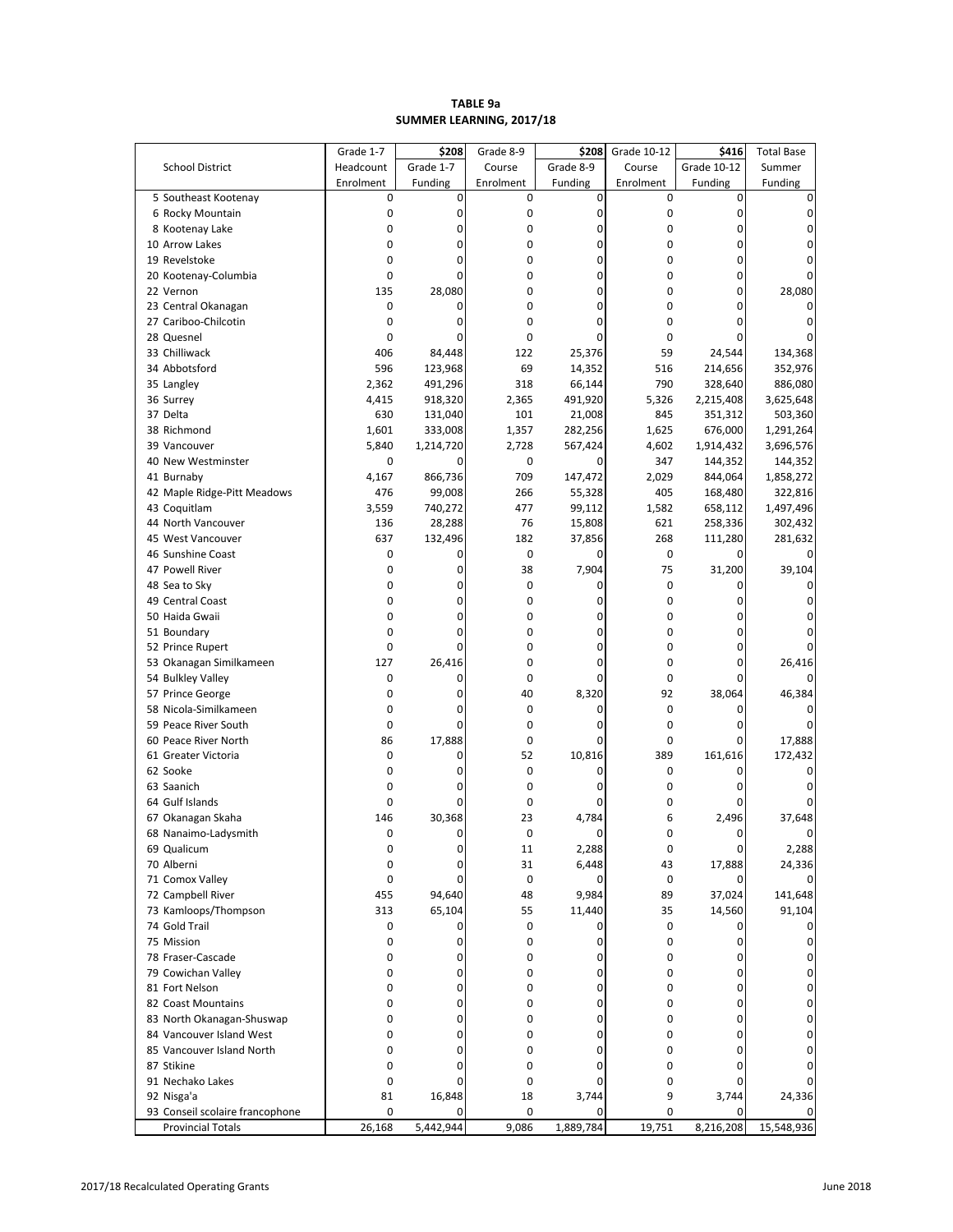| TABLE 9b                                      |  |
|-----------------------------------------------|--|
| SUMMER LEARNING SUPPLEMENTAL FUNDING. 2017/18 |  |

|                                 | Level 1        |             | Level 2     |               | Level 3      |         | ELL/FLL        |             | <b>Aboriginal Education</b> |             | <b>Total Summer</b> |
|---------------------------------|----------------|-------------|-------------|---------------|--------------|---------|----------------|-------------|-----------------------------|-------------|---------------------|
| <b>School District</b>          | Headcount      | \$2,384     | Headcount   | \$1,192       | Headcount    | \$601   | Headcount      | \$87        | Headcount                   | \$76        | Supplemental        |
|                                 | Enrolment      | Funding     | Enrolment   | Funding       | Enrolment    | Funding | Enrolment      | Funding     | Enrolment                   | Funding     | Funding             |
| 5 Southeast Kootenay            | 0              | $\pmb{0}$   | 0           | 0             | 0            | 0       | 0              | $\mathbf 0$ | 0                           | $\mathbf 0$ | 0                   |
| 6 Rocky Mountain                | 0              | 0           | $\mathbf 0$ | 0             | $\pmb{0}$    | 0       | $\pmb{0}$      | $\mathbf 0$ | 0                           | 0           | 0                   |
| 8 Kootenay Lake                 | $\mathbf 0$    | $\mathbf 0$ | $\mathbf 0$ | 0             | 0            | 0       | $\pmb{0}$      | $\mathbf 0$ | $\mathbf 0$                 |             | 0                   |
| 10 Arrow Lakes                  | $\mathbf 0$    | 0           | $\mathbf 0$ | 0             | 0            | 0       | $\pmb{0}$      | $\mathbf 0$ | $\mathbf 0$                 | 0           | 0                   |
| 19 Revelstoke                   | $\mathbf 0$    | $\mathbf 0$ | $\mathbf 0$ | 0             | 0            | 0       | $\pmb{0}$      | $\mathbf 0$ | $\mathbf 0$                 |             | $\Omega$            |
| 20 Kootenay-Columbia            | $\mathbf 0$    | 0           | $\mathbf 0$ | 0             | 0            | 0       | $\pmb{0}$      | $\mathbf 0$ | 0                           | 0           | 0                   |
| 22 Vernon                       | $\mathbf 0$    | $\mathbf 0$ | $\mathbf 0$ | 0             | 0            | 0       | $\pmb{0}$      | $\mathbf 0$ | $\mathbf 0$                 | $\Omega$    | $\Omega$            |
| 23 Central Okanagan             | $\mathbf 0$    | 0           | $\mathbf 0$ | 0             | 0            | 0       | $\pmb{0}$      | $\mathbf 0$ | 0                           | 0           | 0                   |
| 27 Cariboo-Chilcotin            | $\mathbf 0$    | $\mathbf 0$ | $\mathbf 0$ | 0             | 0            | 0       | $\mathbf 0$    | $\mathbf 0$ | $\mathbf 0$                 |             | 0                   |
| 28 Quesnel                      | $\mathbf 0$    | 0           | $\mathbf 0$ | 0             | 0            | 0       | $\pmb{0}$      | $\mathbf 0$ | $\mathbf 0$                 | 0           |                     |
|                                 |                | $\mathbf 0$ |             |               |              |         |                |             |                             |             |                     |
| 33 Chilliwack                   | 0              |             | $\mathbf 0$ | 0             | $\mathbf 0$  | 0       | $\pmb{0}$      | $\mathbf 0$ | $\mathbf 0$                 | 0           |                     |
| 34 Abbotsford                   | 0              | 0           | 45          | 53,640        | 6            | 3,606   | 173            | 15,051      | $\mathbf 0$                 | $\mathbf 0$ | 72,297              |
| 35 Langley                      | $\mathbf{1}$   | 2,384       | 137         | 163,304       | 31           | 18,631  | $\pmb{0}$      | $\mathbf 0$ | 36                          | 2,736       | 187,055             |
| 36 Surrey                       | $\mathbf{1}$   | 2,384       | 249         | 296,808       | 151          | 90,751  | 261            | 22,707      | 45                          | 3,420       | 416,070             |
| 37 Delta                        | 0              | 0           | 0           | 0             | 0            | 0       | $\pmb{0}$      | 0           | 0                           | 0           | 0                   |
| 38 Richmond                     | 0              | 0           | $\mathbf 0$ | 0             | 0            | 0       | $\pmb{0}$      | $\mathbf 0$ | 0                           | 0           | $\Omega$            |
| 39 Vancouver                    | $\overline{7}$ | 16,688      | 284         | 338,528       | 42           | 25,242  | 2,894          | 251,778     | $\mathbf 0$                 | 0           | 632,236             |
| 40 New Westminster              | 0              | 0           | $\mathbf 0$ | 0             | 0            | 0       | 0              | $\mathbf 0$ | 0                           | 0           |                     |
| 41 Burnaby                      | 0              | 0           | 0           | 0             | $\pmb{0}$    | 0       | $\pmb{0}$      | $\mathbf 0$ | $\mathbf 0$                 | 0           | 0                   |
| 42 Maple Ridge-Pitt Meadows     | 0              | $\mathbf 0$ | 26          | 30,992        | 3            | 1,803   | $\pmb{0}$      | $\mathbf 0$ | 0                           | 0           | 32,795              |
| 43 Coquitlam                    | $\overline{2}$ | 4,768       | 105         | 125,160       | 24           | 14,424  | 931            | 80,997      | $\mathbf 0$                 | $\mathbf 0$ | 225,349             |
| 44 North Vancouver              | 0              | 0           | 18          | 21,456        | 6            | 3,606   | $\overline{7}$ | 609         | 9                           | 684         | 26,355              |
| 45 West Vancouver               | 0              | 0           | 4           | 4,768         | $\mathbf{1}$ | 601     | $\pmb{0}$      | $\mathbf 0$ | $\mathbf 0$                 | 0           | 5,369               |
| 46 Sunshine Coast               | $\mathbf 0$    | 0           | 0           | 0             | 0            | 0       | $\pmb{0}$      | $\mathbf 0$ | $\mathbf 0$                 | $\Omega$    | 0                   |
| 47 Powell River                 | $\mathbf 0$    | $\mathbf 0$ | 0           | 0             | 0            | 0       | $\pmb{0}$      | $\mathbf 0$ | $\mathbf 0$                 |             | 0                   |
| 48 Sea to Sky                   | $\mathbf 0$    | 0           | 0           | 0             | 0            | 0       | $\pmb{0}$      | $\pmb{0}$   | $\mathbf 0$                 | 0           | 0                   |
| 49 Central Coast                | $\mathbf 0$    | $\mathbf 0$ | $\mathbf 0$ | 0             | 0            | 0       | $\pmb{0}$      | $\mathbf 0$ | 0                           | $\Omega$    | 0                   |
| 50 Haida Gwaii                  | $\mathbf 0$    | 0           | $\mathbf 0$ | 0             | 0            | 0       | $\pmb{0}$      | $\pmb{0}$   | $\mathbf 0$                 | 0           | 0                   |
| 51 Boundary                     | $\mathbf 0$    | $\mathbf 0$ | $\mathbf 0$ | 0             | 0            | 0       | $\pmb{0}$      | $\mathbf 0$ | $\mathbf 0$                 | $\Omega$    | $\Omega$            |
| 52 Prince Rupert                | $\mathbf 0$    | 0           | $\mathbf 0$ | 0             | 0            | 0       | $\pmb{0}$      | $\mathbf 0$ | 0                           | 0           | 0                   |
| 53 Okanagan Similkameen         | $\mathbf 0$    | $\mathbf 0$ | 0           | 0             | 0            | 0       | $\pmb{0}$      | $\mathbf 0$ | 0                           | $\Omega$    | 0                   |
| 54 Bulkley Valley               | $\mathbf 0$    | 0           | 0           | 0             | 0            | 0       | $\pmb{0}$      | $\pmb{0}$   | 0                           | 0           | 0                   |
| 57 Prince George                | $\mathbf 0$    | $\mathbf 0$ | 0           | 0             | 0            | 0       | $\pmb{0}$      | $\mathbf 0$ | $\mathbf 0$                 | $\Omega$    | 0                   |
| 58 Nicola-Similkameen           | $\mathbf 0$    | 0           | $\mathbf 0$ | 0             | 0            | 0       | $\pmb{0}$      | $\pmb{0}$   | 0                           | 0           | 0                   |
| 59 Peace River South            | $\mathbf 0$    | $\mathbf 0$ | $\mathbf 0$ | 0             | 0            | 0       | $\pmb{0}$      | $\mathbf 0$ | $\mathbf 0$                 | $\Omega$    | 0                   |
| 60 Peace River North            | $\mathbf 0$    | 0           | $\mathbf 0$ | 0             | 0            | 0       | $\pmb{0}$      | $\pmb{0}$   | 0                           | 0           | 0                   |
|                                 | $\mathbf 0$    | $\mathbf 0$ | $\mathbf 0$ | 0             | 0            | 0       | $\pmb{0}$      | $\mathbf 0$ | $\mathbf 0$                 | $\Omega$    | 0                   |
| 61 Greater Victoria             | $\mathbf 0$    | 0           | $\mathbf 0$ |               |              | 0       | $\pmb{0}$      | $\pmb{0}$   |                             | 0           | 0                   |
| 62 Sooke                        |                | $\mathbf 0$ |             | 0             | 0            | 0       |                | $\mathbf 0$ | 0                           | $\Omega$    |                     |
| 63 Saanich                      | $\mathbf 0$    |             | $\mathbf 0$ | 0             | 0            |         | $\pmb{0}$      |             | $\mathbf 0$                 |             | 0                   |
| 64 Gulf Islands                 | $\mathbf 0$    | 0           | $\mathbf 0$ | 0             | 0            | 0       | $\pmb{0}$      | $\mathbf 0$ | 0                           | 0           | 0                   |
| 67 Okanagan Skaha               | $\mathbf 0$    | 0           | $\mathbf 0$ | 0             | 0            | 0       | $\pmb{0}$      | $\mathbf 0$ | $\mathbf 0$                 | $\Omega$    | $\Omega$            |
| 68 Nanaimo-Ladysmith            | $\mathbf 0$    | 0           | $\mathbf 0$ | 0             | 0            | 0       | $\pmb{0}$      | $\mathbf 0$ | 0                           | 0           | 0                   |
| 69 Qualicum                     | $\mathbf 0$    | $\mathbf 0$ | $\mathbf 0$ | 0             | 0            | 0       | $\pmb{0}$      | $\mathbf 0$ | $\mathbf 0$                 | $\Omega$    |                     |
| 70 Alberni                      | $\Omega$       | 0           | $\mathbf 0$ | 0             | 0            | 0       | $\pmb{0}$      | $\mathbf 0$ | 0                           | 0           |                     |
| 71 Comox Valley                 | 0              | $\mathbf 0$ | $\mathbf 0$ | 0             | 0            | 0       | $\pmb{0}$      | $\mathbf 0$ | 0                           |             |                     |
| 72 Campbell River               | 0              | 0           | $\mathbf 0$ | 0             | 0            | 0       | $\pmb{0}$      | $\pmb{0}$   | $\mathbf 0$                 | 0           | 0                   |
| 73 Kamloops/Thompson            | $\Omega$       | 0           | $\mathbf 0$ | $\Omega$      | $\Omega$     | 0       | 0              | $\Omega$    |                             |             |                     |
| 74 Gold Trail                   | 0              | 0           | 0           | 0             | 0            | 0       | 0              | $\mathbf 0$ | 0                           | 0           | 0                   |
| 75 Mission                      | $\mathbf 0$    | 0           | $\mathbf 0$ | 0             | 0            | 0       | $\pmb{0}$      | $\mathbf 0$ | 0                           | 0           | $\pmb{0}$           |
| 78 Fraser-Cascade               | 0              | 0           | $\mathbf 0$ | 0             | 0            | 0       | $\pmb{0}$      | $\mathbf 0$ | 0                           | 0           | 0                   |
| 79 Cowichan Valley              | 0              | 0           | $\mathbf 0$ | 0             | 0            | 0       | $\pmb{0}$      | $\mathbf 0$ | 0                           | $\Omega$    | 0                   |
| 81 Fort Nelson                  | 0              | 0           | 0           | 0             | 0            | 0       | 0              | $\pmb{0}$   | 0                           | 0           | 0                   |
| 82 Coast Mountains              | 0              | 0           | 0           | 0             | 0            | 0       | $\pmb{0}$      | $\mathbf 0$ | 0                           | 0           | 0                   |
| 83 North Okanagan-Shuswap       | 0              | 0           | $\mathbf 0$ | 0             | 0            | 0       | 0              | $\mathbf 0$ | 0                           | 0           | 0                   |
| 84 Vancouver Island West        | 0              | 0           | $\mathbf 0$ | 0             | 0            | 0       | $\pmb{0}$      | $\Omega$    | $\mathbf 0$                 | $\Omega$    | 0                   |
| 85 Vancouver Island North       | 0              | 0           | 0           | 0             | 0            | 0       | 0              | $\mathbf 0$ | 0                           | 0           | 0                   |
| 87 Stikine                      | 0              | 0           | 0           | 0             | 0            | 0       | 0              | $\Omega$    | 0                           | $\Omega$    | 0                   |
| 91 Nechako Lakes                | 0              | 0           | $\mathbf 0$ | 0             | $\mathbf 0$  | 0       | 0              | $\mathbf 0$ | 0                           | 0           | $\Omega$            |
| 92 Nisga'a                      | 0              | 0           | $\mathbf 0$ | 0             | 0            | 0       | 45             | 3,915       | 103                         | 7,828       | 11,743              |
| 93 Conseil scolaire francophone | 0              | 0           | $\pmb{0}$   | $\mathbf{0}$  | 0            | 0       | 0              | 0           | 0                           | 0           |                     |
| <b>Provincial Totals</b>        | 11             | 26,224      |             | 868 1,034,656 | 264          | 158,664 | 4,311          | 375,057     | 193                         | 14,668      | 1,609,269           |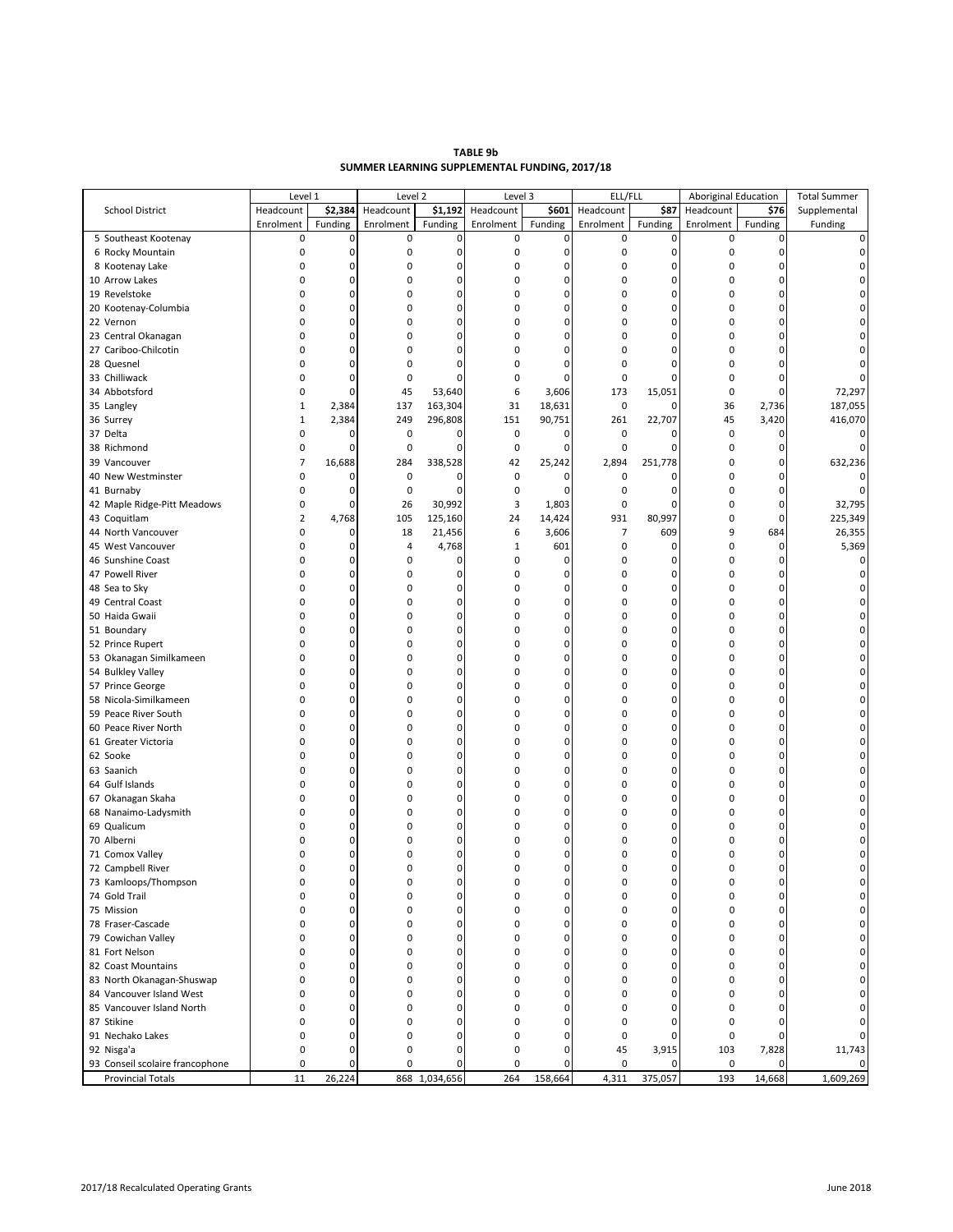# **TABLE 9c CROSS-ENROLLED GRADE 8 AND 9 STUDENTS, 2017/18**

|                                 | Grade 8 & 9          | \$416                |                        |
|---------------------------------|----------------------|----------------------|------------------------|
|                                 | Cross-               | Cross-               | Total                  |
| <b>School District</b>          | Enrolment<br>Courses | Enrolment<br>Funding | Summer 2017<br>Funding |
| 5 Southeast Kootenay            | 0                    | 0                    | 0                      |
| 6 Rocky Mountain                | 0                    | 0                    | 0                      |
| 8 Kootenay Lake                 | 0                    | 0                    | 0                      |
| 10 Arrow Lakes                  | 0                    | 0                    | 0                      |
| 19 Revelstoke                   | 0                    | 0                    | 0                      |
| 20 Kootenay-Columbia            | 0                    | 0                    | 0                      |
| 22 Vernon                       | 3                    | 1,248                | 29,328                 |
| 23 Central Okanagan             | 0                    | 0                    | 0                      |
| 27 Cariboo-Chilcotin            | 0                    | 0                    | 0                      |
| 28 Quesnel<br>33 Chilliwack     | 0<br>74              | 0<br>30,784          | 0<br>165,152           |
| 34 Abbotsford                   | 70                   | 29,120               | 454,393                |
| 35 Langley                      | 0                    | 0                    | 1,073,135              |
| 36 Surrey                       | 0                    | 0                    | 4,041,718              |
| 37 Delta                        | 0                    | 0                    | 503,360                |
| 38 Richmond                     | 0                    | 0                    | 1,291,264              |
| 39 Vancouver                    | 21                   | 8,826                | 4,337,638              |
| 40 New Westminster              | 4                    | 1,664                | 146,016                |
| 41 Burnaby                      | 18                   | 7,488                | 1,865,760              |
| 42 Maple Ridge-Pitt Meadows     | 2                    | 832                  | 356,443                |
| 43 Coquitlam                    | 0                    | 0                    | 1,722,845              |
| 44 North Vancouver              | 9                    | 3,744                | 332,531                |
| 45 West Vancouver               | 0                    | 0                    | 287,001                |
| 46 Sunshine Coast               | 0                    | 0                    |                        |
| 47 Powell River                 | 0                    | 0                    | 39,104                 |
| 48 Sea to Sky                   | 0                    | 0                    | 0                      |
| 49 Central Coast                | 0                    | 0                    | 0                      |
| 50 Haida Gwaii                  | 0                    | 0<br>0               | 0<br>0                 |
| 51 Boundary<br>52 Prince Rupert | 0<br>0               | 0                    | 0                      |
| 53 Okanagan Similkameen         | 0                    | 0                    | 26,416                 |
| 54 Bulkley Valley               | 0                    | 0                    | 0                      |
| 57 Prince George                | 0                    | 0                    | 46,384                 |
| 58 Nicola-Similkameen           | 43                   | 17,888               | 17,888                 |
| 59 Peace River South            | 0                    | 0                    | 0                      |
| 60 Peace River North            | 8                    | 3,328                | 21,216                 |
| 61 Greater Victoria             | 0                    | 0                    | 172,432                |
| 62 Sooke                        | 12                   | 4,992                | 4,992                  |
| 63 Saanich                      | 83                   | 34,528               | 34,528                 |
| 64 Gulf Islands                 | 0                    | 0                    | 0                      |
| 67 Okanagan Skaha               | 3                    | 1,248                | 38,896                 |
| 68 Nanaimo-Ladysmith            | 0                    | 0                    | 0                      |
| 69 Qualicum                     | 4                    | 1,664                | 3,952                  |
| 70 Alberni<br>71 Comox Valley   | 0<br>39              | 0<br>16,224          | 24,336<br>16,224       |
| 72 Campbell River               | 3                    | 1,248                | 142,896                |
| 73 Kamloops/Thompson            | 0                    | 0                    | 91,104                 |
| 74 Gold Trail                   | 0                    | 0                    | 0                      |
| 75 Mission                      | 0                    | 0                    | 0                      |
| 78 Fraser-Cascade               | 0                    | 0                    | 0                      |
| 79 Cowichan Valley              | 0                    | 0                    | 0                      |
| 81 Fort Nelson                  | 0                    | 0                    | 0                      |
| 82 Coast Mountains              | 0                    | 0                    | 0                      |
| 83 North Okanagan-Shuswap       | $\mathbf{1}$         | 416                  | 416                    |
| 84 Vancouver Island West        | 0                    | 0                    | 0                      |
| 85 Vancouver Island North       | 0                    | 0                    | 0                      |
| 87 Stikine                      | 0                    | 0                    | 0                      |
| 91 Nechako Lakes                | 124                  | 51,584               | 51,584                 |
| 92 Nisga'a                      | 0                    | 0                    | 36,079                 |
| 93 Conseil scolaire francophone | 42                   | 17,472               | 17,472                 |
| <b>Provincial Totals</b>        | 563                  | 234,298              | 17,392,503             |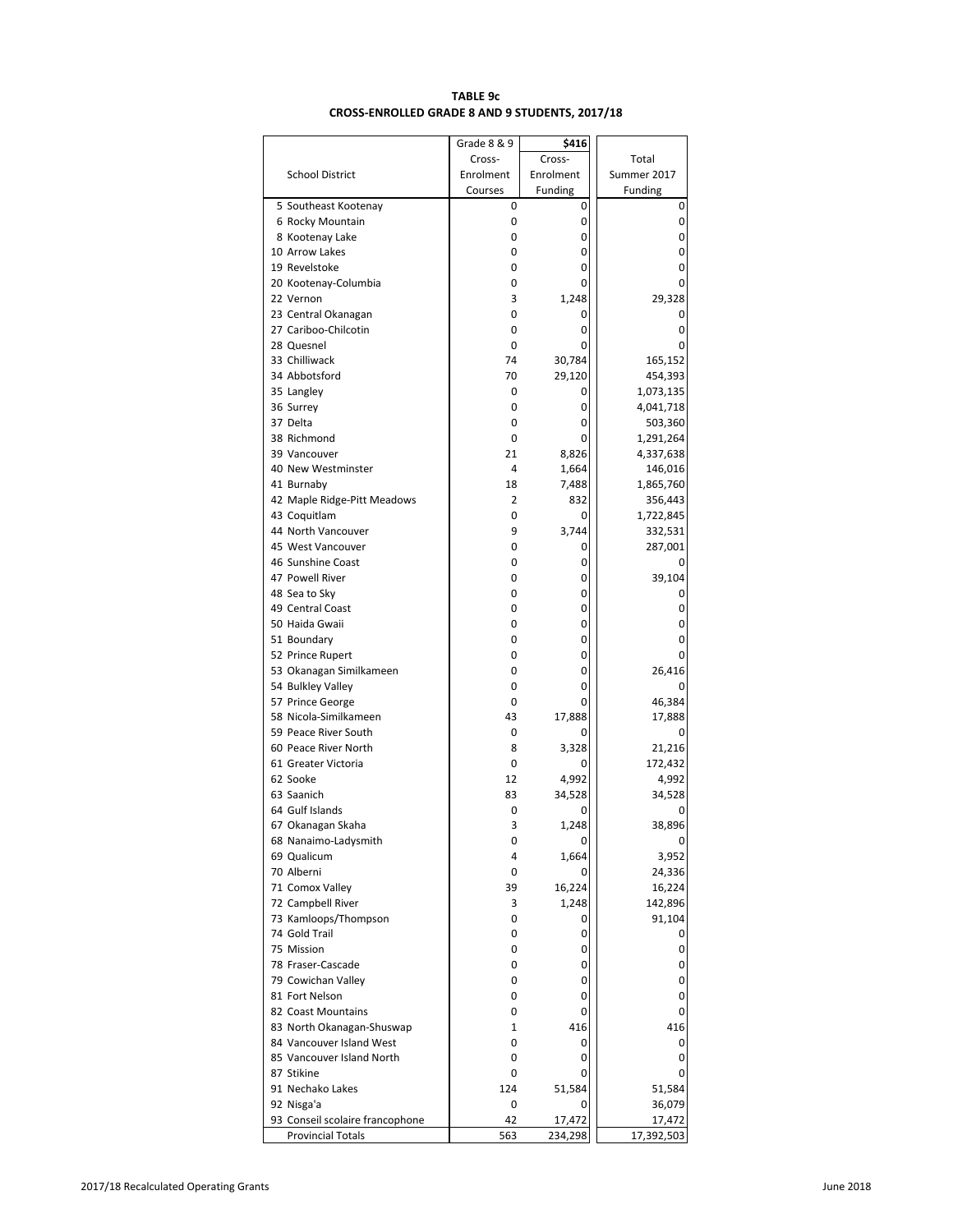| TABLE 10a                                   |
|---------------------------------------------|
| ENROLMENT-BASED FUNDING (FEBRUARY), 2017/18 |

|                                 | <b>Continuing Education</b> |                |              |           |                  | Distributed Learning |              |            |             |              |             |                |
|---------------------------------|-----------------------------|----------------|--------------|-----------|------------------|----------------------|--------------|------------|-------------|--------------|-------------|----------------|
|                                 |                             | \$7,301        | Adult        | \$4,618   | Total            | Kindergarten         | \$3,050      | Grade      | \$6,100     | Adult        | \$4,618     | <b>Total</b>   |
|                                 | School-Age                  | School-Age     | Education    | Adult     | February 2018    | to Grade 9           | Kindergarten | $10 - 12$  | Grade 10-12 | Education    | Adult       | February 2018  |
| <b>School District</b>          | <b>FTE</b>                  | Funding        | Non-Graduate | Education | Continuing Educ. | <b>FTE</b>           | to Grade 9   | FTE        | Funding     | Non-Graduate | Education   | Dist. Learning |
|                                 |                             |                | <b>FTE</b>   | Funding   | Funding          |                      | Funding      |            |             | FTE          | Funding     | Funding        |
| 5 Southeast Kootenay            | 0.0000                      | $\mathsf 0$    | 0.0000       |           | $\mathbf 0$      | 7.2500               | 22,113       | 18.2500    | 111,325     | 2.7500       | 12,700      | 146,138        |
| 6 Rocky Mountain                | 0.0000                      | $\mathbf 0$    | 0.1250       | 577       | 577              | 0.0000               |              | 18.1250    | 110,563     | 1.2500       | 5,773       | 116,336        |
| 8 Kootenay Lake                 | 0.0000                      | $\Omega$       | 0.0000       | $\Omega$  | $\Omega$         | 24,0000              | 73,200       | 45.3750    | 276,788     | 3.7500       | 17,318      | 367,306        |
| 10 Arrow Lakes                  | 0.0000                      | $\Omega$       | 0.0000       | $\Omega$  | $\Omega$         | 2.0000               | 6,100        | 0.5000     | 3,050       | 0.0000       | $\mathbf 0$ | 9,150          |
| 19 Revelstoke                   | 0.0000                      | $\mathbf 0$    | 0.0000       | $\Omega$  | O                | 0.0000               | $\Omega$     | 0.0000     |             | 0.0000       | $\mathbf 0$ |                |
| 20 Kootenay-Columbia            | 0.0000                      | $\Omega$       | 0.0000       |           |                  | 0.0000               |              | 33.1250    | 202,063     | 0.0000       | $\mathbf 0$ | 202,063        |
| 22 Vernon                       | 1.5000                      | 10.952         | 5.8750       | 27,131    | 38,083           | 4.0000               | 12,200       | 54.1250    | 330,163     | 0.0000       | $\Omega$    | 342,363        |
| 23 Central Okanagan             | 18.3750                     | 134,156        | 4.6250       | 21,358    | 155,514          | 32.0000              | 97,600       | 229.3750   | 1,399,188   | 14.5000      | 66,961      | 1,563,749      |
| 27 Cariboo-Chilcotin            | 2.1250                      | 15,515         | 4.2500       | 19,627    | 35,142           | 6.0000               | 18,300       | 13.8750    | 84,638      | 0.0000       | $\Omega$    | 102,938        |
| 28 Quesnel                      | 0.0000                      | $\Omega$       | 0.0000       |           |                  | 11.0000              | 33,550       | 4.5000     | 27,450      | 0.2500       | 1,155       | 62,155         |
| 33 Chilliwack                   | 0.0000                      | $\Omega$       | 10.8750      | 50,221    | 50,221           | 14.0000              | 42,700       | 147.0000   | 896,700     | 46.0000      | 212,428     | 1,151,828      |
|                                 |                             |                |              |           |                  |                      |              |            |             |              |             |                |
| 34 Abbotsford                   | 20.7500                     | 151,496        | 21.3750      | 98,710    | 250,206          | 28.8750              | 88,069       | 57.7500    | 352,275     | 5.8750       | 27,131      | 467,475        |
| 35 Langley                      | 11.7500                     | 85,787         | 14.1250      | 65,229    | 151,016          | 18.0000              | 54,900       | 32.6250    | 199,013     | 15.8750      | 73,311      | 327,224        |
| 36 Surrey                       | 28.3750                     | 207,166        | 91.1250      | 420,815   | 627,981          | 34.7500              | 105,988      | 125.1250   | 763,263     | 13.1250      | 60,611      | 929,862        |
| 37 Delta                        | 5.5000                      | 40,156         | 25.1250      | 116,027   | 156,183          | 1.0000               | 3,050        | 52.6250    | 321,013     | 1.7500       | 8,082       | 332,145        |
| 38 Richmond                     | 6.2500                      | 45,631         | 96.7500      | 446,792   | 492,423          | 0.0000               |              | 139.6250   | 851,713     | 0.2500       | 1,155       | 852,868        |
| 39 Vancouver                    | 50.6250                     | 369,613        | 83.0000      | 383,294   | 752,907          | 21.0000              | 64,050       | 192.7500   | 1,175,775   | 6.6250       | 30,594      | 1,270,419      |
| 40 New Westminster              | 1.6250                      | 11,864         | 206.0000     | 951,308   | 963,172          | 19.0000              | 57,950       | 26.2500    | 160,125     | 19.7500      | 91,206      | 309,281        |
| 41 Burnaby                      | 9.1250                      | 66,622         | 15.8750      | 73,311    | 139,933          | 4.8750               | 14,869       | 59.1250    | 360,663     | 4.7500       | 21,936      | 397,468        |
| 42 Maple Ridge-Pitt Meadows     | 2.1250                      | 15,515         | 30.2500      | 139,695   | 155,210          | 9.0000               | 27,450       | 36.6250    | 223,413     | 5.2500       | 24,245      | 275,108        |
| 43 Coquitlam                    | 5.2500                      | 38,330         | 55.5000      | 256,299   | 294,629          | 14.0000              | 42,700       | 163.1250   | 995,063     | 20.1250      | 92,937      | 1,130,700      |
| 44 North Vancouver              | 2.6250                      | 19,165         | 5.8750       | 27,131    | 46,296           | 0.0000               |              | 109.5625   | 668,331     | 1.5000       | 6,927       | 675,258        |
| 45 West Vancouver               | 0.0000                      | $\Omega$       | 0.0000       |           |                  | 0.0000               |              | 0.0000     | $\Omega$    | 0.0000       | $\Omega$    |                |
| 46 Sunshine Coast               | 0.2500                      | 1,825          | 2.1250       | 9,813     | 11,638           | 1.8750               | 5,719        | 21.1250    | 128,863     | 0.2500       | 1,155       | 135,737        |
| 47 Powell River                 | 25.2500                     | 184,350        | 1.2500       | 5,773     | 190,123          | 16.0000              | 48,800       | 31.5000    | 192,150     | 0.6250       | 2,886       | 243,836        |
| 48 Sea to Sky                   | 0.0000                      | $\Omega$       | 0.0000       |           | $\Omega$         | 0.0000               |              | 45.7500    | 279,075     | 0.6250       | 2,886       | 281,961        |
| 49 Central Coast                | 0.0000                      | $\Omega$       | 0.0000       | $\Omega$  | n                | 0.0000               |              | 0.0000     |             | 0.0000       | $\Omega$    |                |
| 50 Haida Gwaii                  | 0.0000                      | $\Omega$       | 0.0000       | $\Omega$  | n                | 0.0000               |              | 5.7500     | 35,075      | 7.3750       | 34,058      | 69,133         |
| 51 Boundary                     | 0.0000                      | $\Omega$       | 0.0000       | $\Omega$  | n                | 0.0000               |              | 0.0000     | $\sqrt{ }$  | 0.0000       | $\mathbf 0$ |                |
| 52 Prince Rupert                | 0.0000                      | $\Omega$       | 0.0000       |           | n                | 0.0000               |              | 0.0000     |             | 0.0000       | $\Omega$    |                |
| 53 Okanagan Similkameen         | 0.0000                      | $\mathbf 0$    | 16.3750      | 75,620    | 75,620           | 14.0000              | 42,700       | 31.7500    | 193,675     | 6.2500       | 28,863      | 265,238        |
| 54 Bulkley Valley               | 0.0000                      | $\Omega$       | 0.0000       |           |                  | 3.0000               | 9,150        | 10.1250    | 61,763      | 0.0000       | $\Omega$    | 70,913         |
| 57 Prince George                | 4.7500                      | 34,680         | 44.2500      | 204,347   | 239,027          | 5.0000               | 15,250       | 19.6250    | 119,713     | 1.8750       | 8,659       | 143,622        |
| 58 Nicola-Similkameen           | 0.6250                      | 4,563          | 4.7500       | 21,936    | 26,499           | 17.0000              | 51,850       | 75.6250    | 461,313     | 4.3750       | 20,204      | 533,367        |
| 59 Peace River South            | 0.0000                      | $\overline{0}$ | 0.0000       |           |                  | 0.0000               |              | 30.0000    | 183,000     | 0.8750       | 4,041       | 187,041        |
| 60 Peace River North            | 0.0000                      | $\Omega$       | 0.0000       |           |                  | 31.0000              | 94,550       | 63.6250    | 388,113     | 9.8750       | 45,603      | 528,266        |
| 61 Greater Victoria             | 6.5000                      | 47,457         | 13.2500      | 61,189    | 108,646          | 0.0000               |              | 23.2500    | 141,825     | 2.8750       | 13,277      | 155,102        |
| 62 Sooke                        | 6.0000                      | 43,806         | 0.0000       |           | 43,806           | 0.0000               |              | 160.7500   | 980,575     | 13.6250      | 62,920      | 1,043,495      |
| 63 Saanich                      | 22.6250                     | 165,185        | 1.0000       | 4,618     | 169,803          | 51.3750              | 156,694      | 131.8750   | 804,438     | 24.7500      | 114,296     | 1,075,428      |
| 64 Gulf Islands                 | 0.0000                      | $\Omega$       | 0.0000       |           | n                | 0.0000               |              | 0.0000     |             | 0.0000       | 0           |                |
| 67 Okanagan Skaha               | 0.0000                      | $\Omega$       | 2.8750       | 13,277    | 13,277           | 7.0000               | 21,350       | 25.5000    | 155,550     | 0.0000       | $\Omega$    | 176,900        |
| 68 Nanaimo-Ladysmith            | 15.8750                     | 115,903        | 7.6250       | 35,212    | 151,115          | 37.6250              | 114,756      | 117.3750   | 715,988     | 4.5000       | 20,781      | 851,525        |
| 69 Qualicum                     | 1.0000                      | 7,301          | 2.0000       | 9,236     | 16,537           | 10,0000              | 30,500       | 81.2500    | 495,625     | 1.2500       | 5,773       | 531,898        |
| 70 Alberni                      | 0.0000                      | 0              | 0.0000       | c         |                  | 28.0000              | 85,400       | 29.0000    | 176,900     | 15.1250      | 69,847      | 332,147        |
| 71 Comox Valley                 | 0.0000                      | $\Omega$       | 0.0000       |           |                  | 51,0000              | 155,550      | 229.5000   | 1,399,950   | 12.3750      | 57,148      | 1,612,648      |
| 72 Campbell River               | 3.6250                      | 26,466         | 13.3750      | 61,766    | 88,232           | 10.0000              | 30,500       | 16.6250    | 101,413     | 0.0000       | $\mathbf 0$ | 131,913        |
| 73 Kamloops/Thompson            | 2.8750                      | 20.990         | 39.8750      | 184,143   | 205,133          | 39.0000              | 118,950      | 37.0000    | 225,700     | 7.2500       | 33,481      | 378,131        |
|                                 | 0.0000                      | 0              | 0.0000       |           |                  |                      |              | 4.6250     |             | 0.5000       | 2,309       |                |
| 74 Gold Trail                   |                             |                |              |           |                  | 1.0000               | 3,050        |            | 28,213      |              |             | 33,572         |
| 75 Mission                      | 41.3750                     | 302,079        | 3.6250       | 16,740    | 318,819          | 17.0000              | 51,850       | 15.6250    | 95,313      | 1.1250       | 5,195       | 152,358        |
| 78 Fraser-Cascade               | 1.1250                      | 8,214          | 2.2500       | 10,391    | 18,605           | 0.0000               |              | 0.0000     |             | 0.0000       | $\mathbf 0$ |                |
| 79 Cowichan Valley              | 12.1250                     | 88,525         | 5.0000       | 23,090    | 111,615          | 21.0000              | 64,050       | 17.2500    | 105,225     | 0.2500       | 1,155       | 170,430        |
| 81 Fort Nelson                  | 0.0000                      | $\circ$        | 0.0000       |           |                  | 0.0000               |              | 0.0000     |             | 0.0000       | $\Omega$    |                |
| 82 Coast Mountains              | 30.0000                     | 219,030        | 0.0000       | $\Omega$  | 219,030          | 0.0000               |              | 14.2500    | 86,925      | 8.7500       | 40,408      | 127,333        |
| 83 North Okanagan-Shuswap       | 0.0000                      | $\mathbf 0$    | 0.0000       |           |                  | 1.3750               | 4.194        | 32.8750    | 200.538     | 0.0000       | $\Omega$    | 204,732        |
| 84 Vancouver Island West        | 1.1250                      | 8,214          | 3.1250       | 14.431    | 22,645           | 0.0000               |              | 0.0000     | n           | 0.0000       | $\Omega$    |                |
| 85 Vancouver Island North       | 0.0000                      | $\mathbf 0$    | 0.0000       |           |                  | 0.0000               |              | 0.0000     |             | 0.0000       | $\Omega$    |                |
| 87 Stikine                      | 0.0000                      | $\Omega$       | 0.0000       |           |                  | 0.0000               |              | 0.0000     |             | 0.0000       | $\Omega$    |                |
| 91 Nechako Lakes                | 0.8750                      | 6.388          | 2.6250       | 12.122    | 18.510           | 61.0000              | 186.050      | 276.6250   | 1.687.413   | 9.6250       | 44,448      | 1,917,911      |
| 92 Nisga'a                      | 0.0000                      | 0              | 0.0000       |           | $\Omega$         | 0.0000               |              | 3.2500     | 19,825      | 1.6250       | 7,504       | 27,329         |
| 93 Conseil scolaire francophone | 0.0000                      | $\Omega$       | 0.0000       |           | n                | 0.0000               |              | 6.7500     | 41,175      | 0.0000       | $\Omega$    | 41,175         |
| Provincial Total                | 342.0000                    | 2,496,944      | 836.1250     | 3,861,229 | 6,358,173        | 674.0000             | 2,055,702    | 3,117.6875 | 19,017,906  | 299.1250     | 1,381,367   | 22,454,975     |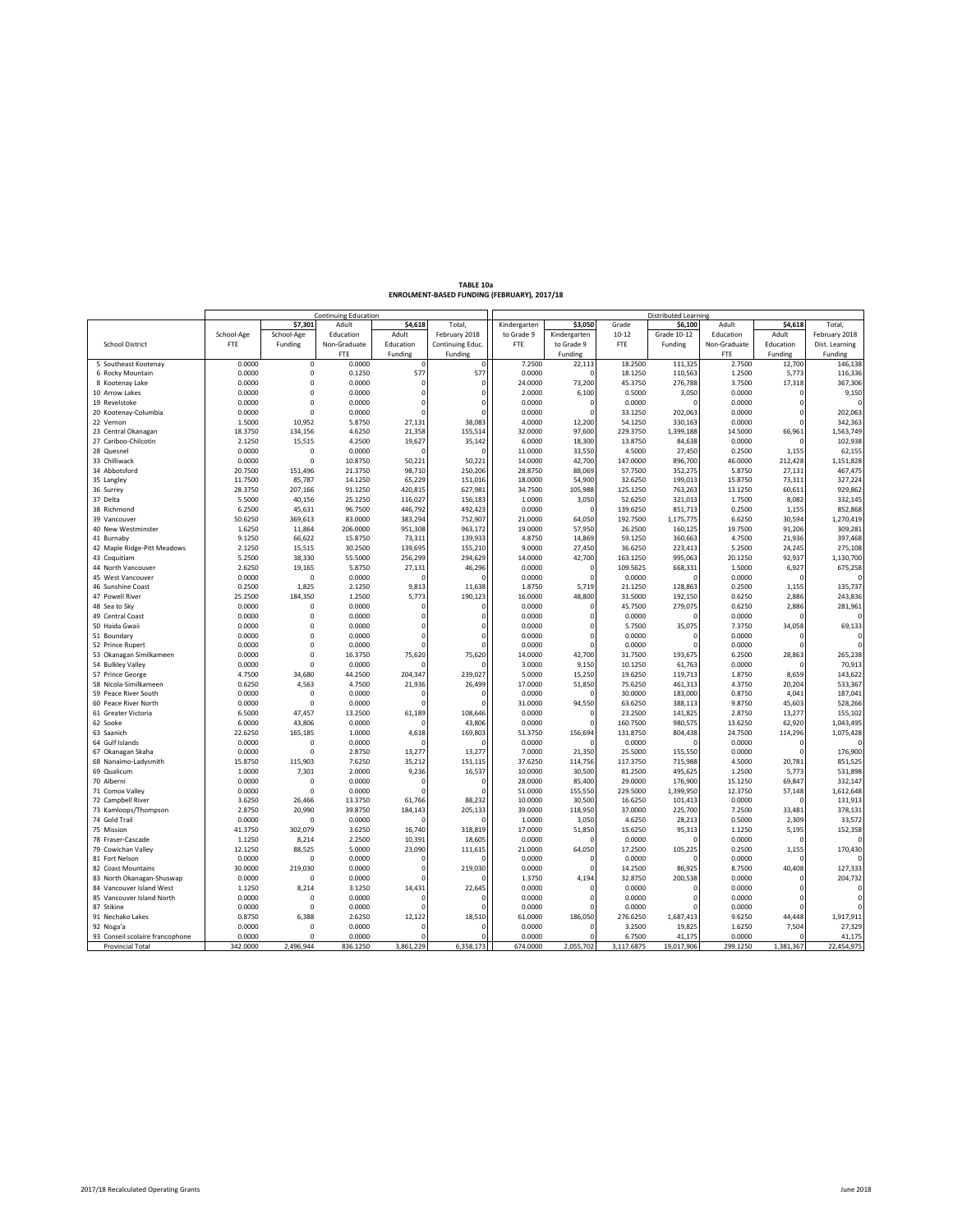### **TABLE 10b YOUTH TRAIN IN TRADES ENROLMENT THAT WAS NOT INCLUDED IN THE SEPTEMBER 29, 2017 ENROLMENT COUNT (FEBRUARY), 2017/18**

| Post-Sept 2017<br>School-Age<br>Youth Train in<br>Youth Train in<br><b>School District</b><br><b>Trades FTE</b><br><b>Trades Funding</b><br>5 Southeast Kootenay<br>0.0000<br>0<br>6 Rocky Mountain<br>0.0000<br>0<br>5,476<br>8 Kootenay Lake<br>0.7500<br>10 Arrow Lakes<br>0.0000<br>0<br>19 Revelstoke<br>0.0000<br>0<br>20 Kootenay-Columbia<br>0.8750<br>6,388<br>22 Vernon<br>3.8750<br>28,291<br>6.7500<br>49,282<br>23 Central Okanagan<br>27 Cariboo-Chilcotin<br>5.7500<br>41,981<br>28 Quesnel<br>0.0000<br>0<br>33 Chilliwack<br>0.3750<br>2,738<br>34 Abbotsford<br>0.0000<br>0<br>35 Langley<br>7.2500<br>52,932<br>36 Surrey<br>0.7500<br>5,476<br>37 Delta<br>0.0000<br>0<br>38 Richmond<br>0.0000<br>0<br>39 Vancouver<br>1.8750<br>13,689<br>40 New Westminster<br>0.5000<br>3,651<br>41 Burnaby<br>0.6250<br>4,563<br>42 Maple Ridge-Pitt Meadows<br>0.0000<br>0<br>43 Coquitlam<br>1.0000<br>7,301<br>44 North Vancouver<br>0.0000<br>0<br>45 West Vancouver<br>0.0000<br>0<br>46 Sunshine Coast<br>0.0000<br>0<br>47 Powell River<br>0.0000<br>0<br>48 Sea to Sky<br>0.0000<br>0<br>49 Central Coast<br>0.0000<br>0<br>50 Haida Gwaii<br>0.0000<br>0<br>51 Boundary<br>0<br>0.0000<br>52 Prince Rupert<br>0.1250<br>913<br>59,092<br>53 Okanagan Similkameen<br>8.0937<br>54 Bulkley Valley<br>0.0000<br>0<br>57 Prince George<br>0.0000<br>0<br>58 Nicola-Similkameen<br>3,651<br>0.5000<br>59 Peace River South<br>0.0000<br>0<br>60 Peace River North<br>0.0000<br>0<br>61 Greater Victoria<br>0.0000<br>0<br>62 Sooke<br>0.0000<br>0<br>63 Saanich<br>0.0000<br>0<br>64 Gulf Islands<br>0.0000<br>0<br>67 Okanagan Skaha<br>0.3750<br>2,738<br>76,661<br>10.5000<br>68 Nanaimo-Ladysmith<br>69 Qualicum<br>0.0000<br>0<br>70 Alberni<br>11,864<br>1.6250<br>71 Comox Valley<br>0.0000<br>0<br>72 Campbell River<br>0.0000<br>0<br>73 Kamloops/Thompson<br>0.7500<br>5,476<br>74 Gold Trail<br>0.0000<br>0<br>75 Mission<br>0.0000<br>0<br>78 Fraser-Cascade<br>0.0000<br>0<br>79 Cowichan Valley<br>0.0000<br>0<br>81 Fort Nelson<br>0.0000<br>0<br>82 Coast Mountains<br>0.0000<br>0<br>83 North Okanagan-Shuswap<br>21,903<br>3.0000<br>84 Vancouver Island West<br>0.0000<br>0<br>85 Vancouver Island North<br>0.0000<br>0<br>87 Stikine<br>0.0000<br>0<br>91 Nechako Lakes<br>0.0000<br>0<br>92 Nisga'a<br>0.0000<br>0<br>93 Conseil scolaire francophone<br>0.0000<br>0<br><b>Provincial Total</b><br>404,066<br>55.3437 | Post-Sept 2017 | \$7,301 |
|---------------------------------------------------------------------------------------------------------------------------------------------------------------------------------------------------------------------------------------------------------------------------------------------------------------------------------------------------------------------------------------------------------------------------------------------------------------------------------------------------------------------------------------------------------------------------------------------------------------------------------------------------------------------------------------------------------------------------------------------------------------------------------------------------------------------------------------------------------------------------------------------------------------------------------------------------------------------------------------------------------------------------------------------------------------------------------------------------------------------------------------------------------------------------------------------------------------------------------------------------------------------------------------------------------------------------------------------------------------------------------------------------------------------------------------------------------------------------------------------------------------------------------------------------------------------------------------------------------------------------------------------------------------------------------------------------------------------------------------------------------------------------------------------------------------------------------------------------------------------------------------------------------------------------------------------------------------------------------------------------------------------------------------------------------------------------------------------------------------------------------------------------------------------------------------------------------------------------------------------------------------------------------------------------------------------------------------------------------------------------------------------------------------------------------------------------------|----------------|---------|
|                                                                                                                                                                                                                                                                                                                                                                                                                                                                                                                                                                                                                                                                                                                                                                                                                                                                                                                                                                                                                                                                                                                                                                                                                                                                                                                                                                                                                                                                                                                                                                                                                                                                                                                                                                                                                                                                                                                                                                                                                                                                                                                                                                                                                                                                                                                                                                                                                                                         |                |         |
|                                                                                                                                                                                                                                                                                                                                                                                                                                                                                                                                                                                                                                                                                                                                                                                                                                                                                                                                                                                                                                                                                                                                                                                                                                                                                                                                                                                                                                                                                                                                                                                                                                                                                                                                                                                                                                                                                                                                                                                                                                                                                                                                                                                                                                                                                                                                                                                                                                                         |                |         |
|                                                                                                                                                                                                                                                                                                                                                                                                                                                                                                                                                                                                                                                                                                                                                                                                                                                                                                                                                                                                                                                                                                                                                                                                                                                                                                                                                                                                                                                                                                                                                                                                                                                                                                                                                                                                                                                                                                                                                                                                                                                                                                                                                                                                                                                                                                                                                                                                                                                         |                |         |
|                                                                                                                                                                                                                                                                                                                                                                                                                                                                                                                                                                                                                                                                                                                                                                                                                                                                                                                                                                                                                                                                                                                                                                                                                                                                                                                                                                                                                                                                                                                                                                                                                                                                                                                                                                                                                                                                                                                                                                                                                                                                                                                                                                                                                                                                                                                                                                                                                                                         |                |         |
|                                                                                                                                                                                                                                                                                                                                                                                                                                                                                                                                                                                                                                                                                                                                                                                                                                                                                                                                                                                                                                                                                                                                                                                                                                                                                                                                                                                                                                                                                                                                                                                                                                                                                                                                                                                                                                                                                                                                                                                                                                                                                                                                                                                                                                                                                                                                                                                                                                                         |                |         |
|                                                                                                                                                                                                                                                                                                                                                                                                                                                                                                                                                                                                                                                                                                                                                                                                                                                                                                                                                                                                                                                                                                                                                                                                                                                                                                                                                                                                                                                                                                                                                                                                                                                                                                                                                                                                                                                                                                                                                                                                                                                                                                                                                                                                                                                                                                                                                                                                                                                         |                |         |
|                                                                                                                                                                                                                                                                                                                                                                                                                                                                                                                                                                                                                                                                                                                                                                                                                                                                                                                                                                                                                                                                                                                                                                                                                                                                                                                                                                                                                                                                                                                                                                                                                                                                                                                                                                                                                                                                                                                                                                                                                                                                                                                                                                                                                                                                                                                                                                                                                                                         |                |         |
|                                                                                                                                                                                                                                                                                                                                                                                                                                                                                                                                                                                                                                                                                                                                                                                                                                                                                                                                                                                                                                                                                                                                                                                                                                                                                                                                                                                                                                                                                                                                                                                                                                                                                                                                                                                                                                                                                                                                                                                                                                                                                                                                                                                                                                                                                                                                                                                                                                                         |                |         |
|                                                                                                                                                                                                                                                                                                                                                                                                                                                                                                                                                                                                                                                                                                                                                                                                                                                                                                                                                                                                                                                                                                                                                                                                                                                                                                                                                                                                                                                                                                                                                                                                                                                                                                                                                                                                                                                                                                                                                                                                                                                                                                                                                                                                                                                                                                                                                                                                                                                         |                |         |
|                                                                                                                                                                                                                                                                                                                                                                                                                                                                                                                                                                                                                                                                                                                                                                                                                                                                                                                                                                                                                                                                                                                                                                                                                                                                                                                                                                                                                                                                                                                                                                                                                                                                                                                                                                                                                                                                                                                                                                                                                                                                                                                                                                                                                                                                                                                                                                                                                                                         |                |         |
|                                                                                                                                                                                                                                                                                                                                                                                                                                                                                                                                                                                                                                                                                                                                                                                                                                                                                                                                                                                                                                                                                                                                                                                                                                                                                                                                                                                                                                                                                                                                                                                                                                                                                                                                                                                                                                                                                                                                                                                                                                                                                                                                                                                                                                                                                                                                                                                                                                                         |                |         |
|                                                                                                                                                                                                                                                                                                                                                                                                                                                                                                                                                                                                                                                                                                                                                                                                                                                                                                                                                                                                                                                                                                                                                                                                                                                                                                                                                                                                                                                                                                                                                                                                                                                                                                                                                                                                                                                                                                                                                                                                                                                                                                                                                                                                                                                                                                                                                                                                                                                         |                |         |
|                                                                                                                                                                                                                                                                                                                                                                                                                                                                                                                                                                                                                                                                                                                                                                                                                                                                                                                                                                                                                                                                                                                                                                                                                                                                                                                                                                                                                                                                                                                                                                                                                                                                                                                                                                                                                                                                                                                                                                                                                                                                                                                                                                                                                                                                                                                                                                                                                                                         |                |         |
|                                                                                                                                                                                                                                                                                                                                                                                                                                                                                                                                                                                                                                                                                                                                                                                                                                                                                                                                                                                                                                                                                                                                                                                                                                                                                                                                                                                                                                                                                                                                                                                                                                                                                                                                                                                                                                                                                                                                                                                                                                                                                                                                                                                                                                                                                                                                                                                                                                                         |                |         |
|                                                                                                                                                                                                                                                                                                                                                                                                                                                                                                                                                                                                                                                                                                                                                                                                                                                                                                                                                                                                                                                                                                                                                                                                                                                                                                                                                                                                                                                                                                                                                                                                                                                                                                                                                                                                                                                                                                                                                                                                                                                                                                                                                                                                                                                                                                                                                                                                                                                         |                |         |
|                                                                                                                                                                                                                                                                                                                                                                                                                                                                                                                                                                                                                                                                                                                                                                                                                                                                                                                                                                                                                                                                                                                                                                                                                                                                                                                                                                                                                                                                                                                                                                                                                                                                                                                                                                                                                                                                                                                                                                                                                                                                                                                                                                                                                                                                                                                                                                                                                                                         |                |         |
|                                                                                                                                                                                                                                                                                                                                                                                                                                                                                                                                                                                                                                                                                                                                                                                                                                                                                                                                                                                                                                                                                                                                                                                                                                                                                                                                                                                                                                                                                                                                                                                                                                                                                                                                                                                                                                                                                                                                                                                                                                                                                                                                                                                                                                                                                                                                                                                                                                                         |                |         |
|                                                                                                                                                                                                                                                                                                                                                                                                                                                                                                                                                                                                                                                                                                                                                                                                                                                                                                                                                                                                                                                                                                                                                                                                                                                                                                                                                                                                                                                                                                                                                                                                                                                                                                                                                                                                                                                                                                                                                                                                                                                                                                                                                                                                                                                                                                                                                                                                                                                         |                |         |
|                                                                                                                                                                                                                                                                                                                                                                                                                                                                                                                                                                                                                                                                                                                                                                                                                                                                                                                                                                                                                                                                                                                                                                                                                                                                                                                                                                                                                                                                                                                                                                                                                                                                                                                                                                                                                                                                                                                                                                                                                                                                                                                                                                                                                                                                                                                                                                                                                                                         |                |         |
|                                                                                                                                                                                                                                                                                                                                                                                                                                                                                                                                                                                                                                                                                                                                                                                                                                                                                                                                                                                                                                                                                                                                                                                                                                                                                                                                                                                                                                                                                                                                                                                                                                                                                                                                                                                                                                                                                                                                                                                                                                                                                                                                                                                                                                                                                                                                                                                                                                                         |                |         |
|                                                                                                                                                                                                                                                                                                                                                                                                                                                                                                                                                                                                                                                                                                                                                                                                                                                                                                                                                                                                                                                                                                                                                                                                                                                                                                                                                                                                                                                                                                                                                                                                                                                                                                                                                                                                                                                                                                                                                                                                                                                                                                                                                                                                                                                                                                                                                                                                                                                         |                |         |
|                                                                                                                                                                                                                                                                                                                                                                                                                                                                                                                                                                                                                                                                                                                                                                                                                                                                                                                                                                                                                                                                                                                                                                                                                                                                                                                                                                                                                                                                                                                                                                                                                                                                                                                                                                                                                                                                                                                                                                                                                                                                                                                                                                                                                                                                                                                                                                                                                                                         |                |         |
|                                                                                                                                                                                                                                                                                                                                                                                                                                                                                                                                                                                                                                                                                                                                                                                                                                                                                                                                                                                                                                                                                                                                                                                                                                                                                                                                                                                                                                                                                                                                                                                                                                                                                                                                                                                                                                                                                                                                                                                                                                                                                                                                                                                                                                                                                                                                                                                                                                                         |                |         |
|                                                                                                                                                                                                                                                                                                                                                                                                                                                                                                                                                                                                                                                                                                                                                                                                                                                                                                                                                                                                                                                                                                                                                                                                                                                                                                                                                                                                                                                                                                                                                                                                                                                                                                                                                                                                                                                                                                                                                                                                                                                                                                                                                                                                                                                                                                                                                                                                                                                         |                |         |
|                                                                                                                                                                                                                                                                                                                                                                                                                                                                                                                                                                                                                                                                                                                                                                                                                                                                                                                                                                                                                                                                                                                                                                                                                                                                                                                                                                                                                                                                                                                                                                                                                                                                                                                                                                                                                                                                                                                                                                                                                                                                                                                                                                                                                                                                                                                                                                                                                                                         |                |         |
|                                                                                                                                                                                                                                                                                                                                                                                                                                                                                                                                                                                                                                                                                                                                                                                                                                                                                                                                                                                                                                                                                                                                                                                                                                                                                                                                                                                                                                                                                                                                                                                                                                                                                                                                                                                                                                                                                                                                                                                                                                                                                                                                                                                                                                                                                                                                                                                                                                                         |                |         |
|                                                                                                                                                                                                                                                                                                                                                                                                                                                                                                                                                                                                                                                                                                                                                                                                                                                                                                                                                                                                                                                                                                                                                                                                                                                                                                                                                                                                                                                                                                                                                                                                                                                                                                                                                                                                                                                                                                                                                                                                                                                                                                                                                                                                                                                                                                                                                                                                                                                         |                |         |
|                                                                                                                                                                                                                                                                                                                                                                                                                                                                                                                                                                                                                                                                                                                                                                                                                                                                                                                                                                                                                                                                                                                                                                                                                                                                                                                                                                                                                                                                                                                                                                                                                                                                                                                                                                                                                                                                                                                                                                                                                                                                                                                                                                                                                                                                                                                                                                                                                                                         |                |         |
|                                                                                                                                                                                                                                                                                                                                                                                                                                                                                                                                                                                                                                                                                                                                                                                                                                                                                                                                                                                                                                                                                                                                                                                                                                                                                                                                                                                                                                                                                                                                                                                                                                                                                                                                                                                                                                                                                                                                                                                                                                                                                                                                                                                                                                                                                                                                                                                                                                                         |                |         |
|                                                                                                                                                                                                                                                                                                                                                                                                                                                                                                                                                                                                                                                                                                                                                                                                                                                                                                                                                                                                                                                                                                                                                                                                                                                                                                                                                                                                                                                                                                                                                                                                                                                                                                                                                                                                                                                                                                                                                                                                                                                                                                                                                                                                                                                                                                                                                                                                                                                         |                |         |
|                                                                                                                                                                                                                                                                                                                                                                                                                                                                                                                                                                                                                                                                                                                                                                                                                                                                                                                                                                                                                                                                                                                                                                                                                                                                                                                                                                                                                                                                                                                                                                                                                                                                                                                                                                                                                                                                                                                                                                                                                                                                                                                                                                                                                                                                                                                                                                                                                                                         |                |         |
|                                                                                                                                                                                                                                                                                                                                                                                                                                                                                                                                                                                                                                                                                                                                                                                                                                                                                                                                                                                                                                                                                                                                                                                                                                                                                                                                                                                                                                                                                                                                                                                                                                                                                                                                                                                                                                                                                                                                                                                                                                                                                                                                                                                                                                                                                                                                                                                                                                                         |                |         |
|                                                                                                                                                                                                                                                                                                                                                                                                                                                                                                                                                                                                                                                                                                                                                                                                                                                                                                                                                                                                                                                                                                                                                                                                                                                                                                                                                                                                                                                                                                                                                                                                                                                                                                                                                                                                                                                                                                                                                                                                                                                                                                                                                                                                                                                                                                                                                                                                                                                         |                |         |
|                                                                                                                                                                                                                                                                                                                                                                                                                                                                                                                                                                                                                                                                                                                                                                                                                                                                                                                                                                                                                                                                                                                                                                                                                                                                                                                                                                                                                                                                                                                                                                                                                                                                                                                                                                                                                                                                                                                                                                                                                                                                                                                                                                                                                                                                                                                                                                                                                                                         |                |         |
|                                                                                                                                                                                                                                                                                                                                                                                                                                                                                                                                                                                                                                                                                                                                                                                                                                                                                                                                                                                                                                                                                                                                                                                                                                                                                                                                                                                                                                                                                                                                                                                                                                                                                                                                                                                                                                                                                                                                                                                                                                                                                                                                                                                                                                                                                                                                                                                                                                                         |                |         |
|                                                                                                                                                                                                                                                                                                                                                                                                                                                                                                                                                                                                                                                                                                                                                                                                                                                                                                                                                                                                                                                                                                                                                                                                                                                                                                                                                                                                                                                                                                                                                                                                                                                                                                                                                                                                                                                                                                                                                                                                                                                                                                                                                                                                                                                                                                                                                                                                                                                         |                |         |
|                                                                                                                                                                                                                                                                                                                                                                                                                                                                                                                                                                                                                                                                                                                                                                                                                                                                                                                                                                                                                                                                                                                                                                                                                                                                                                                                                                                                                                                                                                                                                                                                                                                                                                                                                                                                                                                                                                                                                                                                                                                                                                                                                                                                                                                                                                                                                                                                                                                         |                |         |
|                                                                                                                                                                                                                                                                                                                                                                                                                                                                                                                                                                                                                                                                                                                                                                                                                                                                                                                                                                                                                                                                                                                                                                                                                                                                                                                                                                                                                                                                                                                                                                                                                                                                                                                                                                                                                                                                                                                                                                                                                                                                                                                                                                                                                                                                                                                                                                                                                                                         |                |         |
|                                                                                                                                                                                                                                                                                                                                                                                                                                                                                                                                                                                                                                                                                                                                                                                                                                                                                                                                                                                                                                                                                                                                                                                                                                                                                                                                                                                                                                                                                                                                                                                                                                                                                                                                                                                                                                                                                                                                                                                                                                                                                                                                                                                                                                                                                                                                                                                                                                                         |                |         |
|                                                                                                                                                                                                                                                                                                                                                                                                                                                                                                                                                                                                                                                                                                                                                                                                                                                                                                                                                                                                                                                                                                                                                                                                                                                                                                                                                                                                                                                                                                                                                                                                                                                                                                                                                                                                                                                                                                                                                                                                                                                                                                                                                                                                                                                                                                                                                                                                                                                         |                |         |
|                                                                                                                                                                                                                                                                                                                                                                                                                                                                                                                                                                                                                                                                                                                                                                                                                                                                                                                                                                                                                                                                                                                                                                                                                                                                                                                                                                                                                                                                                                                                                                                                                                                                                                                                                                                                                                                                                                                                                                                                                                                                                                                                                                                                                                                                                                                                                                                                                                                         |                |         |
|                                                                                                                                                                                                                                                                                                                                                                                                                                                                                                                                                                                                                                                                                                                                                                                                                                                                                                                                                                                                                                                                                                                                                                                                                                                                                                                                                                                                                                                                                                                                                                                                                                                                                                                                                                                                                                                                                                                                                                                                                                                                                                                                                                                                                                                                                                                                                                                                                                                         |                |         |
|                                                                                                                                                                                                                                                                                                                                                                                                                                                                                                                                                                                                                                                                                                                                                                                                                                                                                                                                                                                                                                                                                                                                                                                                                                                                                                                                                                                                                                                                                                                                                                                                                                                                                                                                                                                                                                                                                                                                                                                                                                                                                                                                                                                                                                                                                                                                                                                                                                                         |                |         |
|                                                                                                                                                                                                                                                                                                                                                                                                                                                                                                                                                                                                                                                                                                                                                                                                                                                                                                                                                                                                                                                                                                                                                                                                                                                                                                                                                                                                                                                                                                                                                                                                                                                                                                                                                                                                                                                                                                                                                                                                                                                                                                                                                                                                                                                                                                                                                                                                                                                         |                |         |
|                                                                                                                                                                                                                                                                                                                                                                                                                                                                                                                                                                                                                                                                                                                                                                                                                                                                                                                                                                                                                                                                                                                                                                                                                                                                                                                                                                                                                                                                                                                                                                                                                                                                                                                                                                                                                                                                                                                                                                                                                                                                                                                                                                                                                                                                                                                                                                                                                                                         |                |         |
|                                                                                                                                                                                                                                                                                                                                                                                                                                                                                                                                                                                                                                                                                                                                                                                                                                                                                                                                                                                                                                                                                                                                                                                                                                                                                                                                                                                                                                                                                                                                                                                                                                                                                                                                                                                                                                                                                                                                                                                                                                                                                                                                                                                                                                                                                                                                                                                                                                                         |                |         |
|                                                                                                                                                                                                                                                                                                                                                                                                                                                                                                                                                                                                                                                                                                                                                                                                                                                                                                                                                                                                                                                                                                                                                                                                                                                                                                                                                                                                                                                                                                                                                                                                                                                                                                                                                                                                                                                                                                                                                                                                                                                                                                                                                                                                                                                                                                                                                                                                                                                         |                |         |
|                                                                                                                                                                                                                                                                                                                                                                                                                                                                                                                                                                                                                                                                                                                                                                                                                                                                                                                                                                                                                                                                                                                                                                                                                                                                                                                                                                                                                                                                                                                                                                                                                                                                                                                                                                                                                                                                                                                                                                                                                                                                                                                                                                                                                                                                                                                                                                                                                                                         |                |         |
|                                                                                                                                                                                                                                                                                                                                                                                                                                                                                                                                                                                                                                                                                                                                                                                                                                                                                                                                                                                                                                                                                                                                                                                                                                                                                                                                                                                                                                                                                                                                                                                                                                                                                                                                                                                                                                                                                                                                                                                                                                                                                                                                                                                                                                                                                                                                                                                                                                                         |                |         |
|                                                                                                                                                                                                                                                                                                                                                                                                                                                                                                                                                                                                                                                                                                                                                                                                                                                                                                                                                                                                                                                                                                                                                                                                                                                                                                                                                                                                                                                                                                                                                                                                                                                                                                                                                                                                                                                                                                                                                                                                                                                                                                                                                                                                                                                                                                                                                                                                                                                         |                |         |
|                                                                                                                                                                                                                                                                                                                                                                                                                                                                                                                                                                                                                                                                                                                                                                                                                                                                                                                                                                                                                                                                                                                                                                                                                                                                                                                                                                                                                                                                                                                                                                                                                                                                                                                                                                                                                                                                                                                                                                                                                                                                                                                                                                                                                                                                                                                                                                                                                                                         |                |         |
|                                                                                                                                                                                                                                                                                                                                                                                                                                                                                                                                                                                                                                                                                                                                                                                                                                                                                                                                                                                                                                                                                                                                                                                                                                                                                                                                                                                                                                                                                                                                                                                                                                                                                                                                                                                                                                                                                                                                                                                                                                                                                                                                                                                                                                                                                                                                                                                                                                                         |                |         |
|                                                                                                                                                                                                                                                                                                                                                                                                                                                                                                                                                                                                                                                                                                                                                                                                                                                                                                                                                                                                                                                                                                                                                                                                                                                                                                                                                                                                                                                                                                                                                                                                                                                                                                                                                                                                                                                                                                                                                                                                                                                                                                                                                                                                                                                                                                                                                                                                                                                         |                |         |
|                                                                                                                                                                                                                                                                                                                                                                                                                                                                                                                                                                                                                                                                                                                                                                                                                                                                                                                                                                                                                                                                                                                                                                                                                                                                                                                                                                                                                                                                                                                                                                                                                                                                                                                                                                                                                                                                                                                                                                                                                                                                                                                                                                                                                                                                                                                                                                                                                                                         |                |         |
|                                                                                                                                                                                                                                                                                                                                                                                                                                                                                                                                                                                                                                                                                                                                                                                                                                                                                                                                                                                                                                                                                                                                                                                                                                                                                                                                                                                                                                                                                                                                                                                                                                                                                                                                                                                                                                                                                                                                                                                                                                                                                                                                                                                                                                                                                                                                                                                                                                                         |                |         |
|                                                                                                                                                                                                                                                                                                                                                                                                                                                                                                                                                                                                                                                                                                                                                                                                                                                                                                                                                                                                                                                                                                                                                                                                                                                                                                                                                                                                                                                                                                                                                                                                                                                                                                                                                                                                                                                                                                                                                                                                                                                                                                                                                                                                                                                                                                                                                                                                                                                         |                |         |
|                                                                                                                                                                                                                                                                                                                                                                                                                                                                                                                                                                                                                                                                                                                                                                                                                                                                                                                                                                                                                                                                                                                                                                                                                                                                                                                                                                                                                                                                                                                                                                                                                                                                                                                                                                                                                                                                                                                                                                                                                                                                                                                                                                                                                                                                                                                                                                                                                                                         |                |         |
|                                                                                                                                                                                                                                                                                                                                                                                                                                                                                                                                                                                                                                                                                                                                                                                                                                                                                                                                                                                                                                                                                                                                                                                                                                                                                                                                                                                                                                                                                                                                                                                                                                                                                                                                                                                                                                                                                                                                                                                                                                                                                                                                                                                                                                                                                                                                                                                                                                                         |                |         |
|                                                                                                                                                                                                                                                                                                                                                                                                                                                                                                                                                                                                                                                                                                                                                                                                                                                                                                                                                                                                                                                                                                                                                                                                                                                                                                                                                                                                                                                                                                                                                                                                                                                                                                                                                                                                                                                                                                                                                                                                                                                                                                                                                                                                                                                                                                                                                                                                                                                         |                |         |
|                                                                                                                                                                                                                                                                                                                                                                                                                                                                                                                                                                                                                                                                                                                                                                                                                                                                                                                                                                                                                                                                                                                                                                                                                                                                                                                                                                                                                                                                                                                                                                                                                                                                                                                                                                                                                                                                                                                                                                                                                                                                                                                                                                                                                                                                                                                                                                                                                                                         |                |         |
|                                                                                                                                                                                                                                                                                                                                                                                                                                                                                                                                                                                                                                                                                                                                                                                                                                                                                                                                                                                                                                                                                                                                                                                                                                                                                                                                                                                                                                                                                                                                                                                                                                                                                                                                                                                                                                                                                                                                                                                                                                                                                                                                                                                                                                                                                                                                                                                                                                                         |                |         |
|                                                                                                                                                                                                                                                                                                                                                                                                                                                                                                                                                                                                                                                                                                                                                                                                                                                                                                                                                                                                                                                                                                                                                                                                                                                                                                                                                                                                                                                                                                                                                                                                                                                                                                                                                                                                                                                                                                                                                                                                                                                                                                                                                                                                                                                                                                                                                                                                                                                         |                |         |
|                                                                                                                                                                                                                                                                                                                                                                                                                                                                                                                                                                                                                                                                                                                                                                                                                                                                                                                                                                                                                                                                                                                                                                                                                                                                                                                                                                                                                                                                                                                                                                                                                                                                                                                                                                                                                                                                                                                                                                                                                                                                                                                                                                                                                                                                                                                                                                                                                                                         |                |         |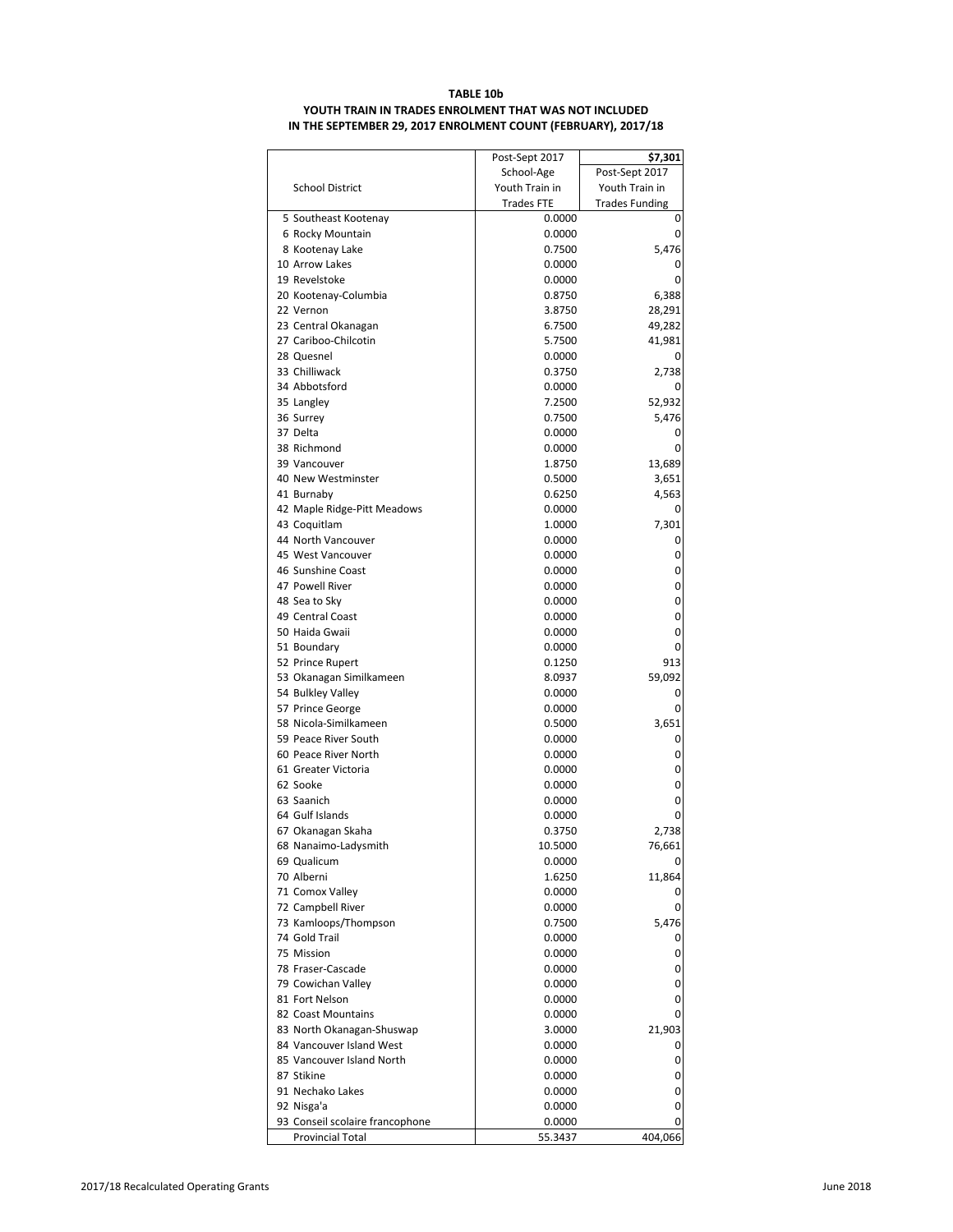| <b>TABLE 11</b>                                    |
|----------------------------------------------------|
| SPECIAL NEEDS ENROLMENT GROWTH (FEBRUARY), 2017/18 |

|                                 |              | \$19,070       |                | \$9,535     |                | \$4,805        | Total                   |
|---------------------------------|--------------|----------------|----------------|-------------|----------------|----------------|-------------------------|
|                                 | Level 1      | Level 1        | Level 2        | Level 2     | Level 3        | Level 3        | <b>Special Needs</b>    |
| <b>School District</b>          | Headcount    | Funding        | Headcount      | Funding     | Headcount      | Funding        | <b>Enrolment Growth</b> |
|                                 | Growth       |                | Growth         |             | Growth         |                | Funding, Feb 2018       |
| 5 Southeast Kootenay            | 0            | 0              | 5              | 47,675      | $\mathbf 0$    | $\mathbf 0$    | 47,675                  |
| 6 Rocky Mountain                | $\mathbf 0$  | $\overline{0}$ | 0              | $\mathbf 0$ | $\mathbf 0$    | $\mathbf 0$    | 0                       |
| 8 Kootenay Lake                 | 0            | 0              | 10             | 95,350      | 0              | 0              | 95,350                  |
| 10 Arrow Lakes                  | 0            | 0              | $\mathbf 0$    | $\mathbf 0$ | $\overline{2}$ | 9,610          | 9,610                   |
| 19 Revelstoke                   | 0            | 0              | 0              | 0           | 0              | 0              | 0                       |
| 20 Kootenay-Columbia            | 0            | 0              | 10             | 95,350      | $\mathbf 0$    | $\Omega$       | 95,350                  |
| 22 Vernon                       | 0            | 0              | 9              | 85,815      | 11             | 52,855         | 138,670                 |
| 23 Central Okanagan             | $\mathbf 0$  | $\overline{0}$ | 27             | 257,445     | $\mathbf 0$    | 0              | 257,445                 |
| 27 Cariboo-Chilcotin            | 0            | 0              | 8              | 76,280      | $\overline{2}$ | 9,610          | 85,890                  |
| 28 Quesnel                      | 0            | 0              | 3              | 28,605      | 0              | $\mathbf 0$    | 28,605                  |
| 33 Chilliwack                   | 0            | 0              | 26             | 247,910     | 27             | 129,735        | 377,645                 |
| 34 Abbotsford                   | 0            | 0              | 9              | 85,815      | 15             | 72,075         | 157,890                 |
| 35 Langley                      | 0            | 0              | 32             | 305,120     | $\mathbf 0$    | 0              | 305,120                 |
| 36 Surrey                       | 0            | $\overline{0}$ | 71             | 676,985     | $\mathbf 0$    | 0              | 676,985                 |
| 37 Delta                        | 0            | 0              | 14             | 133,490     | 56             | 269,080        | 402,570                 |
| 38 Richmond                     | $\mathbf{1}$ | 19,070         | 17             | 162,095     | 27             | 129,735        | 310,900                 |
| 39 Vancouver                    | 0            | 0              | 21             | 200,235     | $\mathbf 0$    | 0              | 200,235                 |
| 40 New Westminster              | 0            | 0              | 8              | 76,280      | $\overline{2}$ | 9,610          | 85,890                  |
| 41 Burnaby                      | 0            | 0              | 6              | 57,210      | 3              | 14,415         | 71,625                  |
| 42 Maple Ridge-Pitt Meadows     | 0            | 0              | 20             | 190,700     | 30             | 144,150        | 334,850                 |
| 43 Coquitlam                    | 0            | 0              | 29             | 276,515     | $\mathbf 0$    | $\mathbf 0$    | 276,515                 |
| 44 North Vancouver              | 0            | 0              | 11             | 104,885     | 10             | 48,050         | 152,935                 |
| 45 West Vancouver               | $\mathbf 0$  | 0              | $\mathbf 0$    | $\mathbf 0$ | 9              | 43,245         | 43,245                  |
| 46 Sunshine Coast               | 0            | 0              | 4              | 38,140      | 5              | 24,025         | 62,165                  |
| 47 Powell River                 | 0            | 0              | 0              | $\mathbf 0$ | 0              | $\mathbf 0$    | 0                       |
| 48 Sea to Sky                   | $\mathbf 0$  | 0              | 0              | $\mathbf 0$ | $\mathbf 0$    | $\Omega$       | 0                       |
| 49 Central Coast                | 0            | 0              | $\overline{2}$ | 19,070      | 0              | 0              | 19,070                  |
| 50 Haida Gwaii                  | 0            | 0              | 0              | $\Omega$    | 0              | $\Omega$       |                         |
| 51 Boundary                     | 0            | 0              | 2              | 19,070      | 0              | 0              | 19,070                  |
| 52 Prince Rupert                | 0            | 0              | 5              | 47,675      | 4              | 19,220         | 66,895                  |
| 53 Okanagan Similkameen         | 0            | 0              | 0              | 0           | 4              | 19,220         | 19,220                  |
| 54 Bulkley Valley               | 0            | 0              | $\mathbf 1$    | 9,535       | 0              | 0              | 9,535                   |
| 57 Prince George                | 0            | 0              | 0              | $\Omega$    | 0              | 0              | 0                       |
| 58 Nicola-Similkameen           | 0            | 0              | 9              | 85,815      | 0              | $\Omega$       | 85,815                  |
| 59 Peace River South            | 0            | 0              | 8              | 76,280      | $\overline{2}$ | 9,610          | 85,890                  |
| 60 Peace River North            | 0            | 0              | 6              | 57,210      | 0              | $\mathbf 0$    | 57,210                  |
| 61 Greater Victoria             | $\mathbf 0$  | 0              | 3              | 28,605      | 0              | 0              | 28,605                  |
| 62 Sooke                        | 0            | 0              | 5              | 47,675      | 25             | 120,125        | 167,800                 |
| 63 Saanich                      | 0            | 0              | 11             | 104,885     | 22             | 105,710        | 210,595                 |
| 64 Gulf Islands                 | 0            | 0              | $\mathbf{1}$   | 9,535       | 0              | $\overline{0}$ | 9,535                   |
| 67 Okanagan Skaha               | $\Omega$     | 0              | 14             | 133,490     | $\Omega$       | $\Omega$       | 133,490                 |
| 68 Nanaimo-Ladysmith            | $\mathbf{1}$ | 19,070         | 4              | 38,140      | 27             | 129,735        | 186,945                 |
| 69 Qualicum                     | 0            | 0              | 0              | $\Omega$    | $\mathbf 0$    | $\Omega$       | 0                       |
| 70 Alberni                      | 0            | $\Omega$       | 0              | $\Omega$    | $\mathbf 0$    | $\Omega$       |                         |
| 71 Comox Valley                 | $\mathbf{1}$ | 19,070         | 9              | 85,815      | 0              | $\Omega$       | 104,885                 |
| 72 Campbell River               | 0            | 0              | 14             | 133,490     | 7              | 33,635         | 167,125                 |
| 73 Kamloops/Thompson            | 0            | 0              | 15             | 143,025     | 6              | 28,830         | 171,855                 |
| 74 Gold Trail                   | 0            | 0              | $\mathbf 0$    | $\mathbf 0$ | 0              | 0              | 0                       |
| 75 Mission                      | 0            | 0              | $\overline{7}$ | 66,745      | 0              | $\Omega$       | 66,745                  |
| 78 Fraser-Cascade               | 0            | $\Omega$       | 7              | 66,745      | $\mathbf{1}$   | 4,805          | 71,550                  |
| 79 Cowichan Valley              | 5            | 95,350         | 9              | 85,815      | 22             | 105,710        | 286,875                 |
| 81 Fort Nelson                  | 0            |                | 0              | 0           | 0              | 0              | 0                       |
| 82 Coast Mountains              | $\mathbf{1}$ | 19,070         | $\mathbf{1}$   | 9,535       | 4              | 19,220         | 47,825                  |
| 83 North Okanagan-Shuswap       | $\mathbf 0$  | 0              | 15             | 143,025     | 0              | $\Omega$       | 143,025                 |
| 84 Vancouver Island West        | 0            | 0              | $\mathbf 0$    | 0           | $\overline{2}$ | 9,610          | 9,610                   |
| 85 Vancouver Island North       | 0            | 0              | 3              | 28,605      | 0              | $\mathbf{0}$   | 28,605                  |
| 87 Stikine                      | 0            | 0              | 0              | $\Omega$    | 0              | 0              | 0                       |
| 91 Nechako Lakes                | 0            | 0              | 3              | 28,605      | 0              | 0              | 28,605                  |
| 92 Nisga'a                      | 0            | 0              | 0              | 0           | 0              | $\mathbf{0}$   |                         |
| 93 Conseil scolaire francophone | 0            | $\Omega$       | 0              | $\mathbf 0$ | $\mathbf{1}$   | 4,805          | 4,805                   |
| <b>Provincial Total</b>         | 9            | 171,630        | 494            | 4,710,290   | 326            | 1,566,430      | 6,448,350               |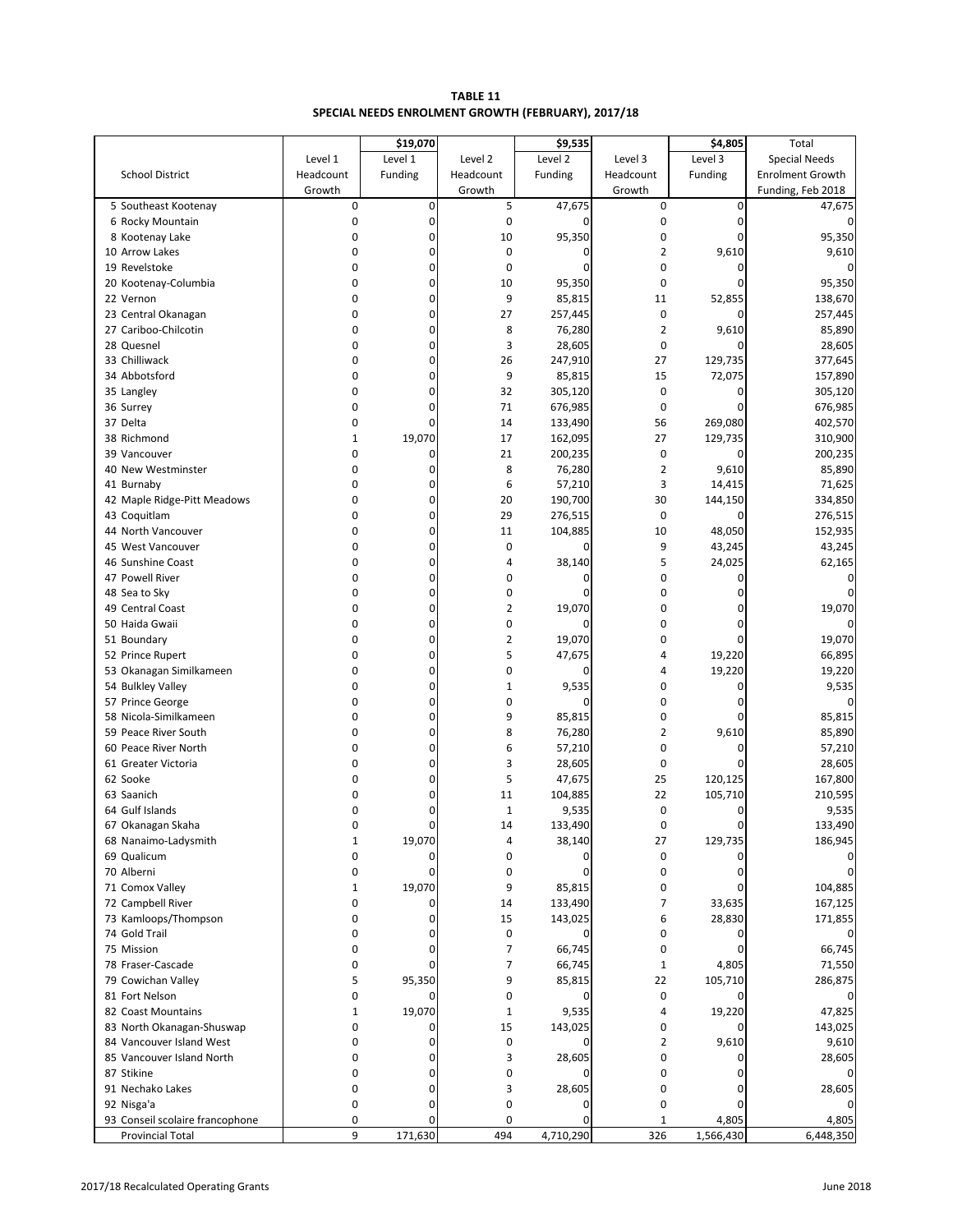# **TABLE 12 NEWCOMER REFUGEES (FEBRUARY), 2017/18**

|                                       |                  | \$3,651     | Headcount      | \$698      | Total Funding, |
|---------------------------------------|------------------|-------------|----------------|------------|----------------|
|                                       | Newcomer         |             | ELL            |            | Newcomer       |
| <b>School District</b>                | Refugees FTE     | Funding     | Enrolment      | <b>ELL</b> | Refugees       |
|                                       | Feb 2018         |             | Feb 2018       | Supplement | Feb 2018       |
| 5 Southeast Kootenay                  | 2.0000           | 7,302       | 0              | 0          | 7,302          |
| 6 Rocky Mountain                      | 0.0000           | 0           | 0              | 0          | 0              |
| 8 Kootenay Lake                       | 0.0000           | 0           | 0              | 0          | 0              |
| 10 Arrow Lakes                        | 0.0000           | 0           | 0              | 0          | 0              |
| 19 Revelstoke                         | 0.0000           | 0           | 0              | 0          | 0              |
| 20 Kootenay-Columbia                  | 0.0000           | 0           | 0              | 0          | 0              |
| 22 Vernon                             | 0.0000           | 0           | 0              | 0          | 0              |
| 23 Central Okanagan                   | 3.8750           | 14,148      | 4              | 2,792      | 16,940         |
| 27 Cariboo-Chilcotin                  | 0.0000           | 0           | 0              | 0          | 0              |
| 28 Quesnel                            | 0.0000           | 0           | 0              | 0          | 0              |
| 33 Chilliwack                         | 2.0000           | 7,302       | $\overline{2}$ | 1,396      | 8,698          |
| 34 Abbotsford                         | 1.0000           | 3,651       | 0              | 0          | 3,651          |
| 35 Langley                            | 1.0000           | 3,651       | $\mathbf{1}$   | 698        | 4,349          |
| 36 Surrey                             | 34.1250          | 124,590     | 28             | 19,544     | 144,134        |
| 37 Delta                              | 8.1250           | 29,664      | 6              | 4,188      | 33,852         |
| 38 Richmond                           | 5.0000           | 18,255      | 3              | 2,094      | 20,349         |
| 39 Vancouver                          | 33.8750          | 123,678     | 26             | 18,148     | 141,826        |
| 40 New Westminster                    | 5.5000           | 20,081      | 5              | 3,490      | 23,571         |
| 41 Burnaby                            | 39.5000          | 144,215     | 33             | 23,034     | 167,249        |
| 42 Maple Ridge-Pitt Meadows           | 0.0000           | 0           | 0              | 0          |                |
| 43 Coquitlam                          | 18.7500          | 68,456      | 13             | 9,074      | 77,530         |
| 44 North Vancouver                    | 2.1250           | 7,758       | $\overline{2}$ | 1,396      | 9,154          |
| 45 West Vancouver                     | 1.0000           | 3,651       | 1              | 698        | 4,349          |
| 46 Sunshine Coast                     | 2.0000           | 7,302       | $\mathbf 0$    | 0          | 7,302          |
| 47 Powell River                       | 0.0000           | 0           | 0              | 0          | 0              |
| 48 Sea to Sky                         | 2.0000           | 7,302       | 2              | 1,396      | 8,698          |
| 49 Central Coast                      | 0.0000           | 0           | $\mathbf 0$    | 0          | 0              |
| 50 Haida Gwaii                        | 0.0000           | 0           | 0              | 0          | 0              |
| 51 Boundary                           | 0.0000           | 0<br>0      | 0<br>0         | 0<br>0     | 0<br>0         |
| 52 Prince Rupert                      | 0.0000           | 0           | 0              | 0          | 0              |
| 53 Okanagan Similkameen               | 0.0000<br>0.0000 | 0           | 0              | 0          | 0              |
| 54 Bulkley Valley<br>57 Prince George | 0.0000           | 0           | 0              | 0          | 0              |
| 58 Nicola-Similkameen                 | 0.0000           | 0           | 0              | 0          | 0              |
| 59 Peace River South                  | 0.0000           | 0           | 0              | 0          | 0              |
| 60 Peace River North                  | 0.0000           | 0           | 0              | 0          | 0              |
| 61 Greater Victoria                   | 1.6250           | 5,933       | 2              | 1,396      | 7,329          |
| 62 Sooke                              | 8.1250           | 29,664      | 8              | 5,584      | 35,248         |
| 63 Saanich                            | 0.0000           | 0           | 0              | 0          | 0              |
| 64 Gulf Islands                       | 0.0000           | 0           | 0              | 0          | 0              |
| 67 Okanagan Skaha                     | 0.0000           | $\mathbf 0$ | $\Omega$       | 0          | 0              |
| 68 Nanaimo-Ladysmith                  | 5.0000           | 18,255      | 5              | 3,490      | 21,745         |
| 69 Qualicum                           | 0.0000           | 0           | 0              | 0          | 0              |
| 70 Alberni                            | 0.0000           | 0           | 0              | 0          | 0              |
| 71 Comox Valley                       | 0.0000           | 0           | 0              | 0          | 0              |
| 72 Campbell River                     | 0.0000           | 0           | 0              | 0          | 0              |
| 73 Kamloops/Thompson                  | 0.0000           | 0           | 0              | 0          | 0              |
| 74 Gold Trail                         | 0.0000           | 0           | 0              | 0          | 0              |
| 75 Mission                            | 0.0000           | 0           | 0              | 0          | 0              |
| 78 Fraser-Cascade                     | 0.0000           | 0           | 0              | 0          | 0              |
| 79 Cowichan Valley                    | 0.0000           | 0           | 0              | 0          | 0              |
| 81 Fort Nelson                        | 0.0000           | 0           | 0              | 0          | 0              |
| 82 Coast Mountains                    | 0.0000           | 0           | 0              | 0          | 0              |
| 83 North Okanagan-Shuswap             | 0.0000           | 0           | 0              | 0          | 0              |
| 84 Vancouver Island West              | 0.0000           | 0           | 0              | 0          | 0              |
| 85 Vancouver Island North             | 0.0000           | 0           | 0              | 0          | 0              |
| 87 Stikine                            | 0.0000           | 0           | 0              | 0          | 0              |
| 91 Nechako Lakes                      | 0.0000           | 0           | 0              | 0          | 0              |
| 92 Nisga'a                            | 0.0000           | 0           | 0              | 0          | 0              |
| 93 Conseil scolaire francophone       | 0.0000           | 0           | 0              | 0          |                |
| Provincial Total                      | 176.6250         | 644,858     | 141            | 98,418     | 743,276        |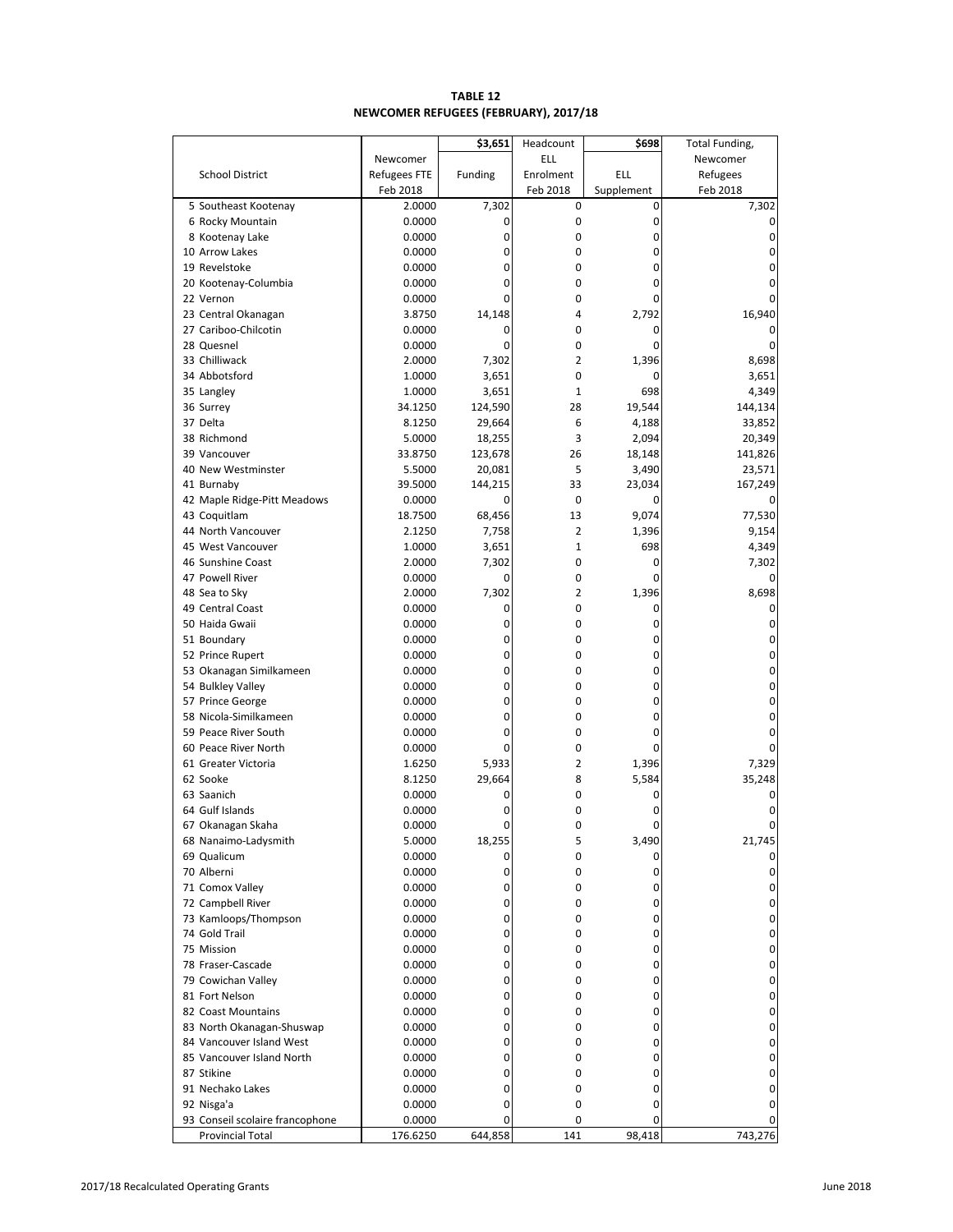|                                 |            |              | Continuing Education |           |                  | <b>Distributed Learning</b> |              |            |             |              |              |                |
|---------------------------------|------------|--------------|----------------------|-----------|------------------|-----------------------------|--------------|------------|-------------|--------------|--------------|----------------|
|                                 |            | \$7,301      | Adult                | \$4,618   | <b>Total</b>     | Kindergarten                | \$2,033      | Grade      | \$6,100     | Adult        | \$4,618      | Total.         |
|                                 | School-Age | School-Age   | Education            | Adult     | May 2018         | to Grade 9                  | K-Gr 9       | $10 - 12$  | Gr 10-12    | Education    | Adult        | May 2018       |
| <b>School District</b>          | FTE        | Funding      | Non-Graduate         | Education | Continuing Educ. | FTE                         | Funding      | <b>FTE</b> | Funding     | Non-Graduate | Education    | Dist. Learning |
|                                 |            |              | <b>FTE</b>           | Funding   | Funding          |                             |              |            |             | FTE          | Funding      | Funding        |
| 5 Southeast Kootenay            | 0.0000     | $\mathsf 0$  | 0.0000               |           | $\overline{0}$   | 1.0000                      | 2,033        | 14.6250    | 89,213      | 3.2500       | 15,009       | 106,255        |
| 6 Rocky Mountain                | 0.0000     | $\mathbf 0$  | 0.1250               | 577       | 577              | 0.0000                      | $\Omega$     | 9.8750     | 60,238      | 0.8750       | 4,041        | 64,279         |
| 8 Kootenay Lake                 | 0.0000     | $\mathbf 0$  | 0.0000               |           | $\Omega$         | 10.8750                     | 22,109       | 16.7500    | 102,175     | 1.2500       | 5,773        | 130,057        |
| 10 Arrow Lakes                  | 0.0000     | $\mathsf 0$  | 0.0000               |           | $\mathbf 0$      | 0.7500                      | 1,525        | 0.6250     | 3,813       | 0.0000       | $\epsilon$   | 5,338          |
| 19 Revelstoke                   | 0.0000     | $\Omega$     | 0.0000               |           | $\Omega$         | 0.0000                      | ſ            | 0.0000     | $\Omega$    | 0.0000       |              |                |
| 20 Kootenay-Columbia            | 0.0000     | $\mathbf 0$  | 0.0000               |           | $\mathbf{C}$     | 0.0000                      | $\Omega$     | 6.7500     | 41,175      | 0.0000       |              | 41,175         |
| 22 Vernon                       | 1.7500     | 12,777       | 3.3750               | 15,586    | 28,363           | 0.0000                      | $\Omega$     | 32.7500    | 199,775     | 0.0000       |              | 199,775        |
| 23 Central Okanagan             | 17.3750    | 126,855      | 0.0000               |           | 126,855          | 0.0000                      | $\Omega$     | 53.1250    | 324,063     | 5.5000       | 25,399       | 349,462        |
| 27 Cariboo-Chilcotin            | 0.5000     | 3,651        | 0.7500               | 3,464     | 7,115            | 4.8750                      | 9,911        | 9.1250     | 55,663      | 0.0000       |              | 65,574         |
| 28 Quesnel                      | 0.0000     | $\mathbf 0$  | 0.0000               |           | c                | 8.0000                      | 16,264       | 3.1250     | 19,063      | 0.2500       | 1,155        | 36,482         |
| 33 Chilliwack                   | 0.0000     | $\mathbf 0$  | 5.0000               | 23,090    | 23,090           | 0.0000                      |              | 39.8750    | 243,238     | 24,0000      | 110,832      | 354,070        |
| 34 Abbotsford                   | 26.7500    | 195,302      | 9.2500               | 42,717    | 238,019          | 9.6250                      | 19,568       | 41.2500    | 251,625     | 3.8750       | 17,895       | 289,088        |
| 35 Langley                      | 0.1250     | 913          | 0.1250               | 577       | 1,490            | 1.0000                      | 2,033        | 24.6250    | 150,213     | 7.7500       | 35,790       | 188,036        |
| 36 Surrey                       | 63.2500    | 461,788      | 77.7500              | 359,050   | 820,838          | 51.6250                     | 104,954      | 62.3750    | 380,488     | 5.5000       | 25,399       | 510,841        |
| 37 Delta                        | 2.5000     | 18,253       | 17.7500              | 81,970    | 100,223          | 1.0000                      | 2,033        | 32.8750    | 200,538     | 0.0000       | $\epsilon$   | 202,571        |
| 38 Richmond                     | 0.0000     | $\Omega$     | 0.0000               |           |                  | 0.0000                      |              | 25.7500    | 157,075     | 0.0000       |              | 157,075        |
| 39 Vancouver                    | 22.0000    | 160,622      | 37.6250              | 173,752   | 334,374          | 12.0000                     | 24,396       | 85.8750    | 523,838     | 3.2500       | 15,009       | 563,243        |
| 40 New Westminster              | 1.7500     | 12,777       | 60.3750              | 278,812   | 291,589          | 4.0000                      | 8,132        | 17.2500    | 105,225     | 13.3750      | 61,766       | 175,123        |
| 41 Burnaby                      | 8.1250     | 59,321       | 23.7500              | 109,678   | 168,999          | 1.0000                      | 2,033        | 24.7500    | 150,975     | 1.3750       | 6,350        | 159,358        |
| 42 Maple Ridge-Pitt Meadows     | 10.7500    | 78,486       | 28.2500              | 130,459   | 208,945          | 3.0000                      | 6,099        | 7.7500     | 47,275      | 2.1250       | 9,813        | 63,187         |
| 43 Coquitlam                    | 4.2500     | 31,029       | 28.6250              | 132,190   | 163,219          | 1.0000                      | 2,033        | 52.0000    | 317,200     | 10.3750      | 47,912       | 367,145        |
| 44 North Vancouver              | 1.0000     | 7,301        | 3.0000               | 13,854    | 21,155           | 0.0000                      |              | 42.2500    | 257,725     | 1.1250       | 5,195        | 262,920        |
| 45 West Vancouver               | 0.0000     | 0            | 0.0000               |           | c                | 0.0000                      | $\sqrt{ }$   | 0.0000     | $\Omega$    | 0.0000       | $\mathbf{r}$ |                |
| 46 Sunshine Coast               | 0.0000     | $\Omega$     | 0.5000               | 2,309     | 2,309            | 7.2500                      | 14,739       | 4.3750     | 26,688      | 0.0000       |              | 41,427         |
| 47 Powell River                 | 8.7500     | 63,884       | 0.8750               | 4,041     | 67,925           | 12.0000                     | 24,396       | 14.3750    | 87,688      | 0.3750       | 1,732        | 113,816        |
| 48 Sea to Sky                   | 0.0000     | $\mathbf 0$  | 0.0000               |           | $\Omega$         | 0.0000                      | $\Omega$     | 34.6250    | 211,213     | 1.2500       | 5,773        | 216,986        |
| 49 Central Coast                | 0.0000     | $\mathbf 0$  | 0.0000               |           | $\Omega$         | 0.0000                      | $\Omega$     | 0.0000     | $\mathbf 0$ | 0.0000       | $\epsilon$   |                |
| 50 Haida Gwaii                  | 0.0000     | $\Omega$     | 0.0000               |           | $\Omega$         | 0.0000                      | $\Omega$     | 0.0000     | $\Omega$    | 0.0000       |              | $\Omega$       |
| 51 Boundary                     | 0.0000     | $\mathbf 0$  | 0.0000               |           | $\Omega$         | 0.0000                      | $\Omega$     | 0.0000     | $\mathbf 0$ | 0.0000       | $\epsilon$   | $\Omega$       |
| 52 Prince Rupert                | 0.0000     | $\Omega$     | 0.0000               |           | $\Omega$         | 0.0000                      |              | 0.0000     | $\Omega$    | 0.0000       |              | $\Omega$       |
| 53 Okanagan Similkameen         | 0.5000     | 3,651        | 9.5000               | 43,871    | 47,522           | 7.0000                      | 14,231       | 14.5000    | 88,450      | 2.7500       | 12,700       | 115,381        |
| 54 Bulkley Valley               | 0.0000     | $\mathbf 0$  | 0.0000               |           | C.               | 2.0000                      | 4,066        | 10.8750    | 66,338      | 0.5000       | 2,309        | 72,713         |
| 57 Prince George                | 3.7500     | 27,379       | 21.2500              | 98,133    | 125,512          | 2.1250                      | 4,320        | 12.0000    | 73,200      | 0.0000       |              | 77,520         |
| 58 Nicola-Similkameen           | 0.5000     | 3,651        | 0.3750               | 1,732     | 5,383            | 5.0000                      | 10,165       | 36.8750    | 224,938     | 2.1250       | 9,813        | 244,916        |
| 59 Peace River South            | 0.0000     | $\mathbf 0$  | 0.0000               |           | C                | 0.0000                      |              | 32.1250    | 195,963     | 0.8750       | 4,041        | 200,004        |
| 60 Peace River North            | 0.0000     | $\mathbf 0$  | 0.0000               |           | $\Omega$         | 12.8750                     | 26,175       | 59.5625    | 363,331     | 7.3750       | 34,058       | 423,564        |
| 61 Greater Victoria             | 20.5000    | 149,671      | 1.1250               | 5,195     | 154,866          | 0.0000                      |              | 20.5000    | 125,050     | 1.8750       | 8,659        | 133,709        |
| 62 Sooke                        | 0.6250     | 4,563        | 0.0000               |           | 4,563            | 1.2500                      | 2,541        | 48.5625    | 296,231     | 5.5000       | 25,399       | 324,171        |
| 63 Saanich                      | 28.3750    | 207,166      | 0.5000               | 2,309     | 209,475          | 6.2500                      | 12,706       | 76.3750    | 465,888     | 10.1250      | 46,757       | 525,351        |
| 64 Gulf Islands                 | 0.0000     | $\mathbf 0$  | 0.0000               |           | c                | 0.0000                      | $\Omega$     | 0.0000     | $\Omega$    | 0.0000       | f.           |                |
| 67 Okanagan Skaha               | 0.0000     | $\mathbf 0$  | 2.2500               | 10,391    | 10,391           | 5.0000                      | 10,165       | 14.8750    | 90,738      | 0.0000       |              | 100,903        |
| 68 Nanaimo-Ladysmith            | 15.7188    | 114,763      | 6.8750               | 31,749    | 146,512          | 27.0000                     | 54,891       | 54.3750    | 331,688     | 1.7500       | 8,082        | 394,661        |
| 69 Qualicum                     | 0.5000     | 3,651        | 0.2500               | 1,155     | 4,806            | 7.0000                      | 14,231       | 66.7813    | 407,366     | 0.7500       | 3,464        | 425,061        |
| 70 Alberni                      | 0.0000     | $\mathbf{0}$ | 0.0000               |           | $\Omega$         | 8.0000                      | 16,264       | 32.0000    | 195,200     | 51.2500      | 236,673      | 448,137        |
| 71 Comox Valley                 | 0.0000     | $\Omega$     | 0.0000               |           | $\mathsf{C}$     | 6.0000                      | 12,198       | 135.6250   | 827,313     | 7.7500       | 35,790       | 875,301        |
| 72 Campbell River               | 1.5000     | 10,952       | 4.6250               | 21,358    | 32,310           | 5.0000                      | 10,165       | 8.3750     | 51,088      | 0.0000       |              | 61,253         |
| 73 Kamloops/Thompson            | 1.7500     | 12,777       | 25.5000              | 117,759   | 130,536          | 20.8750                     | 42,439       | 28.7500    | 175,375     | 3.2500       | 15,009       | 232,823        |
| 74 Gold Trail                   | 0.0000     | $^{\circ}$   | 0.0000               |           | $\Omega$         | 0.0000                      | $\mathsf{C}$ | 1.7500     | 10,675      | 0.1250       | 577          | 11,252         |
| 75 Mission                      | 39.1250    | 285,652      | 3.3750               | 15,586    | 301,238          | 13.8750                     | 28,208       | 11.6250    | 70,913      | 0.5000       | 2,309        | 101,430        |
| 78 Fraser-Cascade               | 0.6250     | 4,563        | 1.6250               | 7,504     | 12,067           | 0.0000                      |              | 0.0000     | $\Omega$    | 0.0000       |              |                |
| 79 Cowichan Valley              | 65.8756    | 480,958      | 4.2500               | 19,627    | 500,585          | 14.3750                     | 29,224       | 22.8750    | 139,538     | 0.3750       | 1,732        | 170,494        |
| 81 Fort Nelson                  | 0.0000     | $\Omega$     | 0.0000               |           | г                | 0.0000                      | -C           | 0.0000     | n           | 0.0000       |              |                |
| 82 Coast Mountains              | 39.2500    | 286.564      | 0.1250               | 577       | 287,141          | 0.0000                      |              | 9.3750     | 57,188      | 8.5000       | 39,253       | 96,441         |
| 83 North Okanagan-Shuswap       | 0.0000     | $\mathbf 0$  | 0.0000               |           |                  | 3.5164                      | 7,149        | 15.1250    | 92,263      | 0.0000       |              | 99,412         |
| 84 Vancouver Island West        | 0.0000     | $\mathbf 0$  | 0.0000               |           | $\Omega$         | 0.0000                      |              | 0.0000     | $\Omega$    | 0.0000       |              |                |
| 85 Vancouver Island North       | 0.0000     | $\Omega$     | 0.0000               |           | $\Omega$         | 0.0000                      | $\Omega$     | 0.0000     | $\mathbf 0$ | 0.0000       |              | $\Omega$       |
| 87 Stikine                      | 0.0000     | $\Omega$     | 0.0000               |           | $\Omega$         | 0.0000                      | $\Omega$     | 0.0000     | $\Omega$    | 0.0000       |              | $\Omega$       |
| 91 Nechako Lakes                | 0.2500     | 1,825        | 1.1250               | 5,195     | 7,020            | 9.0000                      | 18,297       | 111.3750   | 679,388     | 5.3750       | 24,822       | 722,507        |
| 92 Nisga'a                      | 0.0000     | $\Omega$     | 0.0000               |           | $\Omega$         | 0.0000                      | $\Omega$     | 0.8750     | 5,338       | 0.7500       | 3,464        | 8,802          |
| 93 Conseil scolaire francophone | 0.0000     | $\Omega$     | 0.0000               |           | $\mathbf 0$      | 0.0000                      |              | 0.0000     |             | 0.0000       |              | $\Omega$       |
| <b>Provincial Total</b>         | 387.7194   | 2.830.745    | 379.8750             | 1,754,267 | 4,585,012        | 285.1414                    | 579,693      | 1,481.9063 | 9,039,642   | 197.0000     | 909,754      | 10,529,089     |

**TABLE 13 ENROLMENT-BASED FUNDING (MAY), 2017/18**